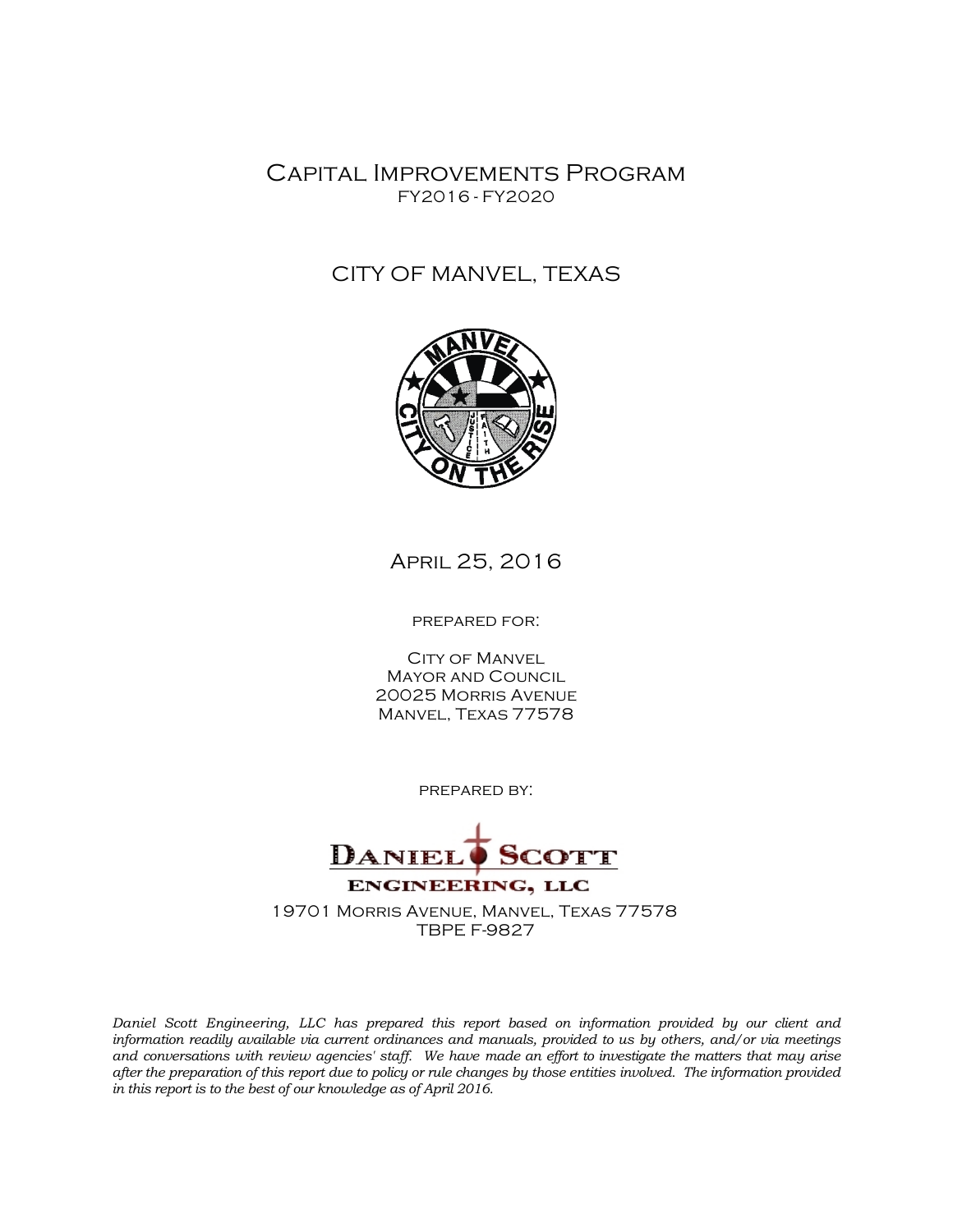# TABLE OF CONTENTS

| INTRODUCTION    |                        |    |
|-----------------|------------------------|----|
| А.              | <b>BACKGROUND</b>      | З  |
| В.              | GROWTH                 | 3  |
| C.              | <b>PLANNING</b>        |    |
| D.              | <b>ANNUAL UPDATES</b>  |    |
| <b>PROJECTS</b> |                        |    |
| А.              | <b>IDENTIFICATION</b>  | 5  |
| $\mathsf{B}$ .  | <b>DESCRIPTION</b>     | 8  |
| C.              | <b>COST ESTIMATES</b>  | 8  |
| D.              | PRIORITIZATION         | 9  |
| Е.              | <b>FUNDING SOURCES</b> |    |
| F.              | <b>SCHEDULING</b>      | 13 |
|                 |                        |    |

III. PROJECT DATA SHEETS 16

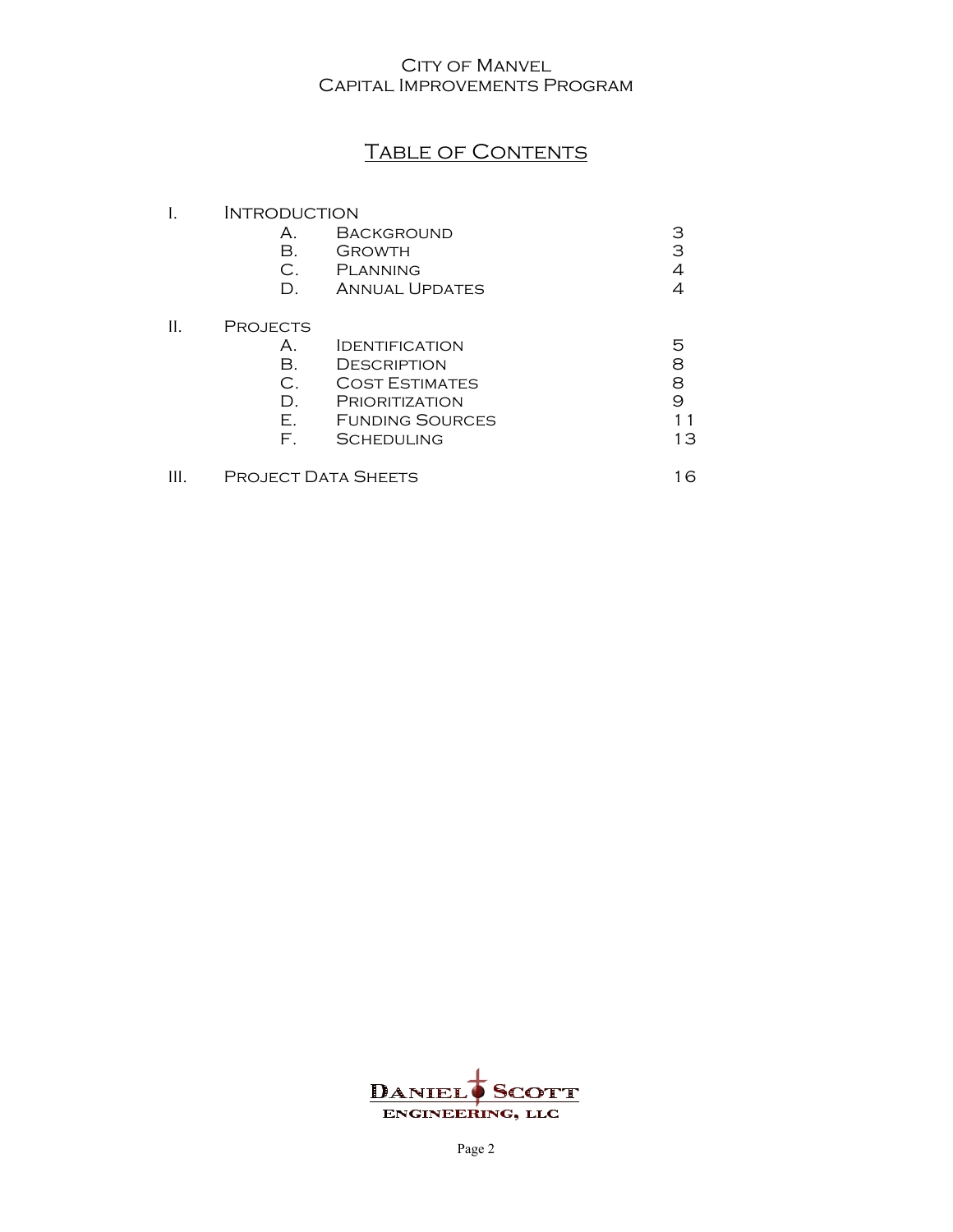## I. INTRODUCTION

## A. BACKGROUND

Pursuant to Section 8.03 of the City of Manvel's Home Rule Charter, adopted on May 14, 2011, the City Manager is required to submit a five-year Capital Improvements Program (CIP) to City Council.

This CIP is to be updated annually, and shall provide the following items:

- *(a) A summary of proposed programs;*
- *(b) A list of all capital facilities and property improvements that are proposed to be undertaken during the five (5) fiscal years next ensuing, with appropriate supporting information as to the necessity for such improvements;*
- *(c) Cost estimates, method of financing and recommended time schedules for each such improvement with the estimated effect on the tax levy and;*
- *(d) The estimated annual cost of operating and maintaining the facilities to be constructed or acquired over the five-year period.*

A minimum of \$25,000 was established as the threshold for capital projects.

The goal of the CIP is to help maintain the same high quality of life for all citizens of Manvel, through the timely anticipation of the City's needs and the planning of improvement projects - and their funding sources - as the community grows.

In June 2012, the City of Manvel's first CIP was adopted with a total of 22 short-range (5 years or less) projects, 9 long-range (greater than 5 years) projects, and numerous noncapital projects. As of April 2016, 11 of those 22 projects have been completed.

## B. GROWTH

According to the United States Census Bureau, the population of Manvel increased by 70% from 2000 (3,046) to 2010 (5,179), and the most recent estimate (2014) is 7,165. All parameters indicate that the City will continue to grow rapidly over the next several years. The Houston Galveston Area Council (HGAC) is projecting 77,171 people in Manvel by the year 2050. The ultimate build-out population of Manvel (including ETJ) is anticipated to be over 150,000 people. It follows that population growth continues to be a primary driving factor in the CIP process.

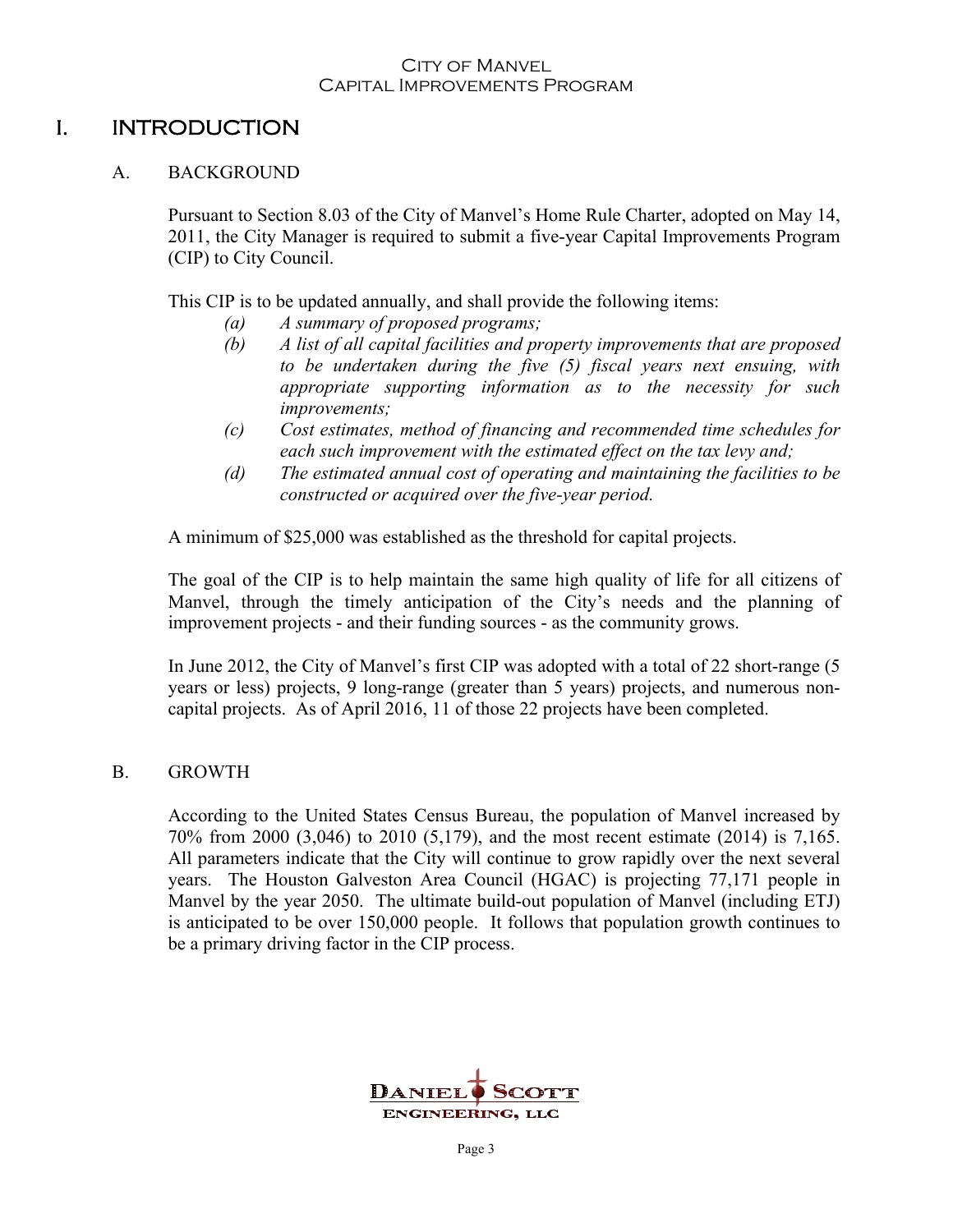## C. PLANNING

On January 28, 2008, the City of Manvel adopted the 2007 Comprehensive Plan in order to "create a framework for making decisions regarding the future of the city." This Comprehensive Plan is used daily by city staff, decision-makers, citizens, and developers to guide growth and the physical development of Manvel.

As part of the Comprehensive Plan, the following CIP-related goals were identified:

- 1. Develop a Capital Improvement Program COMPLETED
- 2. Develop a Comprehensive Public Utilities Plan IN PROGRESS
- 3. Develop a Water and Sewer System for Old Manvel IN PROGRESS
- 4. Expand Water and Sewer System IN PROGRESS
- 5. Develop a Master Drainage Plan COMPLETED
- 6. Develop Drainage Design Criteria and Standards COMPLETED
- 7. Develop a Facilities Construction Plan
- 8. Develop a Public Facilities and Open Space Master Plan

The City's Comprehensive Plan was updated in 2015, narrowing the focus on Land Use, Economic Development, Utilities, and Drainage. The CIP component was (and still is) a major priority identified in the Comprehensive Plan and all of the City's planning documents.

The 2012 CIP represented the first time that the City had undergone an extensive, prioritized project inventory for future development. This 2016 CIP is the first major update to that original Program.

#### D. ANNUAL UPDATES

Per the City Charter, the CIP will continue to be reviewed and updated on an annual basis. The expected Annual Updates will consist of both new projects *and* updates to existing projects. Updates may include revised scope, cost, or scheduling, as appropriate.

This 2016 CIP was developed for Fiscal Year 2016 through Fiscal Year 2020. Nomenclature for this document is as follows:

| <b>CIP</b> Nomenclature | Fiscal Year   |                         |
|-------------------------|---------------|-------------------------|
| 2015                    | $2015 - 2016$ | <b>Current CIP Ends</b> |
| 2016                    | $2016 - 2017$ | New CIP Begins          |
| 2017                    | $2017 - 2018$ |                         |
| 2018                    | $2018 - 2019$ |                         |
| 2019                    | $2019 - 2020$ |                         |
| 2020                    | $2020 - 2021$ |                         |
|                         |               |                         |

DANIEI **ENGINEERING, LLC** 

Page 4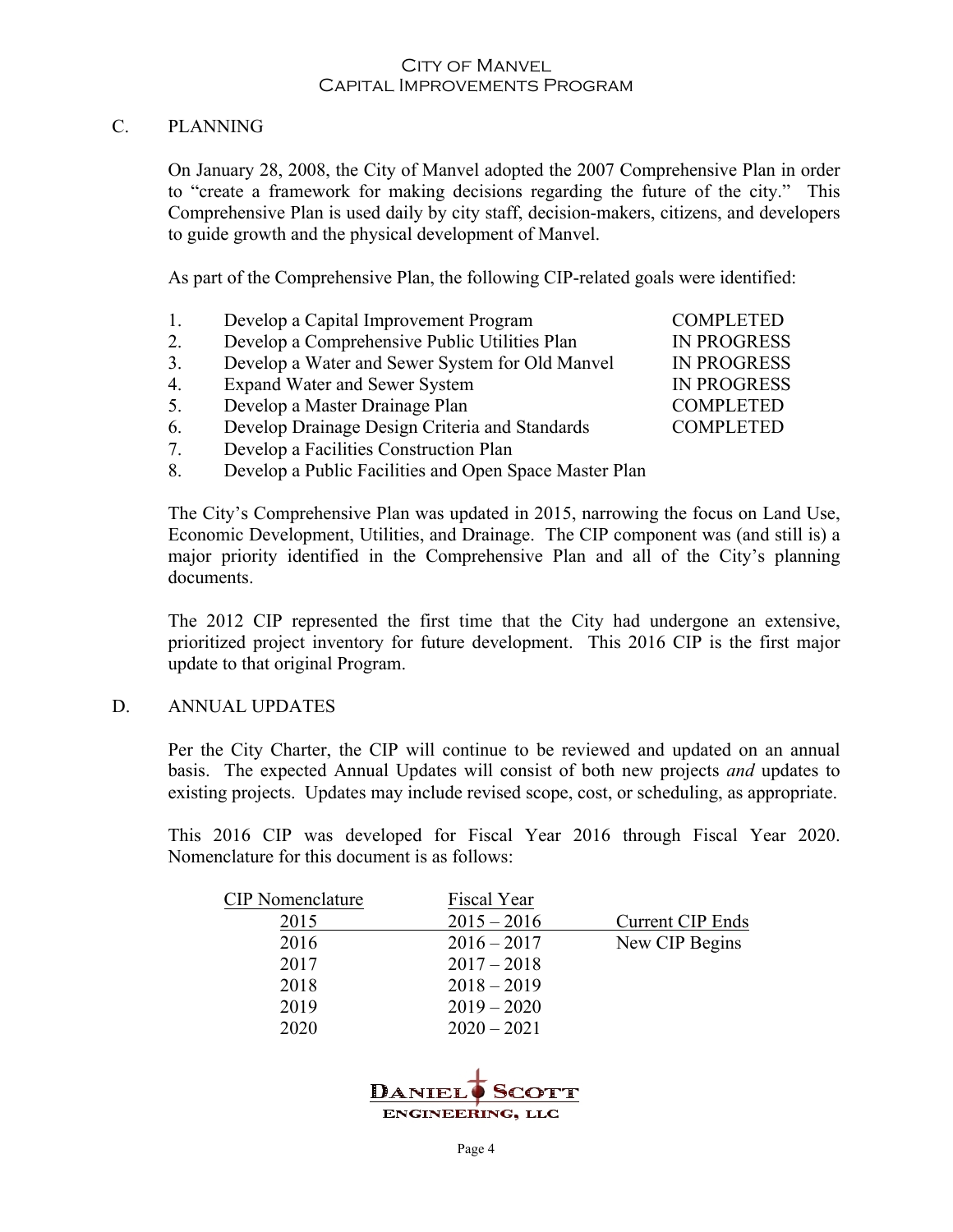## II. PROJECTS

In order to prepare a comprehensive list of projects for the City's CIP, each Department Head prepared an inventory of Plans, Projects, and Facilities that pertained to their areas of responsibility. Each Department rose to the challenge, and the compiled list contains 30 proposed projects.

## A. IDENTIFICATION

Thirty (30) projects have been identified as Short-Term Projects, and zero (0) have been identified as Long-Term Projects. The City's first CIP had several Planning-type projects, but this update identifies more water and sewer projects. Future updates to the CIP will be increasingly concerned with construction projects; but it is vital that the remaining Planning phases be accomplished too.

The City's first CIP identified 22 Short-Term Projects and 9 Long-Term Projects. Of those 22 Short-Term Projects, 11 have been completed to date, and 2 more are underway.

The 30 projects identified in this 5-year update have all been designated as Short-Term, meaning that they should be completed within the next 5 years.

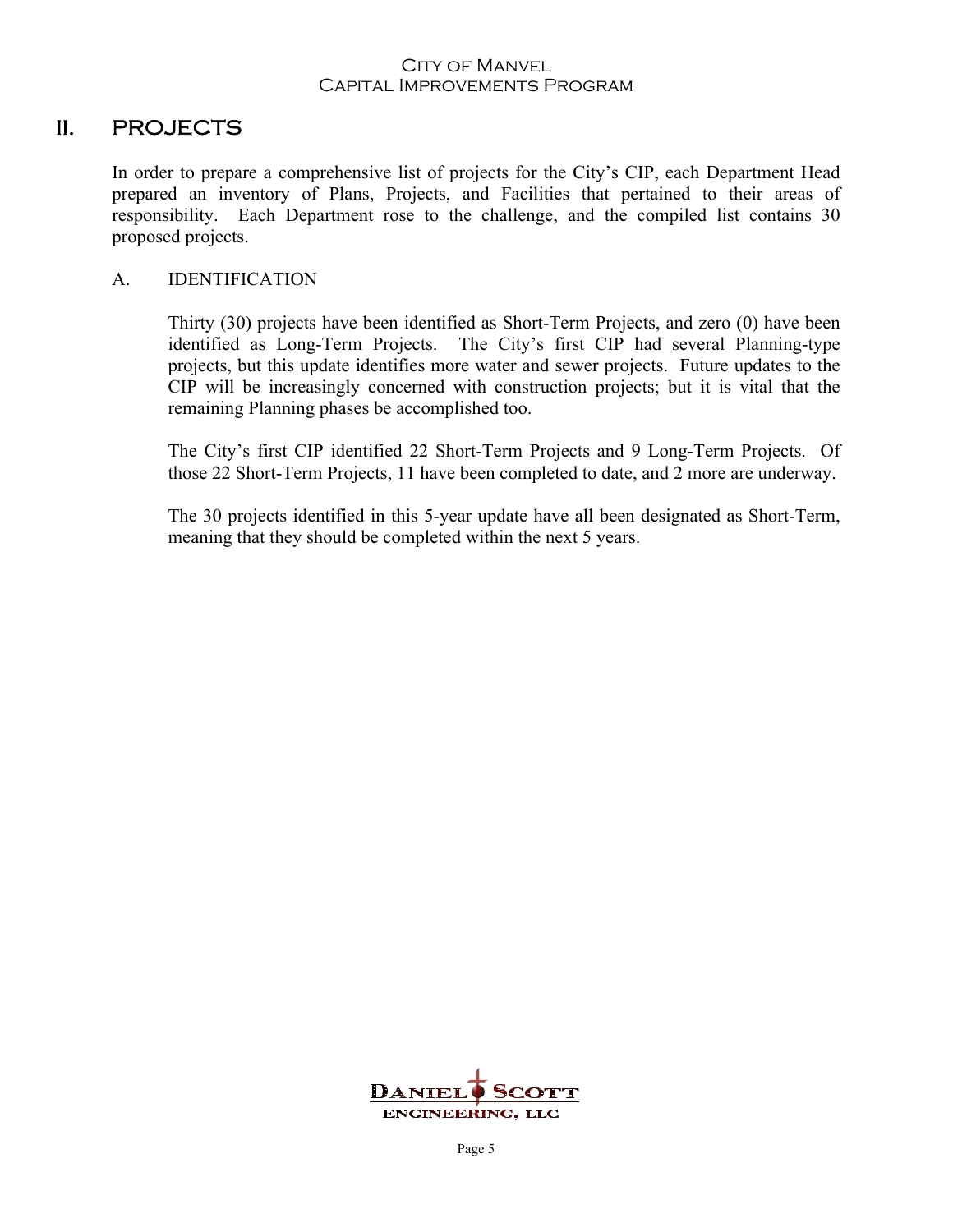#### The 22 Short-Term Projects identified for 2012-2016 were:

## Planning Projects

- 1. Comprehensive Plan Refresh
- 2. Equipment Replacement Plan
- 3. Master Drainage Plan
- 4. Master Parks Plan
- 5. Staffing and Human Resource Plan
- 6. Street Maintenance Plan
- 7. Technology Plan

## Water Projects

- 1. Cemetery Waterline Loop
- 2. Charlotte Waterline Loop
- 3. Lewis Lane Waterline Loop
- 4. Rogers Road East Waterline Loop
- 5. Rogers Road West Waterline Loop
- 6. State Highway 6 Waterline Extension

## Facilities Projects

- 1. City Hall Front Parking Lot Improvements
- 2. Library
- 3. City Hall Land Purchase
- 4. Records Room
- 5. Regional Detention Pond

#### Wastewater Projects

- 1. Lift Station 3 Improvements
- 2. Lift Station 6 Improvements
- 3. State Highway 6 Wastewater Extension

#### Streets Projects

1. Masters Road Rehabilitation Phase 1

Eleven (11) of the original 22 projects have been completed, and eleven (11) are being carried over from the 2012 CIP to the 2016 CIP. Two of the projects have just begun (Master Parks Plan and City Hall Front Parking Lot Improvements).

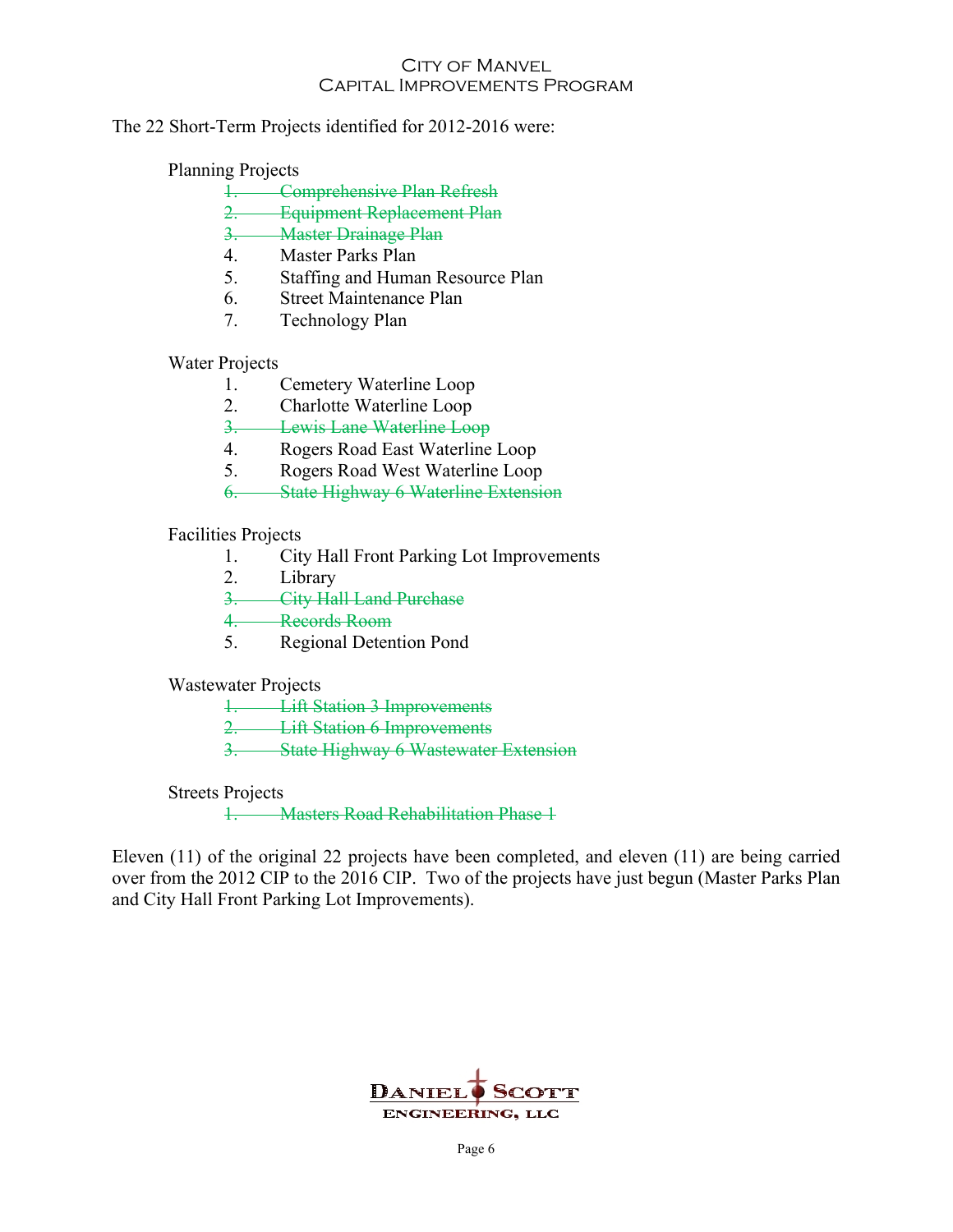#### The 30 Projects identified for 2016-2020 are:

## Planning Projects

- *1. Master Parks Plan*
- *2. Master Wastewater Plan*
- *3. Master Water Plan*
- 4. Staffing and Human Resource Plan
- 5. Street Maintenance Plan
- 6. Technology Plan

## Water Projects

- 1. Cemetery Waterline Loop
- 2. Charlotte Waterline Loop
- 3. Del Bello Waterline Extension
- 4. Elevated Storage Tank
- 5. FM1128 Waterline Extension
- 6. Purchase Surface Water Rights
- 7. Rogers Road East Waterline Loop
- 8. Rogers Road West Waterline Loop
- 9. SH6 East Waterline Extension
- 10. Tankersley Waterline Loop
- 11. Water Plant Improvements

## Facilities Projects

- *1. City Hall Front Parking Lot Improvements*
- 2. Croix Park Improvements
- 3. Library
- 4. Municipal Complex
- 5. Regional Detention Pond

Wastewater Projects

- 1. Del Bello Wastewater Extension
- 2. FM1128 Wastewater Extension
- 3. Large Road Sanitary Sewer
- 4. SH6 East Wastewater Extension
- 5. Wastewater Treatment Plant Improvements

Street Projects

- 1. Masters Road Rehabilitation Phase 2
- 2. Large Road Extension (Palmetto to McCoy)
- 3. Rogers Road Extension (Palmetto to McCoy)

The four (4) projects *underlined* above were included in the 2015/2016 Annual Operating Budget. These projects are in progress as of April 2016.

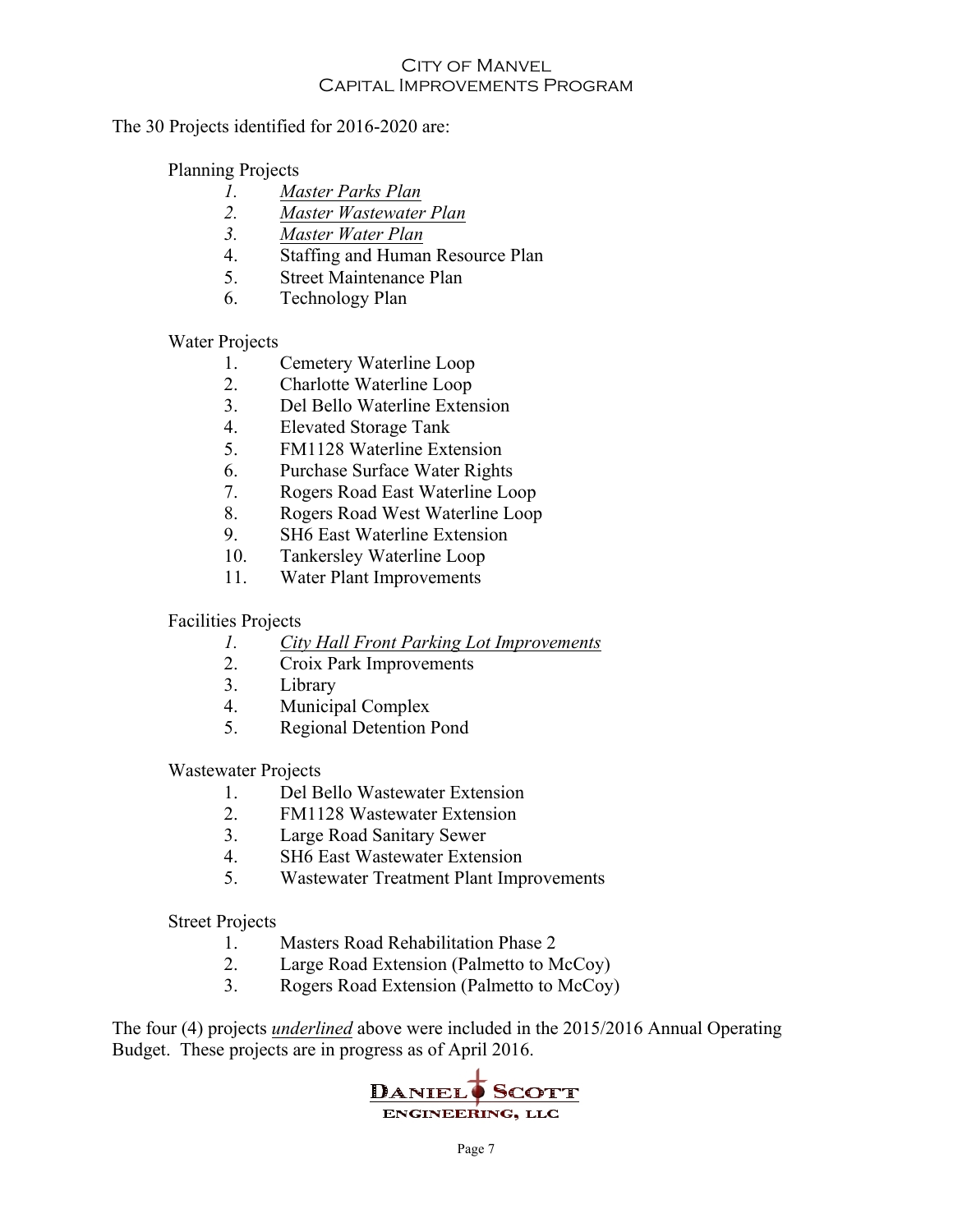#### B. DESCRIPTION

A brief description of each project is provided in the Project Data Sheets later in this document. Since none of the projects have a Preliminary Engineering Report (PER) or similar, the project descriptions include a general scope and justification, as is currently available.

#### C. COST ESTIMATES

While it is not always feasible to accurately estimate project costs in the future, several things can be done to improve close-term forecasting. Every effort has been made to standardize the estimating procedure itself, to produce a more reliable product. The line item type estimate format is utilized throughout the document.

1. Labor and Material Costs

The Labor and Material costs are typically the largest and most significant portion of the project estimates. Where possible, unit quantities, have been used to estimate labor and materials. However, many of the estimated project costs were simply derived through researching similar project scoped projects in nearby communities.

2. Professional Services

For the purposes of this CIP, "Professional Services" typically consist of Engineering, Surveying, and Analytical Testing. In order to estimate anticipated costs for these Professional Services, we have implemented standard practices identified by the Consulting Engineers Council of Texas, the Texas Society of Professional Engineers, and regional engineering cost curves.

Ultimately, the percentage factor applied to each project for this cost category is based on the level of engineering effort to be provided, as well as factors that will impact the surveying requirements for the project. Typically, horizontal construction will require additional survey effort and the production of easement exhibits. This has been factored into the actual percentage rate as follows:

- 8% Engineering
- 4% Surveying
- 3% Analytical Testing
- 15% Professional Services

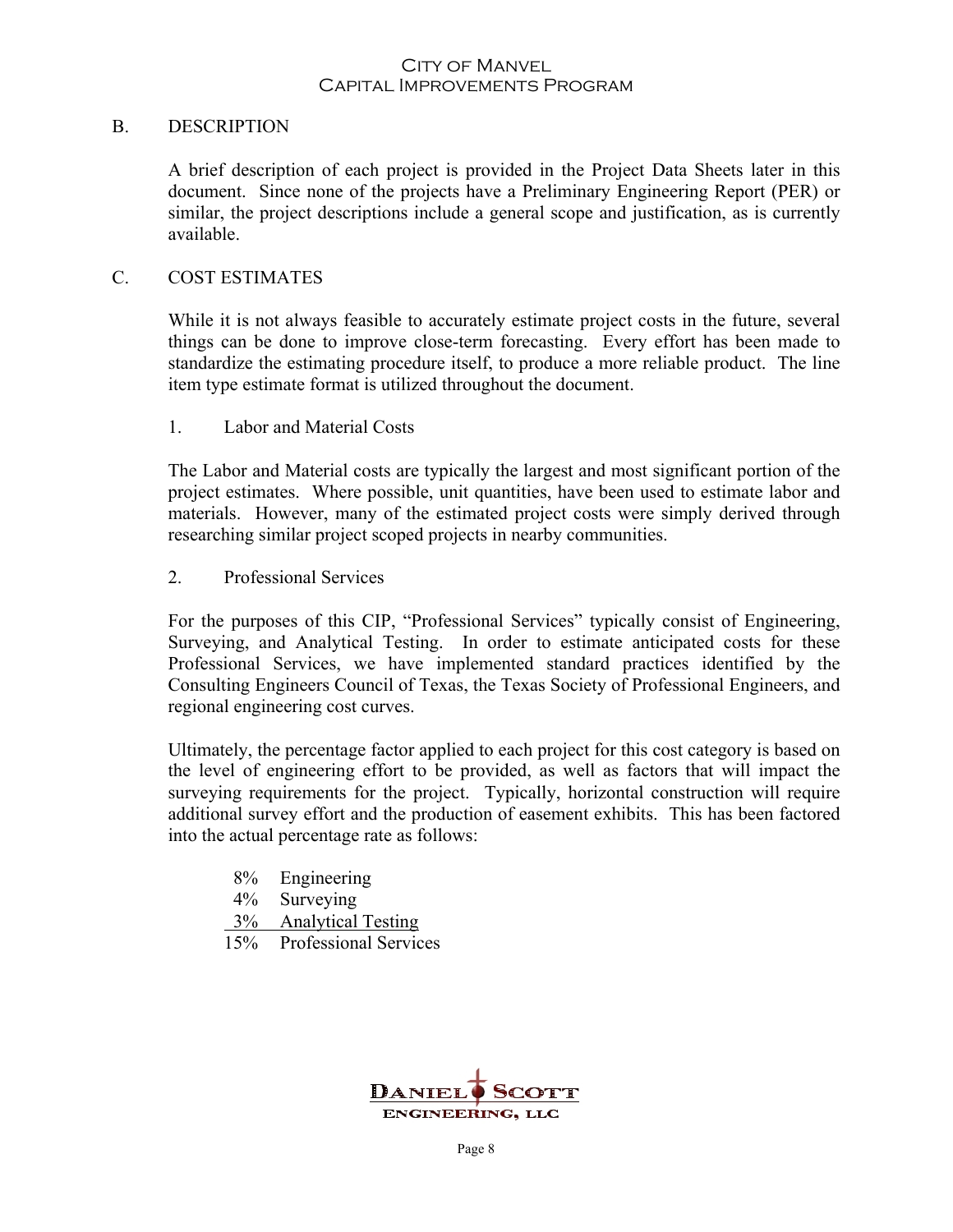#### 3. Contingency

Although efforts have been made to estimate project costs and professional services; without the benefit of actual proposals, Preliminary Engineering Reports (PERs), contractor bids, etc., a contingency has been added to each project. In short, the "contingency" is simply a financial safety factor. For this CIP, a contingency of 20% has been added to all of the construction projects.

It should be noted that we have NOT INCLUDED Bond Issuance Costs (the cost to sell bonds) in the project cost estimates contained within this document. This document focuses specifically on construction and engineering costs associated with each project. While these costs will need to be taken into account when presenting program information to the voters in the future, they are not considered part of the construction and engineering costs. Actual and final bond sale amounts may vary depending on the number of projects being funded and the timing of the cash requirements. It is therefore impractical for a CIP to estimate bond issuance costs.

Once again, the challenge for the City facing growing needs in nearly all of the categories, increasing construction costs and an aggressive Capital Improvement Plan, remains funding.

#### D. PRIORITIZATION

In order to present the Projects in an organized, purposeful fashion, Staff has ranked all 30 projects in order of importance. Specifically, departments submitted their individual rankings, and the results were compiled and sorted based on the cumulative total score.

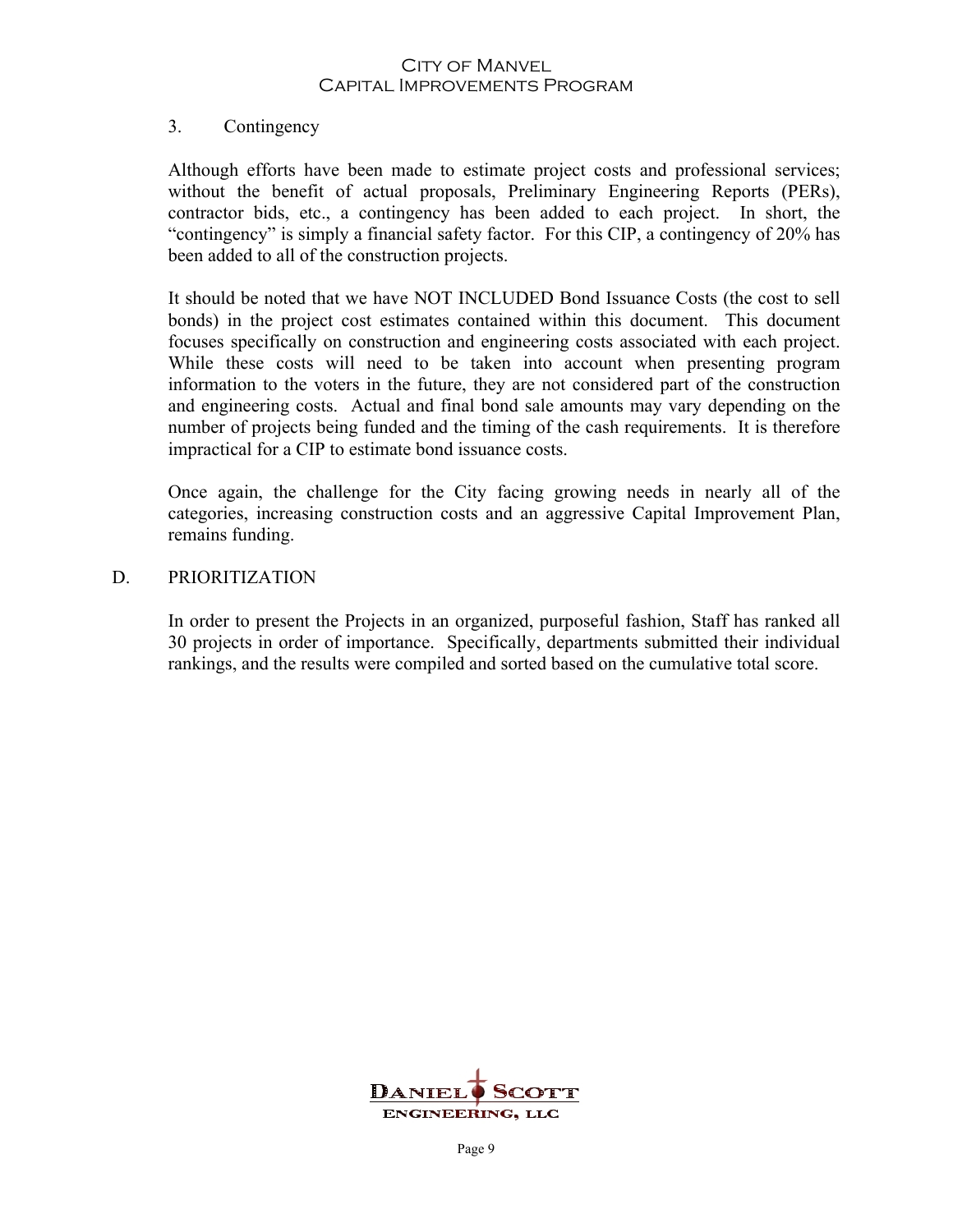#### **STAFF PRIORITIZATION**

| Priority Number          | Project                                | Type         | <b>Description</b>                                                           | <b>Cumulative Total Points</b> |
|--------------------------|----------------------------------------|--------------|------------------------------------------------------------------------------|--------------------------------|
| 1                        | <b>Elevated Storage Tank</b>           | Water        | Construct an elevated water storage tank                                     | 220                            |
| $\overline{2}$           | <b>Water Plant Improvements</b>        | <u>Water</u> | <b>Expand City Water Plant</b>                                               | 217                            |
| 3                        | Master Wastewater Plan                 | Planning     | Develop a Master Wastewater Plan for sanitary sewer                          | 215                            |
| 4                        | Master Water Plan                      | Planning     | Develop a Master Water Plan for drinking water and fire protection           | 211                            |
| 5                        | <b>Municipal Complex</b>               |              | Facility Construct a new City Hall, Police Station, Muncipal Court, and Park | 211                            |
| 6                        | Regional Wastewater Treatment Plant #1 | Sewer        | Expand capacity of Corporate WWTP to 1MGD Concrete Plant                     | 211                            |
| $\overline{\phantom{a}}$ | Purchase Surface Water Rights          | Water        | Reserve and purchase surface water rights                                    | 186                            |
| 8                        | City Hall Parking Lot Improvements     |              | Facility Expand front parking lot                                            | 180                            |
| 9                        | Rogers Road East Waterline Loop        | Water        | Loop new water line on Rogers Road back to SH6                               | 153                            |
| 10                       | Staffing and HR Plan                   | Planning     | Develop a Staffing Growth and Human Resources Plan                           | 146                            |
| 11                       | Tankersley Waterline Loop              | Water        | Loop new water line between FM1128 and McCoy                                 | 143                            |
| 12                       | Rogers Road West Waterline Loop        | Water        | Replace 4" Water Line on Roger Road west of FM 1128                          | 137                            |
| 13                       | Large Road Sanitary Sewer              | Sewer        | Construct gravity sanitary sewer on Large from C1 Ditch to Splllane          | 137                            |
| 14                       | Cemetery Waterline Loop                | Water        | Loop 8" line on Lewis to 6" line to 12" on Cemetary                          | 137                            |
| 15                       | FM 1128 Waterline Extension Phase 2    | Water        | Extend 12" water line from Tankersly to Chocolate Bayou                      | 134                            |
| 16                       | <b>Regional Detention Pond</b>         |              | Facility Construct Regional Detention/Mitigation Pond                        | 132                            |
| 17                       | <b>Technology Plan</b>                 | Planning     | Develop a Long Term Plan for meeting technology needs                        | 129                            |
| 18                       | SH6 East Waterline Extension           | Water        | Extend water line along SH6 to Eastern City Limits                           | 125                            |
| 19                       | <b>SH6 East Wastewater Extension</b>   | Sewer        | Extend wastewater line along SH6 to Eastern City Limits                      | 123                            |
| 20                       | Charlotte Waterline Loop               | Water        | Loop new water line between FM1128 and McCoy                                 | 120                            |
| 21                       | Large Road West                        | Street       | Construct asphalt roadway from Palmetto to McCoy                             | 112                            |
| 22                       | Street Maintenance Plan                | Planning     | Develop a Street Repair/Maintenance Plan                                     | 111                            |
| 23                       | Del Bello Waterline Extension          | Water        | Extend water line down Del Bello                                             | 103                            |
| 24                       | Croix Park Improvements                |              | Facility Construct improvements to Croix Park                                | 96                             |
| 25                       | Master Parks Plan                      | Planning     | Develop a Master Parks Plan to identify park areas                           | 94                             |
| 26                       | FM 1128 Wastewater Extension           | Sewer        | Extend wastewater on FM1128 from Lewis to Chocolate Bayou                    | 90                             |
| 27                       | Rogers Road West                       | Street       | Construct asphalt road from Palmetto to McCoy                                | 89                             |
| 28                       | Masters Road Rehab Phase 2             | Street       | Reclaim asphalt on Masters Road from SH6 to Jordan                           | 86                             |
| 29                       | Del Bello Wastewater Extension         | Sewer        | Extend wastewater line down Del Bello                                        | 69                             |
| 30                       | Library                                |              | Facility Construct a City Library                                            | 68                             |

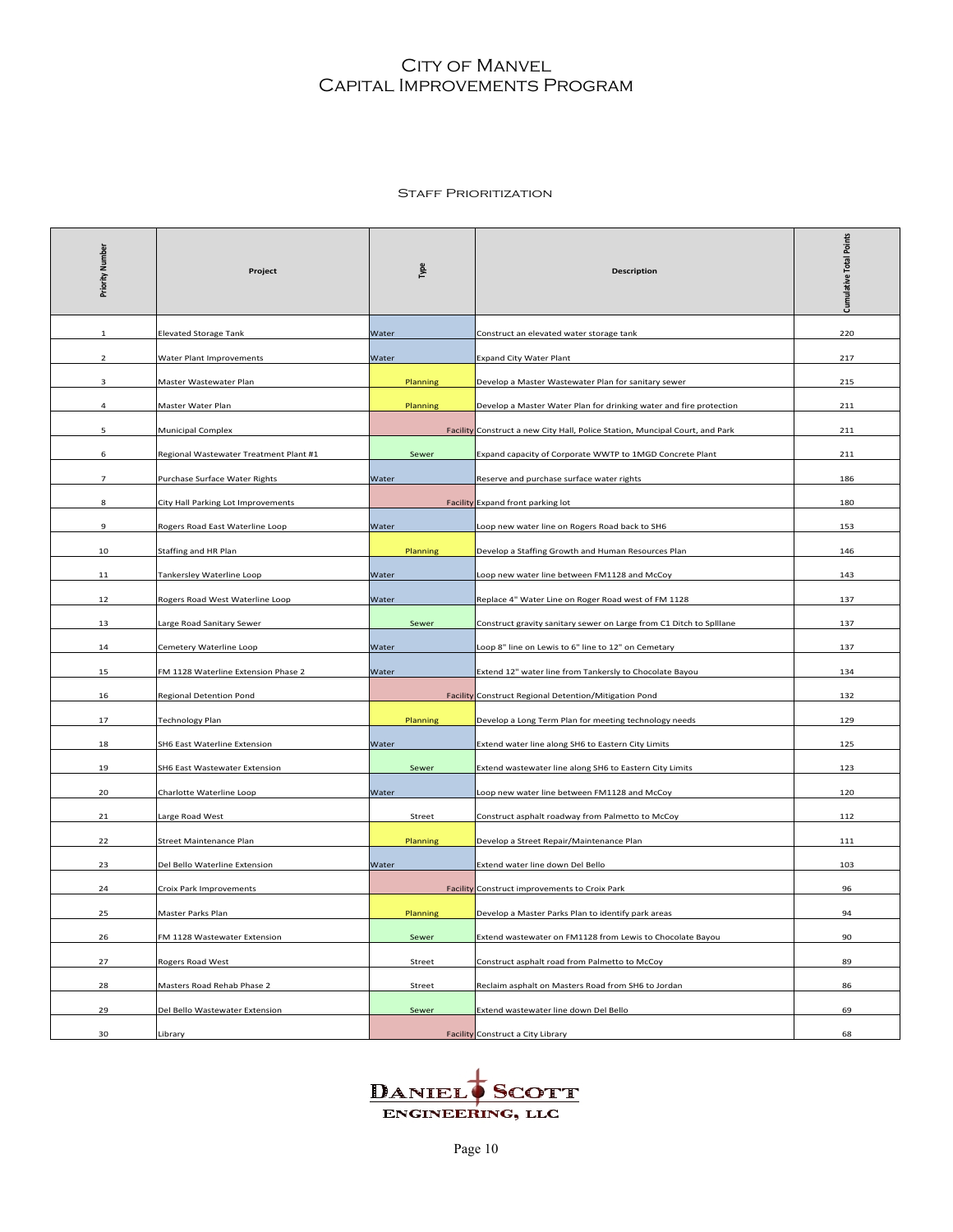#### E. FUNDING SOURCES

With the Projects identified, described, estimated, and prioritized, the next step is to try and determine corresponding funding sources for each. This step must be done prior to the final step of scheduling.

Possible Funding Sources include:

- 1. Impact Fees
- 2. Annual Operating Budget
- 3. City Reserve Funds
- 4. Bonds
- 5. Manvel Economic Development Committee (MEDC)
- 6. Grants

Although the City's Operating Budget should continue to grow as the City develops (through sales tax, ad valorem taxes, permits, plan reviews, and inspection fees, etc.), it is difficult to anticipate the *rate* at which it will grow. With that in mind, alternate funding sources should be used whenever possible. The City has had recent success with Texas Water Development Board grants and Community Development Block Grants, and has long enjoyed a working relationship with the Manvel Economic Development Committee.

Using current City Reserve Funds of approximately \$2.5M and increasing the City's Annual CIP Budget by \$50,000 per year, this CIP proposes that 20 of the 30 projects could be completed within the next 5 years. Page 12 provides the corresponding Budget Schedule and provides a conservative running tally of remaining reserves set aside for CIP projects.

The other 10 projects are each estimated at \$1M or more. In the previous CIP document, these projects may have been identified as "Long-Term Projects," but the City no longer has the luxury of waiting on these projects. Since the City does not currently have \$44,300,000 in Reserves, it appears that Bonds will likely be required for these projects.

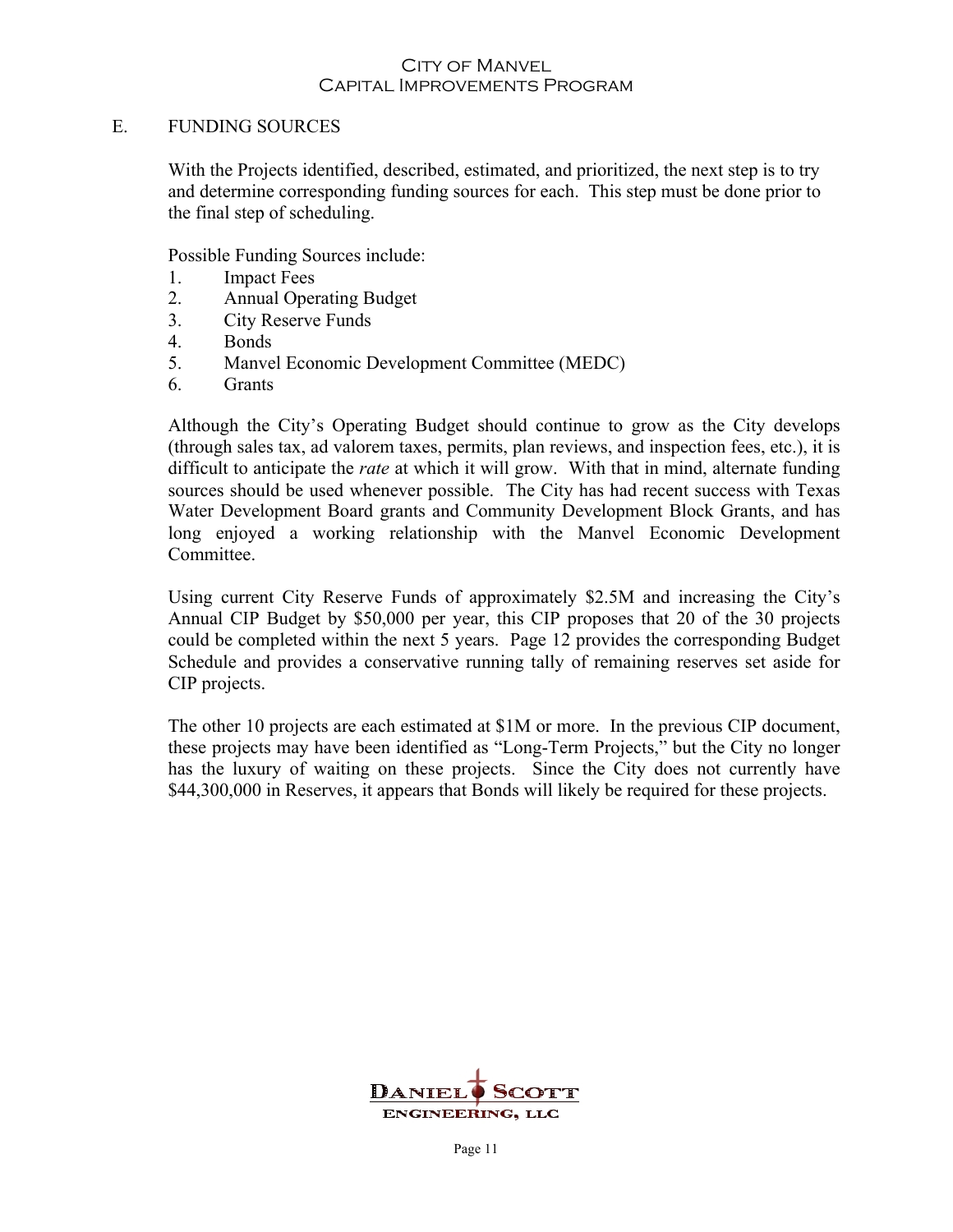|  | <b>BUDGET SCHEDULE</b> |
|--|------------------------|
|--|------------------------|

| <b>Fiscal Year</b>             |    | 2015                     | 2016            |    | 2017      | 2018            | 2019            |     | 2020         |
|--------------------------------|----|--------------------------|-----------------|----|-----------|-----------------|-----------------|-----|--------------|
| <b>CIP PROJECTS</b>            |    |                          |                 |    |           |                 |                 |     |              |
| <b>Proposed Projects</b>       |    | 4                        | 5               |    | 5         | 3               | 2               |     | $\mathbf{1}$ |
| <b>Estimated Cost</b>          |    | 190,000                  | \$<br>980,000   | \$ | 800,000   | \$<br>980,000   | \$<br>870,000   | S.  | 950,000      |
| <b>FUNDING SOURCES</b>         |    |                          |                 |    |           |                 |                 |     |              |
| <b>Accumulated Impact Fees</b> |    |                          |                 | \$ | 210,000   |                 |                 |     |              |
| <b>MEDC</b>                    |    |                          | \$<br>660,000   |    |           |                 |                 |     |              |
| <b>CDBG</b>                    |    |                          |                 | Ś  | 200,000   |                 |                 |     |              |
| <b>Budget</b>                  |    | 190,000                  | \$<br>250,000   | \$ | 300,000   | \$<br>350,000   | \$<br>400,000   | \$  | 450,000      |
| <b>RESERVES</b>                |    |                          |                 |    |           |                 |                 |     |              |
| Available                      | \$ | 2,500,000                | \$<br>2,500,000 | \$ | 2,430,000 | \$<br>2,340,000 | \$<br>1,710,000 | \$. | 1,240,000    |
| <b>Used This Year</b>          | S  | $\overline{\phantom{a}}$ | \$<br>70,000    | \$ | 90,000    | \$<br>630,000   | \$<br>470,000   | S.  | 500,000      |
| Remaining                      | \$ | 2,500,000                | \$<br>2,430,000 | Ŝ. | 2,340,000 | \$<br>1,710,000 | \$<br>1,240,000 | S.  | 740,000      |

1. This plan assumes current City reserves at \$2.5M

2. This plan establishes a CIP Budget that increases by \$50,000 per year.

3. This plan does not account for interest.

4. With this option, 20 of the 30 CIP projects identified could be completed in 5 years.

5. The other 10 projects would need to be included in Bonds.

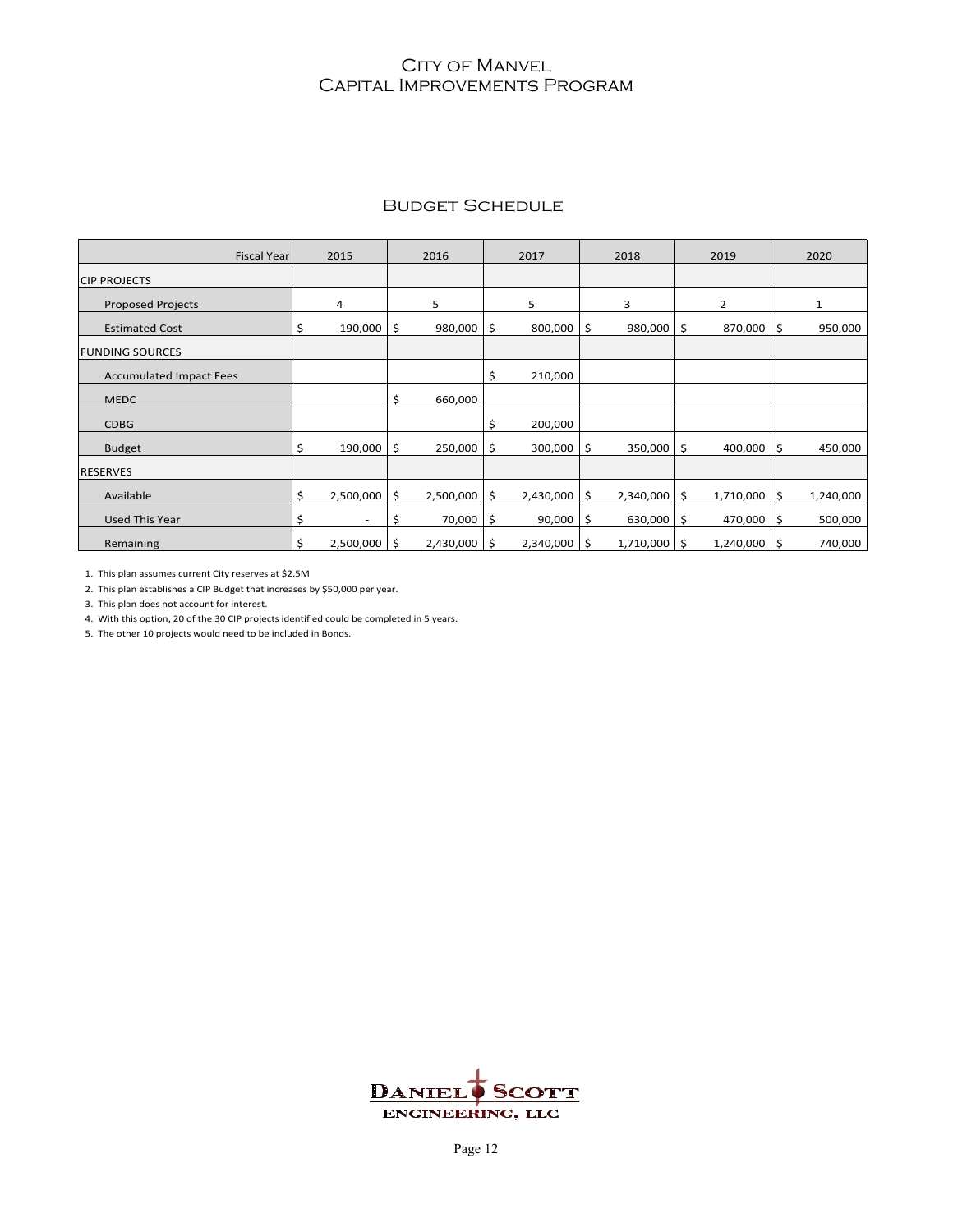#### F. SCHEDULING

In an unlimited cash-flow scenario, all proposed projects would be completed in the first year of the CIP; however, that does not represent the current financial landscape of the City.

The 30 projects identified in this CIP have a total estimated cost of \$49,070,000. With an annual Operating Budget of less than \$7M, obviously all \$49M could not be allocated within 5 years without alternate funding sources. As a result, 20 of the 30 projects have been identified as "Budget Projects" and the other 10 have been identified as "Bond Projects."

The Proposed Schedule for the 20 "Budget Projects" is included on Page 14. The Schedule includes the Priority Number, Project Name, Type, Description, Cost Estimate, Possible Funding Source, and annual breakdown for each of the next 5 years. The total estimate for these 20 projects is \$4,770,000, averaging \$916,000 per year beginning next budget year.

Page 15 provides a summary of the 10 "Bond Projects" including the Priority Number, Project Name, Type, Description, Cost Estimate, Possible Funding Source, and annual breakdown for each of the next 5 years. The total estimate for these 10 projects is \$44,300,000, averaging \$8,860,000 per year beginning next fiscal year.

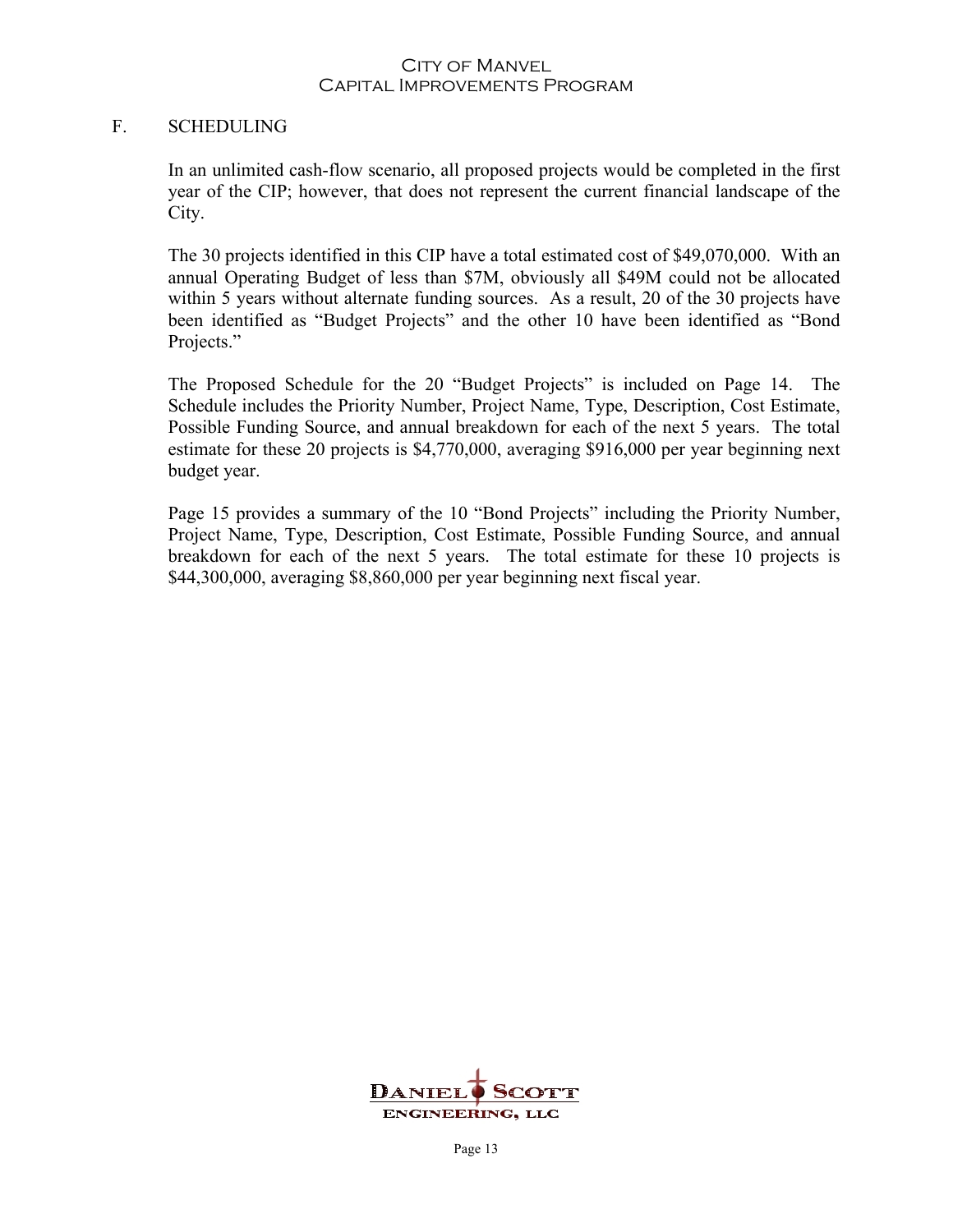#### Proposed Schedule - Budget Projects

| Priority Number | Project                                          | Type   | <b>Description</b>                                                          | Possible Funding Source                                                 | <b>Proposed Schedule</b> |           |           |           |           |           |
|-----------------|--------------------------------------------------|--------|-----------------------------------------------------------------------------|-------------------------------------------------------------------------|--------------------------|-----------|-----------|-----------|-----------|-----------|
|                 |                                                  |        |                                                                             |                                                                         | 2015                     | 2016      | 2017      | 2018      | 2019      | 2020      |
| 3               | Master Wastewater Plan                           |        | Planning Develop a Master Wastewater Plan for sanitary sewer                | Budget                                                                  | \$50,000                 |           |           |           |           |           |
| 4               | Master Water Plan                                |        | Planning Develop a Master Water Plan for drinking water and fire protection | Budget                                                                  | \$50,000                 |           |           |           |           |           |
| 8               | City Hall Parking Lot Improvements               |        | Facility Expand front parking lot                                           | Budget                                                                  | \$65,000                 |           |           |           |           |           |
|                 | 25 Master Parks Plan                             |        | Planning Develop a Master Parks Plan to identify park areas                 | Budget                                                                  | \$25,000                 |           |           |           |           |           |
| $\overline{2}$  | Water Plant Improvements                         | Water  | <b>Expand City Water Plant</b>                                              | MEDC                                                                    |                          | \$410,000 |           |           |           |           |
|                 | 10 Staffing and HR Plan                          |        | <b>Planning</b> Develop a Staffing Growth and Human Resources Plan          | Bonds                                                                   |                          | \$25,000  |           |           |           |           |
|                 |                                                  |        |                                                                             |                                                                         |                          |           |           |           |           |           |
|                 | 12 Rogers Road West Waterline Loop               | Water  | Replace 4" Water Line on Roger Road west of FM 1128                         | Budget                                                                  |                          | \$270,000 |           |           |           |           |
|                 | 13 Large Road Sanitary Sewer                     |        | Sewer Construct gravity sanitary sewer on Large from C1 Ditch to Splllane   | MEDC                                                                    |                          | \$250,000 |           |           |           |           |
|                 | 17 Technology Plan                               |        | <b>Planning</b> Develop a Long Term Plan for meeting technology needs       | Budget                                                                  |                          | \$25,000  |           |           |           |           |
|                 |                                                  |        |                                                                             |                                                                         |                          |           |           |           |           |           |
|                 | 9 Rogers Road East Waterline Loop                | Water  | Loop new water line on Rogers Road back to SH6                              | Budget                                                                  |                          |           | \$130,000 |           |           |           |
|                 | 14 Cemetery Waterline Loop                       | Water  | Loop 8" line on Lewis to 6" line to 12" on Cemetary                         | CDBG                                                                    |                          |           | \$200,000 |           |           |           |
|                 | 20 Charlotte Waterline Loop                      | Water  | Loop new water line between FM1128 and McCoy                                | <b>Impact Fees</b>                                                      |                          |           | \$210,000 |           |           |           |
|                 | 22 Street Maintenance Plan                       |        | Planning Develop a Street Repair/Maintenance Plan                           | Budget                                                                  |                          |           | \$25,000  |           |           |           |
|                 |                                                  |        |                                                                             |                                                                         |                          |           |           |           |           |           |
|                 | 27 Rogers Road West                              | Street | Construct asphalt road from Palmetto to McCoy                               | Budget                                                                  |                          |           | \$235,000 |           |           |           |
|                 | 11 Tankersley Waterline Loop                     | Water  | Loop new water line between FM1128 and McCoy                                | Budget                                                                  |                          |           |           | \$310,000 |           |           |
|                 | 24 Croix Park Improvements                       |        | Facility Construct improvements to Croix Park                               | Budget                                                                  |                          |           |           | \$100,000 |           |           |
|                 | 28 Masters Road Rehab Phase 2                    |        | Street   Reclaim asphalt on Masters Road from SH6 to Jordan                 | Budget                                                                  |                          |           |           | \$570,000 |           |           |
|                 | 18 SH6 East Waterline Extension                  | Water  | Extend water line along SH6 to Eastern City Limits                          | Developer                                                               |                          |           |           |           | \$670,000 |           |
|                 | 21 Large Road West                               |        | Street Construct asphalt roadway from Palmetto to McCoy                     | Budget                                                                  |                          |           |           |           | \$200,000 |           |
|                 | 15   FM 1128 Waterline Extension Phase 2   Water |        | Extend 12" water line from Tankersly to Chocolate Bayou                     | Budget                                                                  |                          |           |           |           |           | \$950,000 |
|                 |                                                  |        | Total Estimate:                                                             | \$4,770,000 \$190,000 \$980,000 \$800,000 \$980,000 \$870,000 \$950,000 |                          |           |           |           |           |           |

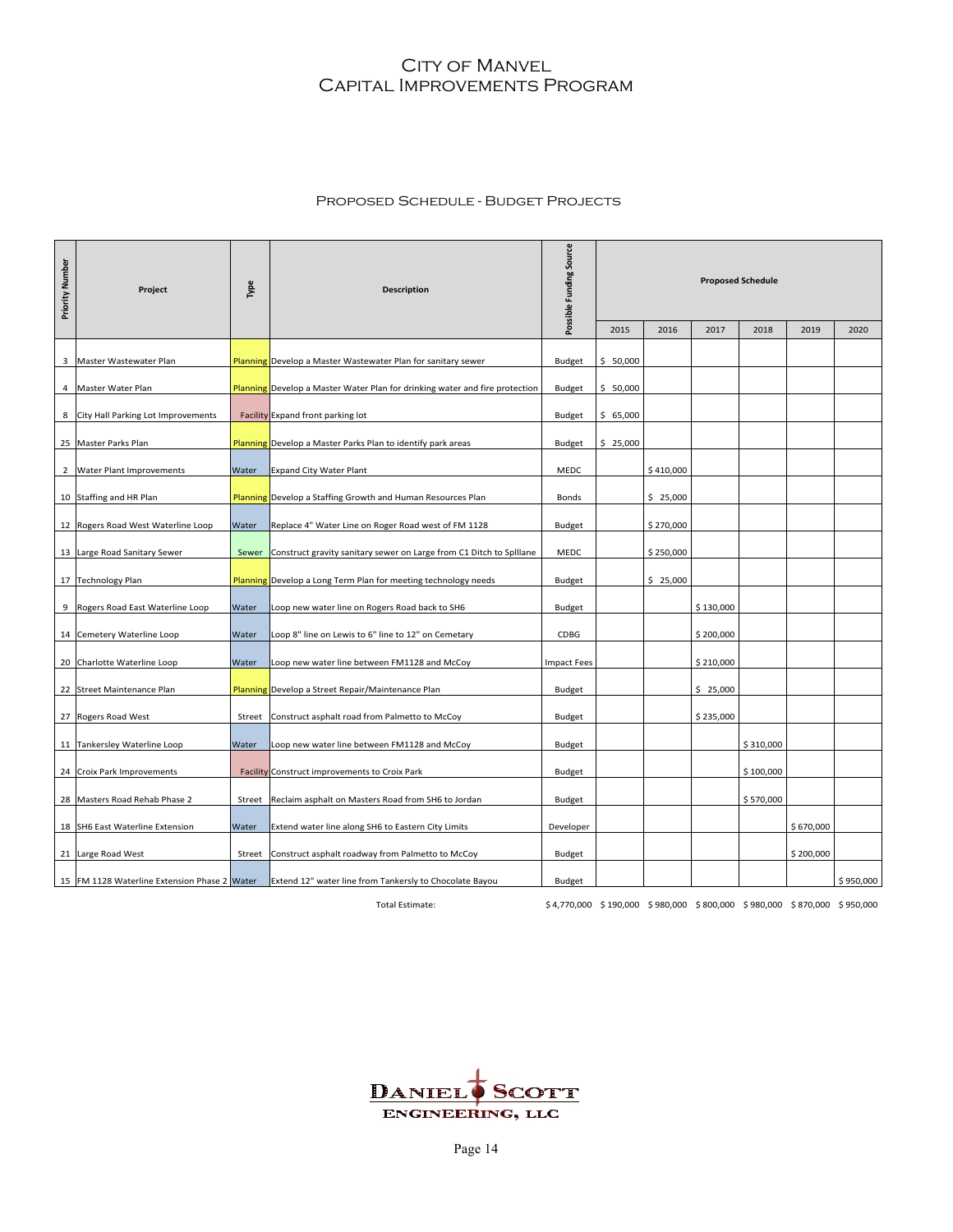#### Proposed Schedule - Bond Projects

| Priority Number | Project                           | Type | <b>Description</b>                                                                                   | 2016 Estimate | Possible Funding Source | 2016        | 2017                                                         | 2018 | 2019                    | 2020        |
|-----------------|-----------------------------------|------|------------------------------------------------------------------------------------------------------|---------------|-------------------------|-------------|--------------------------------------------------------------|------|-------------------------|-------------|
|                 |                                   |      |                                                                                                      |               |                         |             |                                                              |      |                         |             |
|                 | 1 Elevated Storage Tank           |      | Water Construct an elevated water storage tank                                                       | \$1,400,000   | Bonds                   | \$1,400,000 |                                                              |      |                         |             |
|                 | 7 Purchase Surface Water Rights   |      | Water Reserve and purchase surface water rights                                                      | \$5,000,000   | Bonds                   | \$5,000,000 |                                                              |      |                         |             |
|                 |                                   |      |                                                                                                      |               |                         |             |                                                              |      |                         |             |
|                 | 16 Regional Detention Pond        |      | Facility Construct Regional Detention/Mitigation Pond                                                | \$1,400,000   | Bonds                   | \$1,400,000 |                                                              |      |                         |             |
|                 |                                   |      | 6 Regional Wastewater Treatment Plant Sewer Expand capacity of Corporate WWTP to 1MGD Concrete Plant | \$10,000,000  | Bonds                   |             | \$10,000,000                                                 |      |                         |             |
|                 | 5 Municipal Complex               |      | Facility Construct a new City Hall, Police Station, Muncipal Court, and Park   \$16,000,000          |               | <b>Bonds</b>            |             |                                                              |      | \$8,000,000 \$8,000,000 |             |
|                 | 30 Library                        |      | Facility Construct a City Library                                                                    | \$1,400,000   | <b>Bonds</b>            |             |                                                              |      | \$1,400,000             |             |
|                 | 19 SH6 East Wastewater Extension  |      | Sewer Extend wastewater line along SH6 to Eastern City Limits                                        | \$2,600,000   | Bonds                   |             |                                                              |      |                         | \$2,600,000 |
|                 | 23 Del Bello Waterline Extension  |      | Water Extend water line down Del Bello                                                               | \$1,300,000   | <b>Bonds</b>            |             |                                                              |      |                         | \$1,300,000 |
|                 | 26 FM 1128 Wastewater Extension   |      | Sewer Extend wastewater on FM1128 from Lewis to Chocolate Bayou                                      | \$2,600,000   | <b>Bonds</b>            |             |                                                              |      |                         | \$2,600,000 |
|                 | 29 Del Bello Wastewater Extension |      | Sewer Extend wastewater line down Del Bello                                                          | \$2,600,000   | Bonds                   |             |                                                              |      |                         | \$2,600,000 |
|                 |                                   |      | <b>Total Estimate:</b>                                                                               | \$44,300,000  |                         |             | \$7,800,000 \$10,000,000 \$8,000,000 \$9,400,000 \$9,100,000 |      |                         |             |

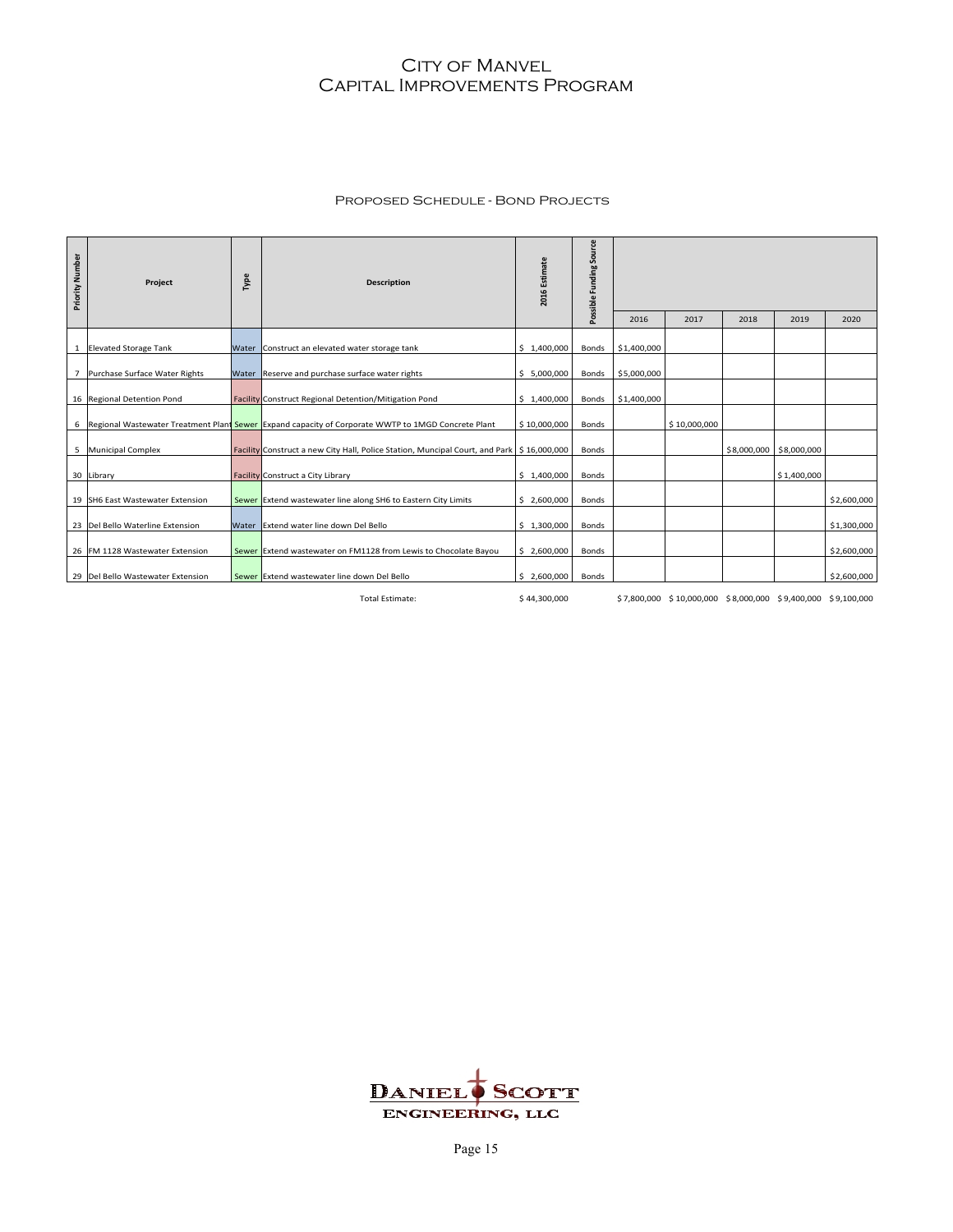# IV. PROJECT DATA SHEETS

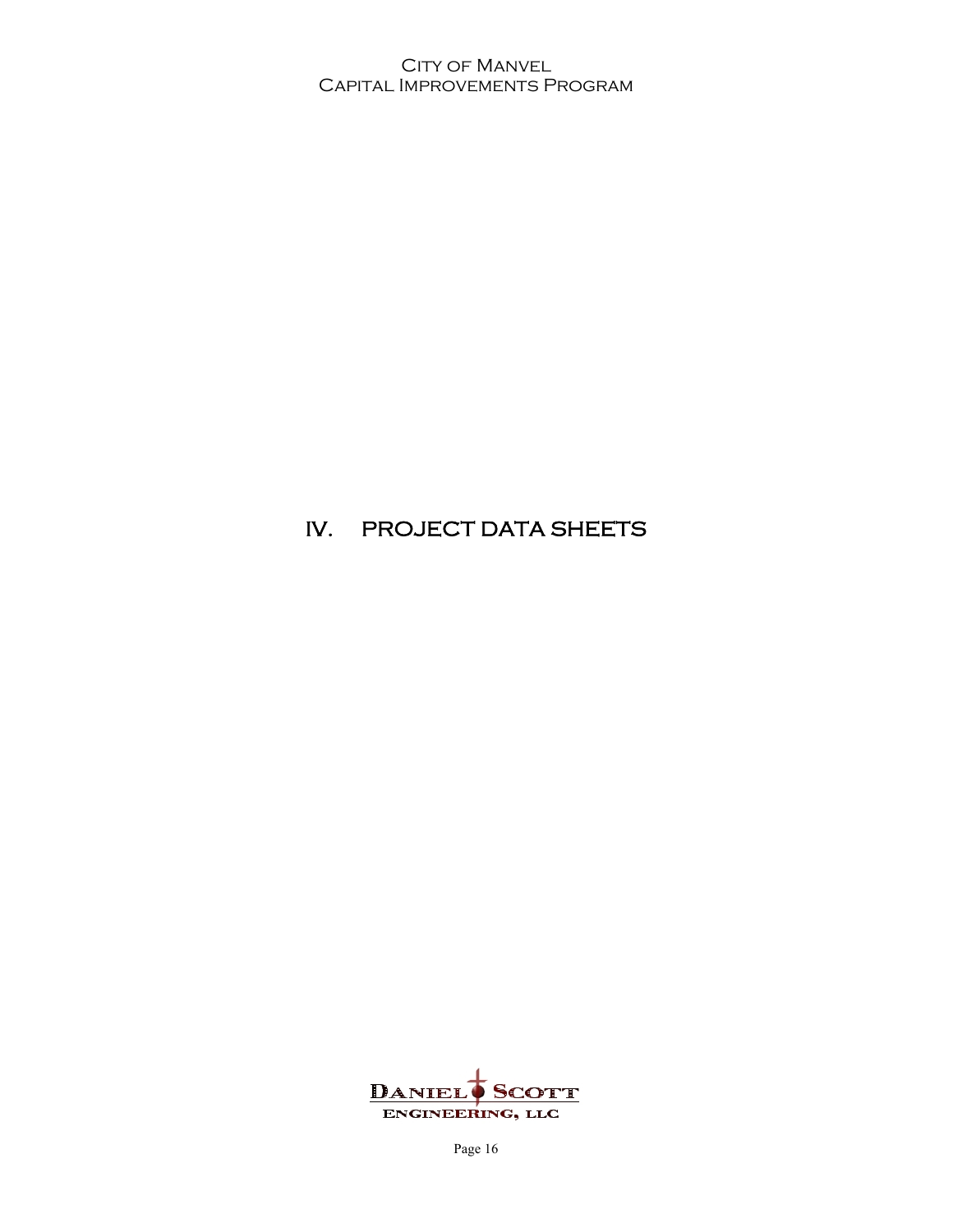## PROJECT DATA SHEET

| Project Name:<br>Project Type:<br>Project Identified:<br>Year Planned:<br><b>Possible Funding Sources:</b><br><b>Staff Ranking:</b> | <b>Elevated Storage Tank</b><br>Water<br>Mayor<br>2016<br>Impact Fees, Reserves, Bonds, Grants<br>1 of 30                                                                                                                                                                                                                                                    |                                                                                                                                                                                                                                          |  |  |
|-------------------------------------------------------------------------------------------------------------------------------------|--------------------------------------------------------------------------------------------------------------------------------------------------------------------------------------------------------------------------------------------------------------------------------------------------------------------------------------------------------------|------------------------------------------------------------------------------------------------------------------------------------------------------------------------------------------------------------------------------------------|--|--|
| Prerequisite Project(s):                                                                                                            | Water Plant Improvements<br>Master Water Plan                                                                                                                                                                                                                                                                                                                |                                                                                                                                                                                                                                          |  |  |
| Project Description:                                                                                                                | TCEQ regulations require elevated storage capacity of 100 gallons<br>per connection for systems with more than 2,500 connections.<br>Currently, the City of Manvel School Road Water Plant serves<br>approximately 500 connections. With the anticipated growth in<br>Manvel, the trigger of 2,500 connections could be reached as soon<br>as the year 2020. |                                                                                                                                                                                                                                          |  |  |
|                                                                                                                                     | Anticipating the time required for design, construction, and<br>permitting, this project should get started as soon as the Master<br>Water Plan has been completed. The Master Water Plan will help<br>determine the appropriate location, size, and cost of this elevated<br>storage tank. Some important TCEQ regulations to note are:                     |                                                                                                                                                                                                                                          |  |  |
|                                                                                                                                     | TCEQ defines Elevated Storage Capacity as "that portion"<br>of water which can be stored at least 80 feet above the<br>highest service connection in the pressure plane served by<br>the storage tank."                                                                                                                                                      |                                                                                                                                                                                                                                          |  |  |
|                                                                                                                                     | disposal."                                                                                                                                                                                                                                                                                                                                                   | Regarding the location, TCEQ indicates: "No elevated<br>storage shall be located within 500 feet of any municipal or<br>industrial sewage treatment plant or any land which is<br>spray irrigated with treated sewage effluent or sludge |  |  |
| Project Estimate:                                                                                                                   |                                                                                                                                                                                                                                                                                                                                                              |                                                                                                                                                                                                                                          |  |  |
|                                                                                                                                     | Construction:<br>Professional Services @ 15%<br>(a) 20%<br>Contingency                                                                                                                                                                                                                                                                                       | \$1,000,000                                                                                                                                                                                                                              |  |  |
|                                                                                                                                     | <b>Total Project Cost:</b>                                                                                                                                                                                                                                                                                                                                   | \$1,400,000                                                                                                                                                                                                                              |  |  |

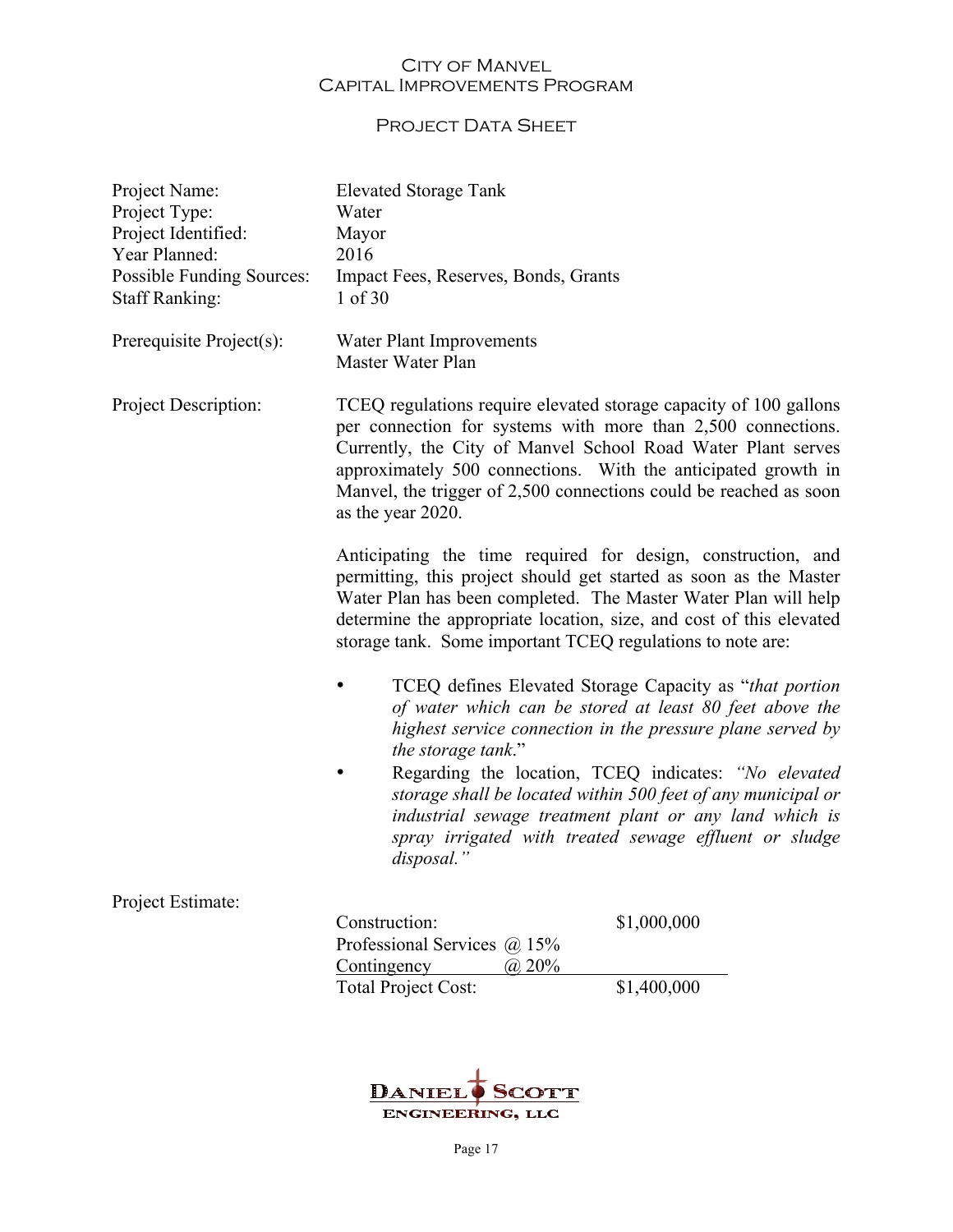## PROJECT DATA SHEET

| Project Name:<br>Project Type:<br>Project Identified:<br>Year Planned:<br><b>Possible Funding Sources:</b><br><b>Staff Ranking:</b> | Water Plant Improvements<br>Water<br>City Staff<br>2016<br>Impact Fees, MEDC<br>2 of 30                                                                                                                                                                                                                                                                                                                                                                     |           |  |
|-------------------------------------------------------------------------------------------------------------------------------------|-------------------------------------------------------------------------------------------------------------------------------------------------------------------------------------------------------------------------------------------------------------------------------------------------------------------------------------------------------------------------------------------------------------------------------------------------------------|-----------|--|
| Prerequisite Project(s):                                                                                                            | None                                                                                                                                                                                                                                                                                                                                                                                                                                                        |           |  |
| Project Description:                                                                                                                | TCEQ regulations identify minimum sizes and capacities for water<br>well pumps, booster pumps, hydro pneumatic tanks, and ground<br>storage tanks. Currently, the City of Manvel School Road Water<br>Plant serves approximately 500 connections and has a capacity to<br>serve 750 connections. With the anticipated growth in Manvel,<br>improvements are needed at the Water Plant in order to expand the<br>available capacity of available City water. |           |  |
|                                                                                                                                     | In January 2016, MEDC authorized the design and construction of<br>this project. Anticipated improvements include new booster<br>pumps, an additional ground storage tank, and upgrades to the<br>existing Control Building and Water Well.                                                                                                                                                                                                                 |           |  |
| Project Estimate:                                                                                                                   | Construction:                                                                                                                                                                                                                                                                                                                                                                                                                                               | \$300,000 |  |
|                                                                                                                                     | Professional Services $\omega$ 15%<br>$Cauchi$ agency $\odot$ 0.00/                                                                                                                                                                                                                                                                                                                                                                                         |           |  |

Contingency  $\qquad \qquad (\partial_2 20\%$ Total Project Cost: \$410,000

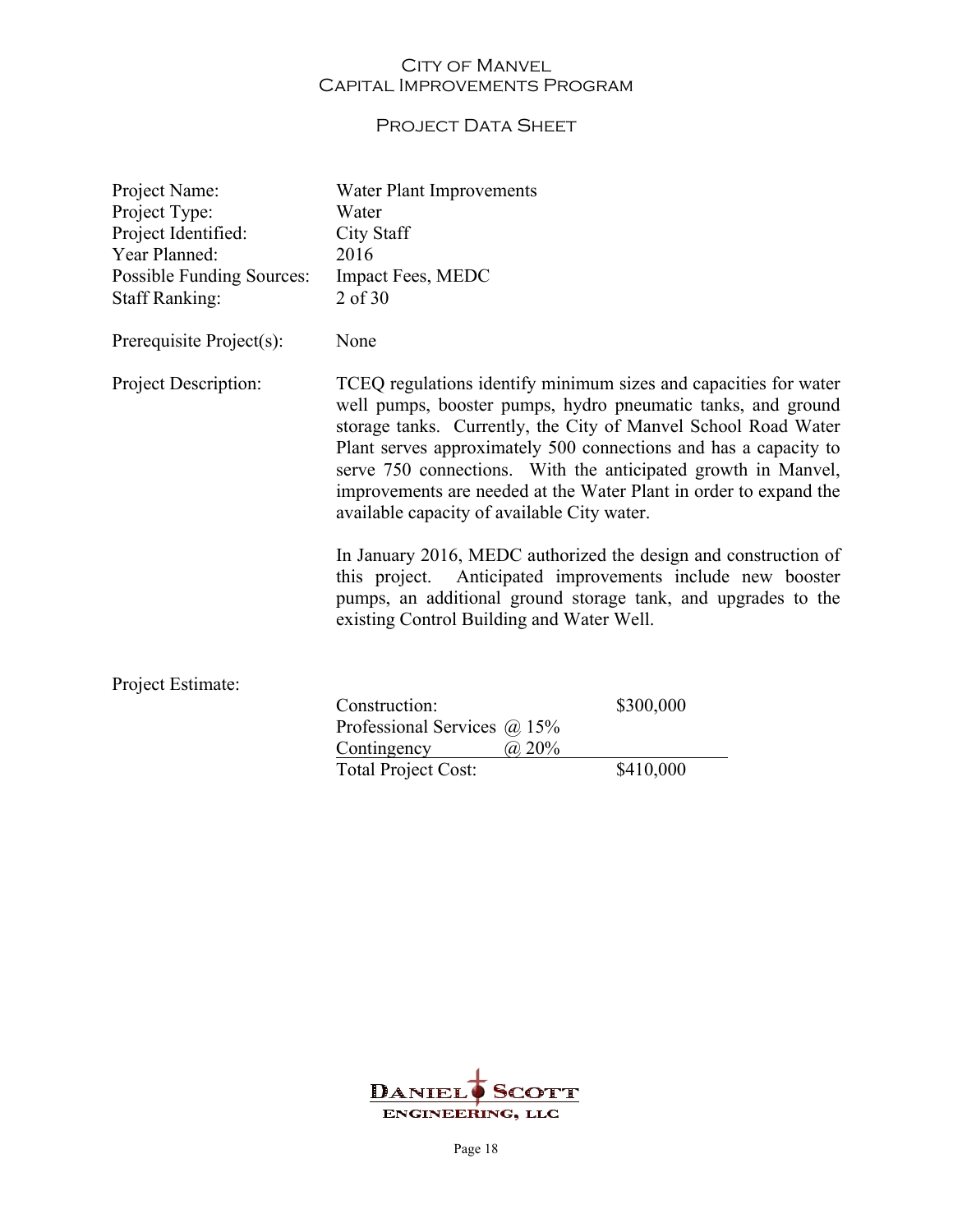## PROJECT DATA SHEET

| Project Name:<br>Project Type:<br>Project Identified:<br>Year Planned:<br>Possible Funding Sources:<br><b>Staff Ranking:</b> | Master Wastewater Plan<br>Planning<br>Comprehensive Plan<br>2015<br><b>Impact Fees, Annual Operating Budget</b><br>3 of 30                                                                                                                                                                                                                                                                                                                                         |
|------------------------------------------------------------------------------------------------------------------------------|--------------------------------------------------------------------------------------------------------------------------------------------------------------------------------------------------------------------------------------------------------------------------------------------------------------------------------------------------------------------------------------------------------------------------------------------------------------------|
| Prerequisite Project(s):                                                                                                     | None                                                                                                                                                                                                                                                                                                                                                                                                                                                               |
| Project Description:                                                                                                         | The purpose of the Master Wastewater Plan is to evaluate the<br>existing sanitary sewer system, make recommendations for<br>improvements, and serve as a guiding document for future capital<br>projects and developer-driven initiatives.                                                                                                                                                                                                                         |
|                                                                                                                              | Since its inception, the City of Manvel has primarily existed as a<br>rural community. Large acre homesteads, agricultural, and oilfield<br>uses have typically implemented individual septic systems.<br>However, the City owns and operates a small wastewater plant on<br>Corporate Drive that is being expanded. This wastewater plant<br>primarily receives sanitary sewer from the residents and businesses<br>in the "Old Manvel" area near SH6 and FM1128. |
|                                                                                                                              | Due to continued urban sprawl from Houston, residential<br>subdivisions and commercial developments are steadily increasing<br>in and around the City of Manvel. The vast majority of these<br>developments implement smaller water plants and package<br>wastewater facilities via Municipal Utility Districts (MUDs).                                                                                                                                            |
|                                                                                                                              | As the City continues to grow, it is critical to prepare for that<br>growth as it pertains to was tewater.                                                                                                                                                                                                                                                                                                                                                         |
| Project Estimate:                                                                                                            | \$50,000                                                                                                                                                                                                                                                                                                                                                                                                                                                           |

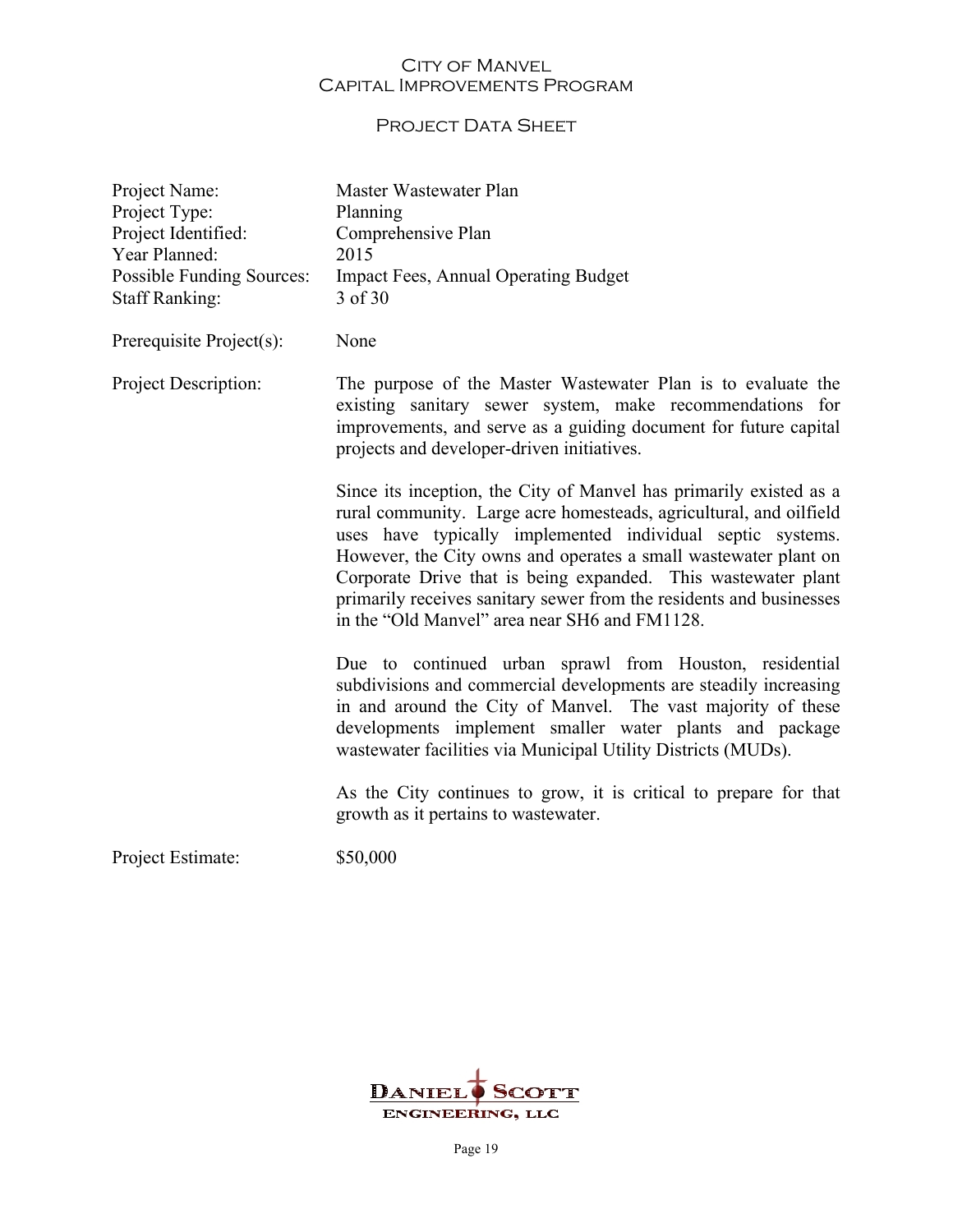## PROJECT DATA SHEET

| Project Name:<br>Project Type:<br>Project Identified:<br>Year Planned:<br>Possible Funding Source:<br><b>Staff Ranking:</b> | Master Water Plan<br>Planning<br>Comprehensive Plan<br>2015<br><b>Impact Fees, Annual Operating Budget</b><br>4 of 30                                                                                                                                                                                                                                                                                                                        |
|-----------------------------------------------------------------------------------------------------------------------------|----------------------------------------------------------------------------------------------------------------------------------------------------------------------------------------------------------------------------------------------------------------------------------------------------------------------------------------------------------------------------------------------------------------------------------------------|
| Prerequisite Project(s):                                                                                                    | None                                                                                                                                                                                                                                                                                                                                                                                                                                         |
| Project Description:                                                                                                        | The purpose of the Master Water Plan is to evaluate the existing<br>make<br>distribution<br>recommendations<br>for<br>water<br>system,<br>improvements, and serve as a guiding document for future capital<br>projects and developer-driven initiatives.                                                                                                                                                                                     |
|                                                                                                                             | Since its inception, the City of Manvel has primarily existed as a<br>rural community. Large acre homesteads, agricultural, and oilfield<br>uses have typically implemented individual water wells. However,<br>the City owns and operates a small water plant on School Road<br>that is being expanded. This water plant provides water and fire<br>protection to residents and businesses in the "Old Manvel" area<br>near SH6 and FM1128. |
|                                                                                                                             | Due to continued urban sprawl from Houston, residential<br>subdivisions and commercial developments are steadily increasing<br>in and around the City of Manvel. The vast majority of these<br>developments implement smaller water plants and package<br>wastewater facilities via Municipal Utility Districts (MUDs).                                                                                                                      |
|                                                                                                                             | As the City continues to grow, it is critical to prepare for that<br>growth as it pertains to public drinking water and fire protection.                                                                                                                                                                                                                                                                                                     |
| Project Estimate:                                                                                                           | \$50,000                                                                                                                                                                                                                                                                                                                                                                                                                                     |

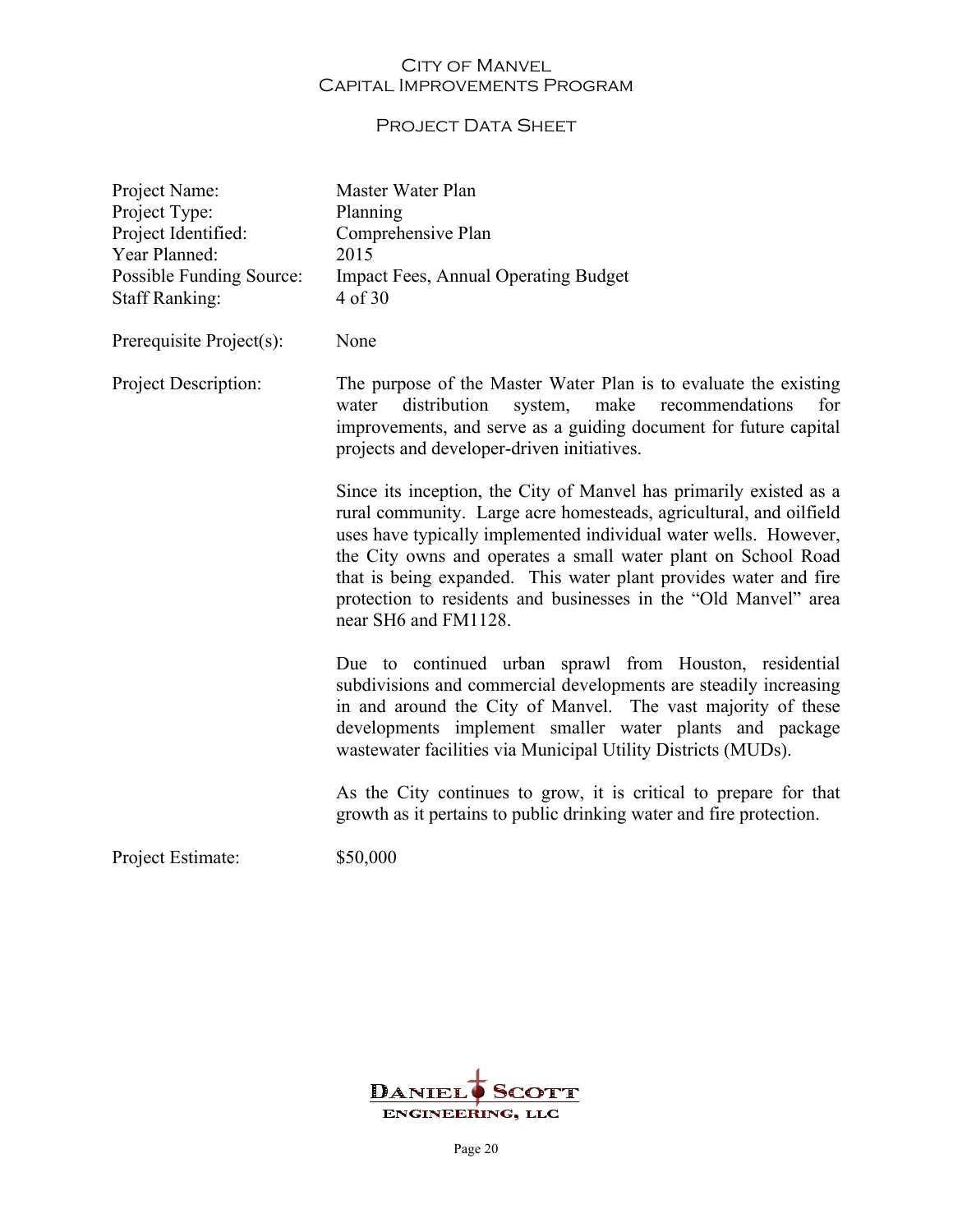## PROJECT DATA SHEET

| Project Name:<br>Project Type:<br>Project Identified:<br>Year Planned:<br>Possible Funding Source:<br><b>Staff Ranking:</b> | Municipal Complex<br>Facility<br><b>City Staff</b><br>2018 and 2019<br><b>Bonds</b><br>5 of 30                                                                                                                                                                                                                                                                                                                                                                                                                                           |              |  |
|-----------------------------------------------------------------------------------------------------------------------------|------------------------------------------------------------------------------------------------------------------------------------------------------------------------------------------------------------------------------------------------------------------------------------------------------------------------------------------------------------------------------------------------------------------------------------------------------------------------------------------------------------------------------------------|--------------|--|
| Prerequisite Project(s):                                                                                                    | None                                                                                                                                                                                                                                                                                                                                                                                                                                                                                                                                     |              |  |
| Project Description:                                                                                                        | During the 2016 Budget preparation, three individual Facility<br>projects were identified. They included a new City Hall, a Police<br>Department Building, and a Public Works Facility. While these<br>projects were not "budgeted" they were identified as part of the<br>annual CIP update within the Budget Document.                                                                                                                                                                                                                 |              |  |
|                                                                                                                             | In order to minimize land acquisition, maintenance costs,<br>detention, utilities, and parking, the idea of a Municipal Complex<br>was identified as perhaps a better alternative. This complex could<br>include a new City Hall, Police Station, Public Works, Municipal<br>Court, and a City Park. City Departments could still communicate<br>efficiently within this complex, as all would be within walking<br>distance.                                                                                                            |              |  |
|                                                                                                                             | At this point, this project is slightly more than a conceptual idea, so<br>cost estimating is difficult to be sure. The aforementioned 2016<br>Budget document speculated that a new City Hall could cost \$6M,<br>a new Police Station could be \$3M, and a Public Works Facility<br>could be \$1M. If all 3 of these were combined, that estimate<br>translates into \$10M. However, if a City Park and Municipal<br>Court building were added to that, at \$1M each, the overall<br>construction estimate escalates quickly to \$12M. |              |  |
| Project Estimate:                                                                                                           |                                                                                                                                                                                                                                                                                                                                                                                                                                                                                                                                          |              |  |
|                                                                                                                             | Construction:                                                                                                                                                                                                                                                                                                                                                                                                                                                                                                                            | \$12,000,000 |  |
|                                                                                                                             | Professional Services @ 15%<br>(a) 20%<br>Contingency                                                                                                                                                                                                                                                                                                                                                                                                                                                                                    |              |  |
|                                                                                                                             | <b>Total Project Cost:</b>                                                                                                                                                                                                                                                                                                                                                                                                                                                                                                               | \$16,000,000 |  |

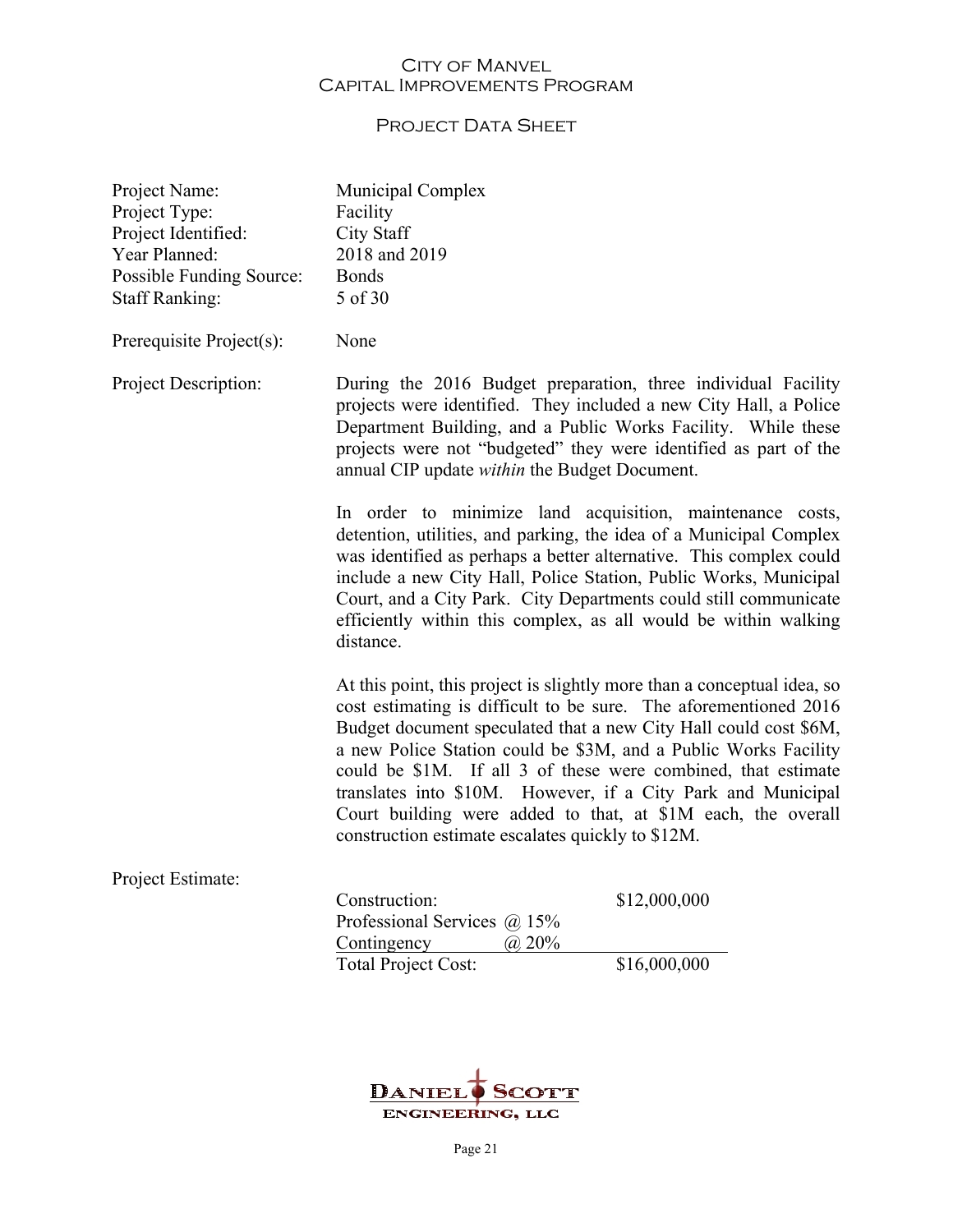## PROJECT DATA SHEET

| Project Name:<br>Project Type:<br>Project Identified:<br>Year Planned:<br>Possible Funding Source:<br><b>Staff Ranking:</b> | Regional Wastewater Treatment Plant #1<br>Sewer<br><b>City Staff</b><br>2017<br>Impact Fees, Bonds<br>6 of 30                                                                                                                                                                |              |
|-----------------------------------------------------------------------------------------------------------------------------|------------------------------------------------------------------------------------------------------------------------------------------------------------------------------------------------------------------------------------------------------------------------------|--------------|
| Prerequisite Project(s):                                                                                                    | Master Wastewater Plan                                                                                                                                                                                                                                                       |              |
| Project Description:                                                                                                        | The City currently operates a 250,000 Gallon Per Day (GPD)<br>Wastewater Treatment Plant (WWTP) on Corporate Drive. An<br>expansion of that plant is currently in design and will increase the<br>capacity to 500,000 GPD.                                                   |              |
|                                                                                                                             | The 2007 Comprehensive Plan identified the ultimate buildout of<br>six (6) Regional Wastewater Treatment Plants with a maximum<br>size of 5 MGD each. Once completed, the Master Wastewater<br>Plan will confirm if this is still the best course of action for the<br>City. |              |
|                                                                                                                             | The Corporate Drive WWTP is planned to serve as the Region 1<br>WWTP. The first phase would be to construct a 1 MGD concrete<br>plant. In early 2015, the Lakeland MUD Engineer prepared cost<br>estimates for this approach at \$7,708,610.                                 |              |
| Project Estimate:                                                                                                           |                                                                                                                                                                                                                                                                              |              |
|                                                                                                                             | Construction:<br>Professional Services $\omega$ 15%                                                                                                                                                                                                                          | \$7,700,000  |
|                                                                                                                             | Contingency<br>$(a)$ 10%<br><b>Total Project Cost:</b>                                                                                                                                                                                                                       | \$10,000,000 |
|                                                                                                                             |                                                                                                                                                                                                                                                                              |              |

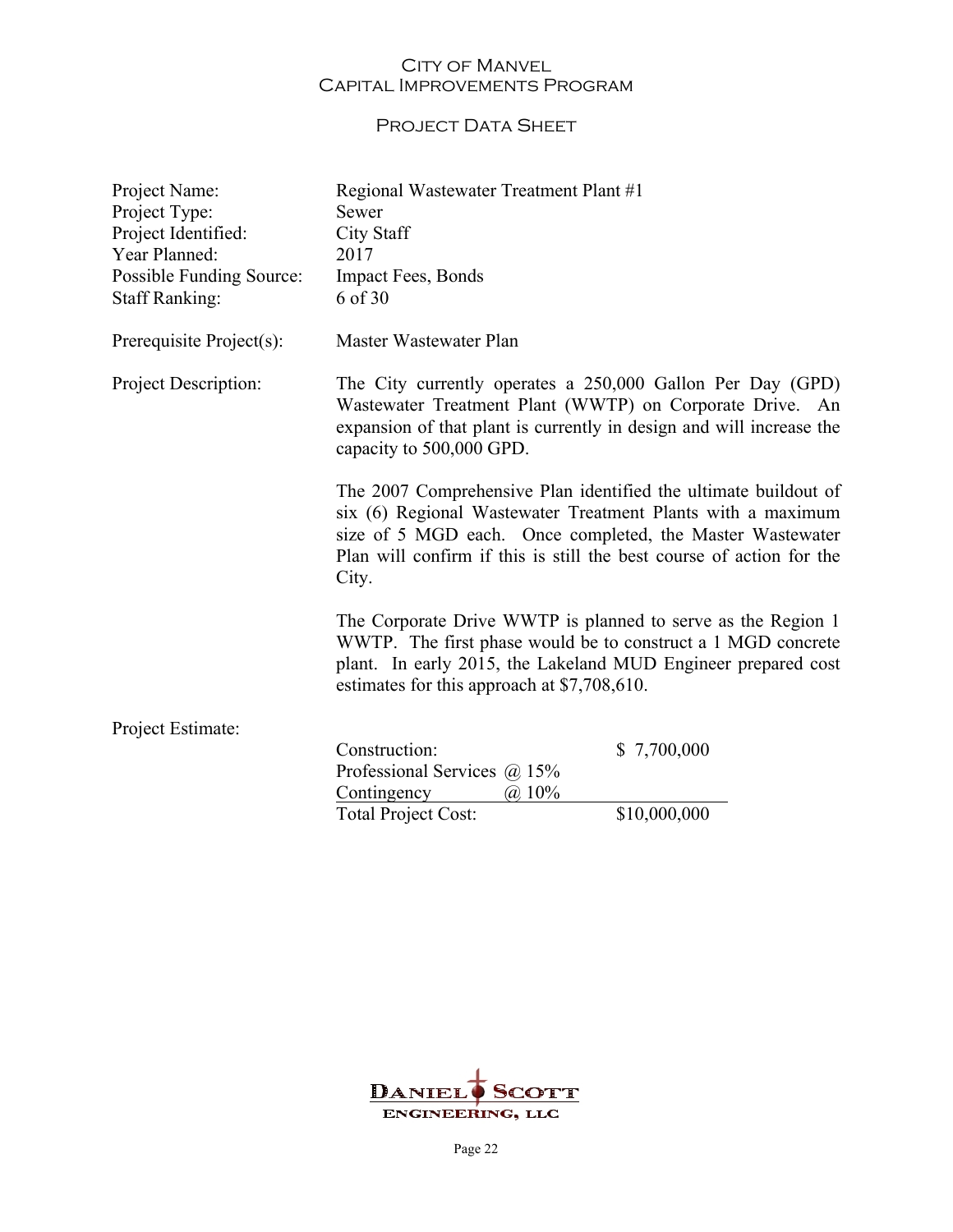## PROJECT DATA SHEET

| Project Name:<br>Project Type:<br>Project Identified:<br>Year Planned:<br>Possible Funding Source:<br><b>Staff Ranking:</b> | Purchase Surface Water Rights - Phase 1<br>Water<br><b>City Staff</b><br>2016<br>Impact Fees, Bonds<br>7 of 30                                                                                                                                                                                                                                                                                                                                                               |
|-----------------------------------------------------------------------------------------------------------------------------|------------------------------------------------------------------------------------------------------------------------------------------------------------------------------------------------------------------------------------------------------------------------------------------------------------------------------------------------------------------------------------------------------------------------------------------------------------------------------|
| Prerequisite Project(s):                                                                                                    | Master Water Plan                                                                                                                                                                                                                                                                                                                                                                                                                                                            |
| Project Description:                                                                                                        | The 2007 Comprehensive Plan identified an ultimate buildout<br>population of 155,000 people. At 2.8 people per connection, that<br>equates to 55,357 connections. Using 360 GPD per connection,<br>the total buildout demand would be approximately 20 MGD. The<br>Plan identified 5 Regional Water Plants with a capacity of<br>approximately 4 MGD each. Once completed, the Master Water<br>Plan will confirm if this is still the best course of action for the<br>City. |
|                                                                                                                             | As water demands increase in Manvel, the need to diversify supply<br>sources will also increase. Presently, 100% of the City's and<br>ETJ's drinking water and fire protection water come from<br>groundwater. In addition to individual landowner wells, there are<br>also 5 small plants across the City (School Road, Pomona, Rodeo<br>Palms, Sedona Lakes, and Southfork) that have a total capacity of<br>about 3 MGD.                                                  |
|                                                                                                                             | One of the long term goals is to explore alternate water sources,<br>including the purchase of surface water rights. This project was<br>created to accomplish that task.                                                                                                                                                                                                                                                                                                    |
| Project Estimate:                                                                                                           | \$5,000,000                                                                                                                                                                                                                                                                                                                                                                                                                                                                  |

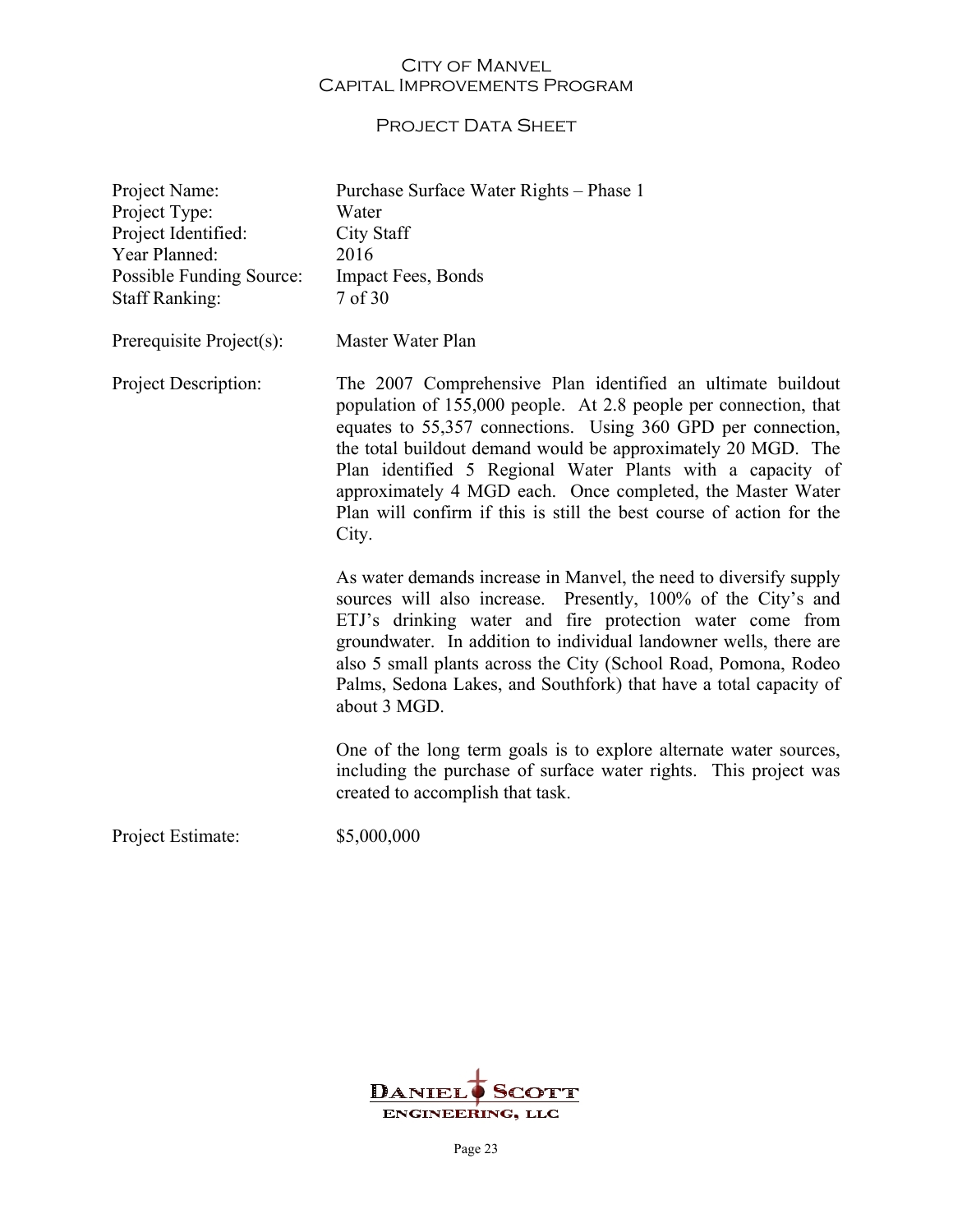## PROJECT DATA SHEET

| Project Name:<br>Project Type:<br>Project Identified:<br>Year Planned:<br>Possible Funding Source:<br><b>Staff Ranking:</b> | City Hall Parking Lot Improvements<br>Facility<br><b>City Staff</b><br>2015<br><b>Annual Operating Budget</b><br>8 of 30                                                                                                                                                                                                                                                                                                                                                                                              |          |
|-----------------------------------------------------------------------------------------------------------------------------|-----------------------------------------------------------------------------------------------------------------------------------------------------------------------------------------------------------------------------------------------------------------------------------------------------------------------------------------------------------------------------------------------------------------------------------------------------------------------------------------------------------------------|----------|
| Prerequisite Project(s):                                                                                                    | None                                                                                                                                                                                                                                                                                                                                                                                                                                                                                                                  |          |
| Project Description:                                                                                                        | In order to improve parking availability at City Hall, this project<br>includes the addition of 10-13 parking spots to the front parking<br>lot. Additionally, to minimize conflict points and potential vehicle<br>accidents, this project will include a TXDOT application for the<br>connection of the second driveway on SH6. By completion of this<br>project, motorists would be able to enter one drive and exit a<br>second one, as well as have ingress/egress to the adjacent Stripes<br>convenience store. |          |
| Project Estimate:                                                                                                           |                                                                                                                                                                                                                                                                                                                                                                                                                                                                                                                       |          |
|                                                                                                                             | Construction:<br>Professional Services @ 15%<br>Contingency<br>$(a)$ 10%                                                                                                                                                                                                                                                                                                                                                                                                                                              | \$50,000 |
|                                                                                                                             | Total Project Cost:                                                                                                                                                                                                                                                                                                                                                                                                                                                                                                   | \$65,000 |

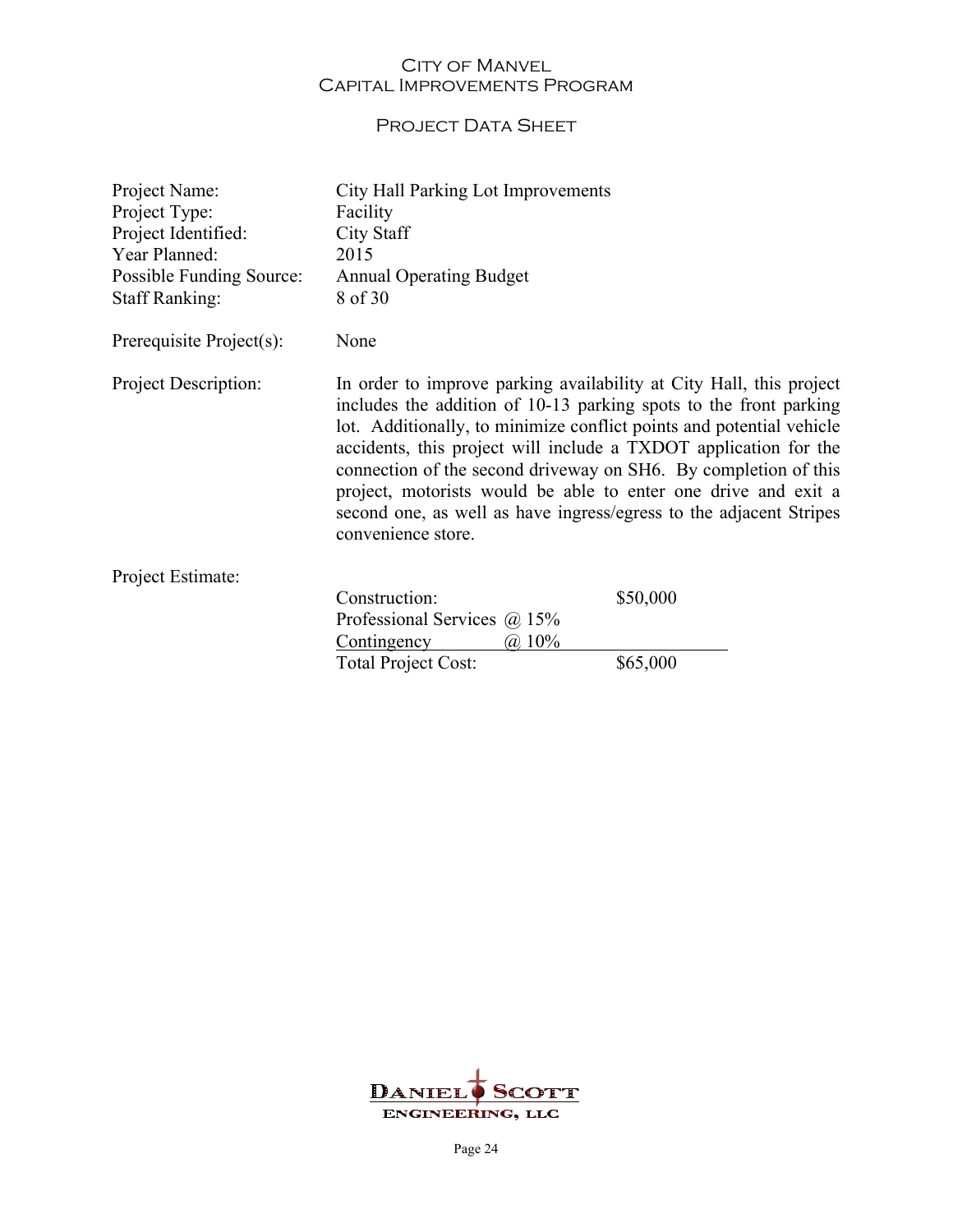## PROJECT DATA SHEET

| Project Name:<br>Project Type:<br>Project Identified:<br>Year Planned:<br><b>Possible Funding Sources:</b><br><b>Staff Ranking:</b> | Rogers Road East Waterline Loop<br>Water<br><b>City Staff</b><br>2017<br>Impact Fees, Annual Operating Budget, Reserves, MEDC<br>9 of 30                                                                                                                                                                                                                                                                                                                                        |           |
|-------------------------------------------------------------------------------------------------------------------------------------|---------------------------------------------------------------------------------------------------------------------------------------------------------------------------------------------------------------------------------------------------------------------------------------------------------------------------------------------------------------------------------------------------------------------------------------------------------------------------------|-----------|
| Prerequisite Project(s):                                                                                                            | None                                                                                                                                                                                                                                                                                                                                                                                                                                                                            |           |
| Project Description:                                                                                                                | As the next phase of the Rogers Road waterline improvements, this<br>project continues where the 2012 CDBG project ends.<br>project improved the existing 4-inch water line on Rogers Road to<br>an 8-inch water line located in the ROW. This project includes<br>extending 8-inch water line approximately 1,500 linear feet from<br>the C1 ditch to Cemetery, and then to the 12" water line at Large<br>Road.<br>In cooperation with the Cemetery Waterline Loop, this will | That      |
|                                                                                                                                     | provide a significant waterline loop to the City's mains in this area<br>greatly improving water quality, flow, fire protection, and possibly<br>economic development.                                                                                                                                                                                                                                                                                                          |           |
| Project Estimate:                                                                                                                   |                                                                                                                                                                                                                                                                                                                                                                                                                                                                                 |           |
|                                                                                                                                     | Construction:                                                                                                                                                                                                                                                                                                                                                                                                                                                                   | \$94,850  |
|                                                                                                                                     | Professional Services $\omega$ 15%                                                                                                                                                                                                                                                                                                                                                                                                                                              |           |
|                                                                                                                                     | Contingency<br>(a) 20%<br>Total Project Cost:                                                                                                                                                                                                                                                                                                                                                                                                                                   | \$130,000 |
|                                                                                                                                     |                                                                                                                                                                                                                                                                                                                                                                                                                                                                                 |           |

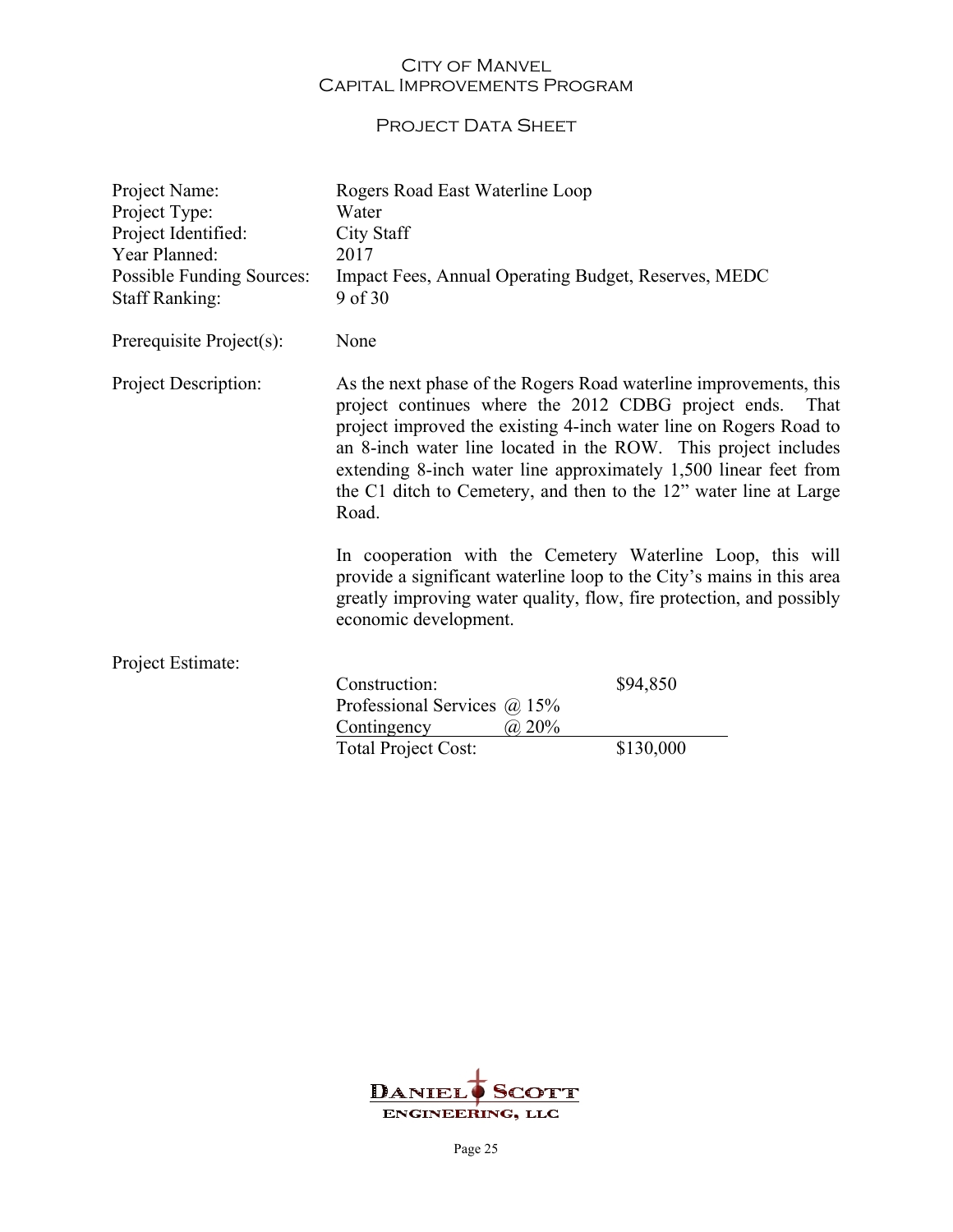## PROJECT DATA SHEET

| Project Name:            | Staffing and Human Resource Plan                                                                                                                                                                                                                                                                                                                                                                 |
|--------------------------|--------------------------------------------------------------------------------------------------------------------------------------------------------------------------------------------------------------------------------------------------------------------------------------------------------------------------------------------------------------------------------------------------|
| Project Type:            | Planning                                                                                                                                                                                                                                                                                                                                                                                         |
| Project Identified:      | City Staff                                                                                                                                                                                                                                                                                                                                                                                       |
| Year Planned:            | 2016                                                                                                                                                                                                                                                                                                                                                                                             |
| Possible Funding Source: | <b>Annual Operating Budget</b>                                                                                                                                                                                                                                                                                                                                                                   |
| <b>Staff Ranking:</b>    | 10 of 30                                                                                                                                                                                                                                                                                                                                                                                         |
| Prerequisite Project(s): | None                                                                                                                                                                                                                                                                                                                                                                                             |
| Project Description:     | The purpose of this Staffing and Human Resource Plan would be<br>to develop both short-term and long-term requirements for current<br>and future staffing needs. The ratio of Police Officers to the City's<br>population, Community Development Director, Director of Human<br>Resources, Building Official, and Building Inspectors are just a<br>few examples of what this plan will address. |
| Project Estimate:        | \$25,000                                                                                                                                                                                                                                                                                                                                                                                         |

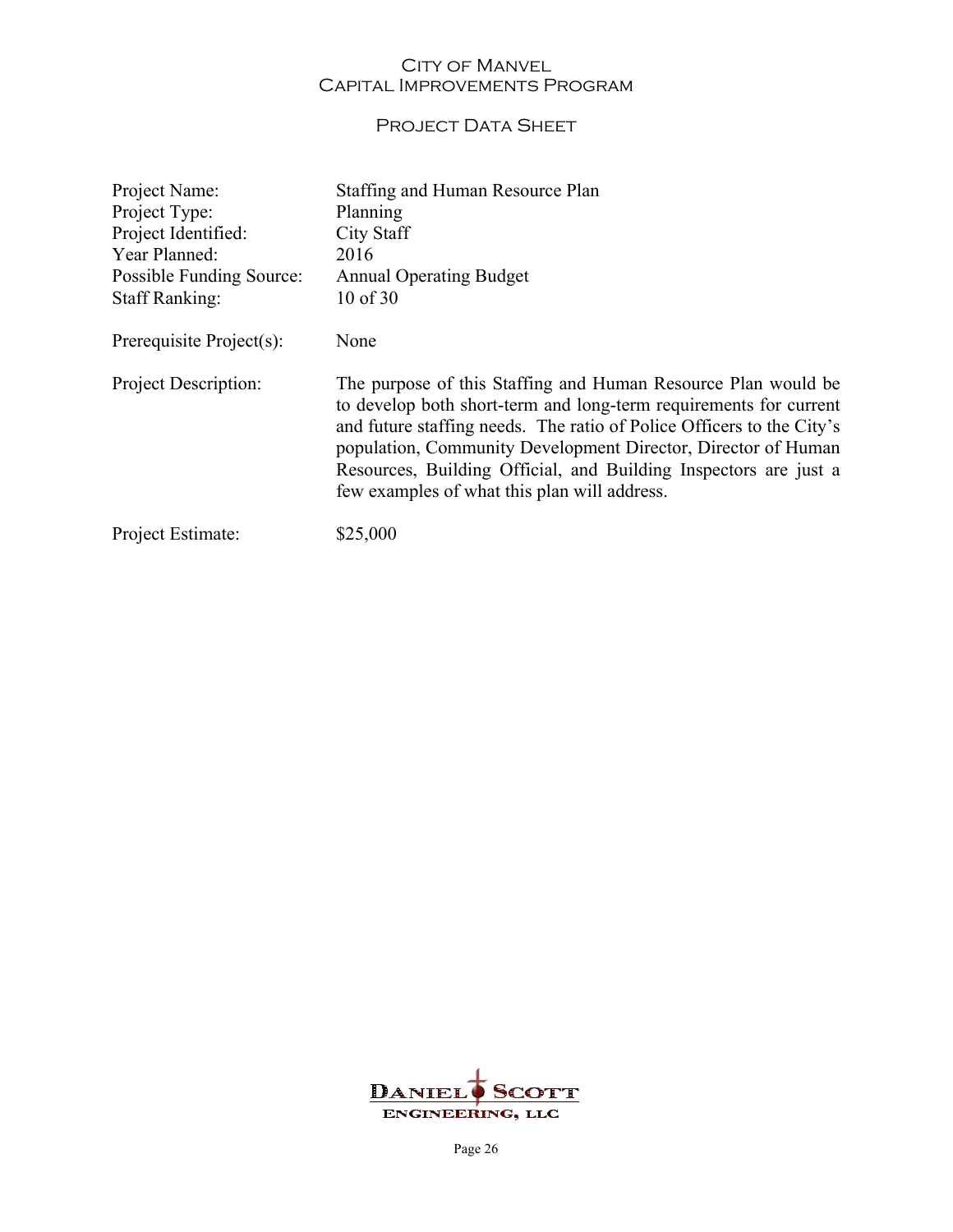## PROJECT DATA SHEET

| Project Name:<br>Project Type:<br>Project Identified:<br>Year Planned:<br><b>Possible Funding Sources:</b><br><b>Staff Ranking:</b> | Tankersley Waterline Loop<br>Water<br><b>City Staff</b><br>2018<br>Impact Fees, Annual Operating Budget, Reserves<br>11 of 30                                                                                                                                                                                                                                                                                        |           |
|-------------------------------------------------------------------------------------------------------------------------------------|----------------------------------------------------------------------------------------------------------------------------------------------------------------------------------------------------------------------------------------------------------------------------------------------------------------------------------------------------------------------------------------------------------------------|-----------|
| Prerequisite Project(s):                                                                                                            | None                                                                                                                                                                                                                                                                                                                                                                                                                 |           |
| <b>Project Description:</b>                                                                                                         | Implementing assistance from MEDC in 2011, the City extended a<br>12" water line on FM1128 to the intersection of Charlotte. In<br>2015, Lakeland Section 3 extended a 12" water line down McCoy<br>to the intersection at Charlotte.                                                                                                                                                                                |           |
|                                                                                                                                     | In 2016, it is anticipated that Lakeland Section 4 will further<br>extend the 12" on McCoy from Charlotte to Tankersley.                                                                                                                                                                                                                                                                                             |           |
|                                                                                                                                     | The Tankersley Waterline Loop Project would then extend a 12"<br>waterline along FM1128 from Charlotte to Tankersley, down<br>Tankersley to McCoy. This project consists of approximately<br>3,000 linear feet of 12" water line and will provide a significant<br>waterline loop to the City's mains in this area, greatly improving<br>water quality, flow, fire protection, and possibly economic<br>development. |           |
| Project Estimate:                                                                                                                   |                                                                                                                                                                                                                                                                                                                                                                                                                      |           |
|                                                                                                                                     | Construction:<br>Professional Services $\omega$ 15%<br>Contingency<br>$\omega$ 20%                                                                                                                                                                                                                                                                                                                                   | \$226,000 |
|                                                                                                                                     | Total Project Cost:                                                                                                                                                                                                                                                                                                                                                                                                  | \$310,000 |

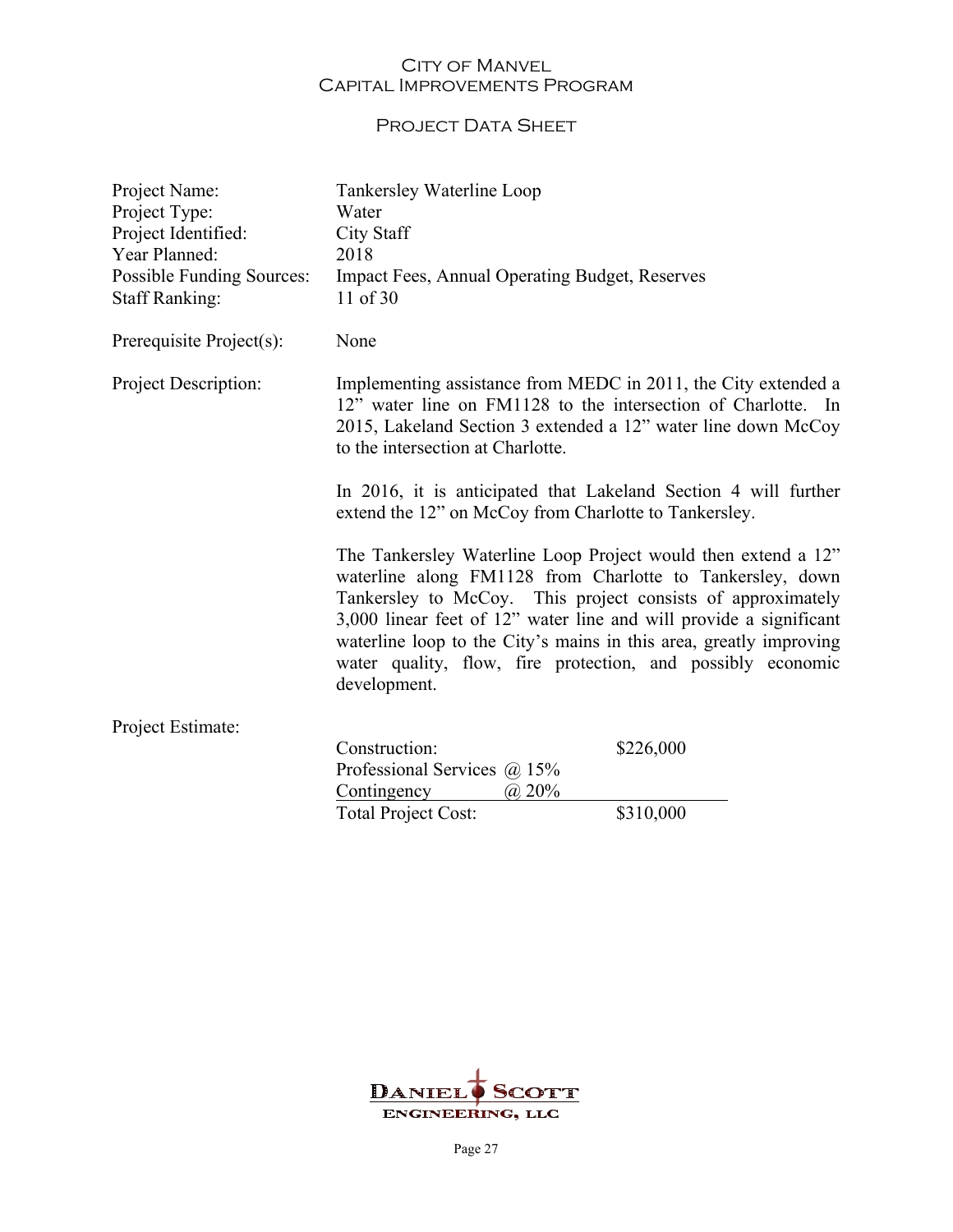## PROJECT DATA SHEET

| Project Name:<br>Project Type:<br>Project Identified:<br>Year Planned:<br>Possible Funding Source:<br><b>Staff Ranking:</b> | Rogers Road West Waterline Loop<br>Water<br>City Staff<br>2016<br>Impact Fees, Annual Operating Budget, Reserves, MEDC<br>12 of 30                                                                                                                                                                                                                                                                                                                                   |           |
|-----------------------------------------------------------------------------------------------------------------------------|----------------------------------------------------------------------------------------------------------------------------------------------------------------------------------------------------------------------------------------------------------------------------------------------------------------------------------------------------------------------------------------------------------------------------------------------------------------------|-----------|
| Prerequisite Project(s):                                                                                                    | None                                                                                                                                                                                                                                                                                                                                                                                                                                                                 |           |
| Project Description:                                                                                                        | This project replaces an existing 4-inch water line with<br>approximately 3,300 linear feet of 8-inch water line, fire hydrants,<br>and shut off valves. Extending from Masters (west to McCoy) this<br>line would loop back into the 16" water line at SH6 and McCoy.<br>This will provide an additional waterline loop to the City's mains<br>in this area greatly improving water quality, water pressure and<br>flow, fire protection, and economic development. |           |
| Project Estimate:                                                                                                           |                                                                                                                                                                                                                                                                                                                                                                                                                                                                      |           |
|                                                                                                                             | Construction:<br>Professional Services $@15\%$<br>Contingency<br>(a) 20%                                                                                                                                                                                                                                                                                                                                                                                             | \$193,350 |
|                                                                                                                             | <b>Total Project Cost:</b>                                                                                                                                                                                                                                                                                                                                                                                                                                           | \$270,000 |

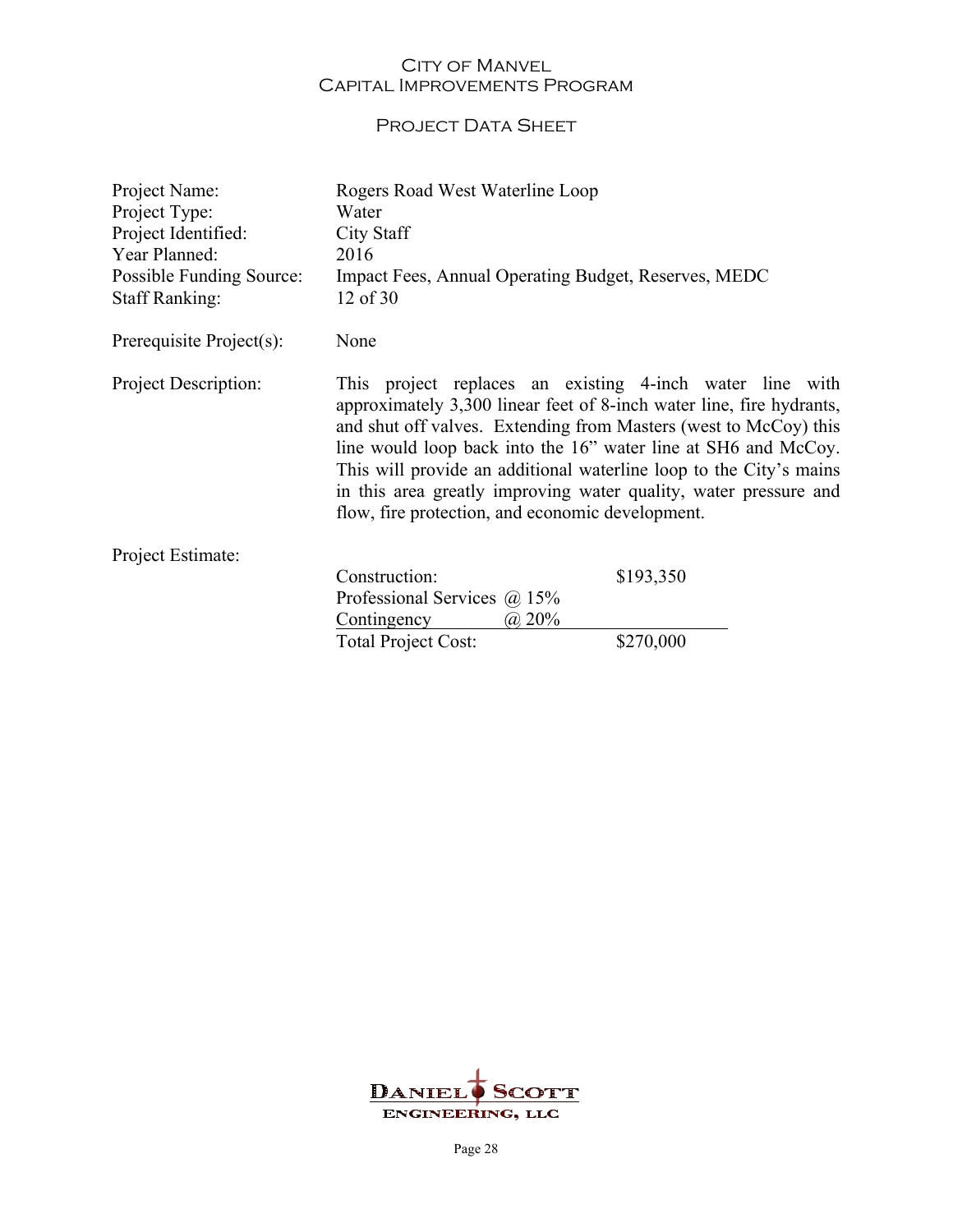## PROJECT DATA SHEET

| Project Name:                    | Large Road Sanitary Sewer                                                                                                                                                                                                                                                                     |           |
|----------------------------------|-----------------------------------------------------------------------------------------------------------------------------------------------------------------------------------------------------------------------------------------------------------------------------------------------|-----------|
| Project Type:                    | Sewer                                                                                                                                                                                                                                                                                         |           |
| Project Identified:              | <b>MEDC</b>                                                                                                                                                                                                                                                                                   |           |
| Year Planned:                    | 2016                                                                                                                                                                                                                                                                                          |           |
| <b>Possible Funding Sources:</b> | Impact Fees, MEDC                                                                                                                                                                                                                                                                             |           |
| <b>Staff Ranking:</b>            | 13 of 30                                                                                                                                                                                                                                                                                      |           |
| Prerequisite Project(s):         | None                                                                                                                                                                                                                                                                                          |           |
| Project Description:             | This project consists of approximately 2,300 linear feet of new<br>gravity sanitary sewer on Large Road from the C1 ditch to the Lift<br>Station behind City Hall. This project also includes improvements<br>to the existing lift station including fencing, upgraded pumps and<br>wet well. |           |
| Project Estimate:                |                                                                                                                                                                                                                                                                                               |           |
|                                  | Construction:                                                                                                                                                                                                                                                                                 | \$181,000 |
|                                  | Professional Services $(a)$ 15%                                                                                                                                                                                                                                                               |           |
|                                  | (a) 20%<br>Contingency                                                                                                                                                                                                                                                                        |           |
|                                  | <b>Total Project Cost:</b>                                                                                                                                                                                                                                                                    | \$250,000 |

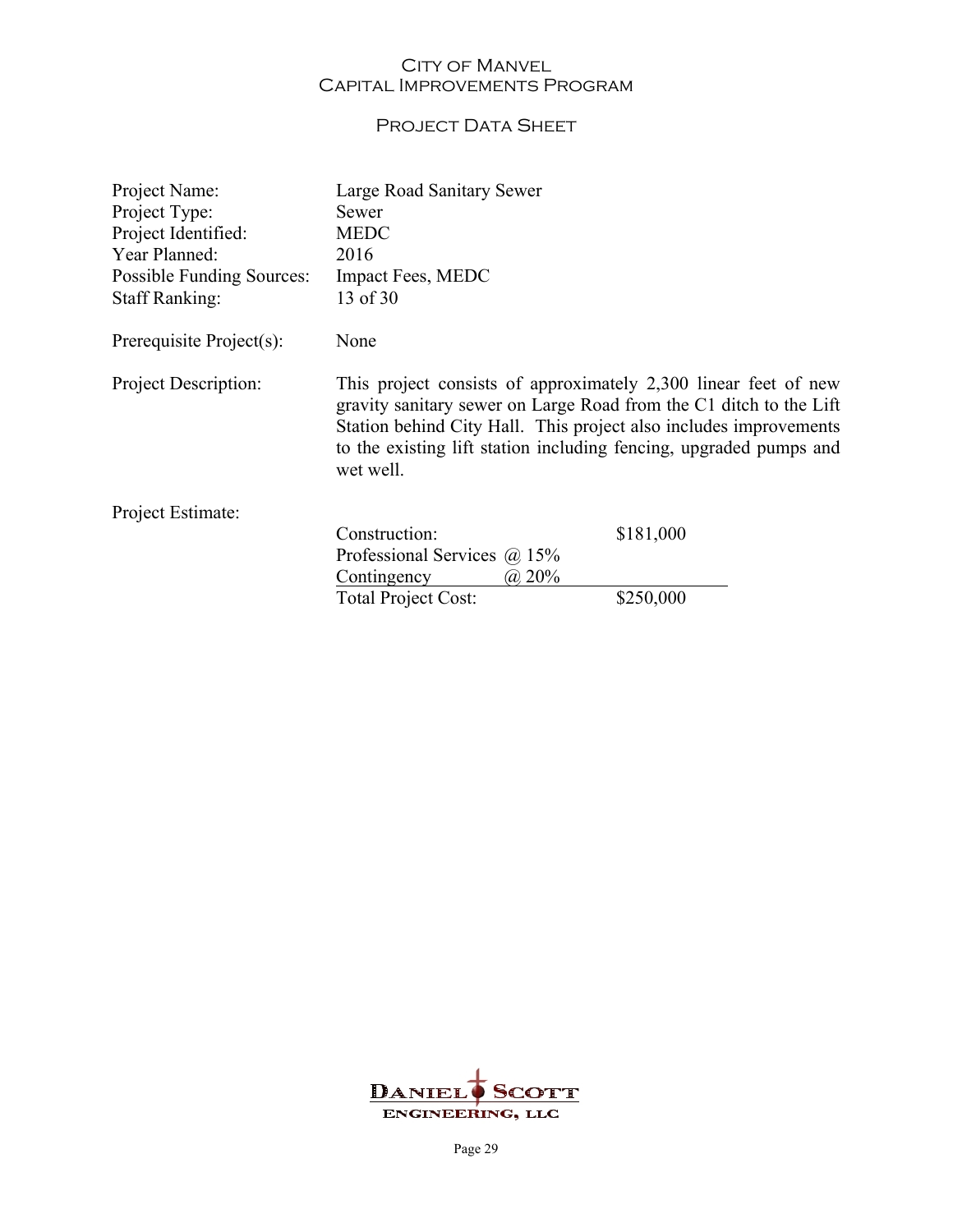## PROJECT DATA SHEET

| Project Name:<br>Project Type:<br>Project Identified:<br>Year Planned:<br>Possible Funding Sources:<br><b>Staff Ranking:</b> | Cemetery Waterline Loop<br>Water<br>City Staff<br>2017<br>Impact Fees, Annual Operating Budget, CDBG<br>14 of 30                                                                                                                                                                                                                                                                                        |                        |
|------------------------------------------------------------------------------------------------------------------------------|---------------------------------------------------------------------------------------------------------------------------------------------------------------------------------------------------------------------------------------------------------------------------------------------------------------------------------------------------------------------------------------------------------|------------------------|
| Prerequisite Project(s):                                                                                                     | None                                                                                                                                                                                                                                                                                                                                                                                                    |                        |
| Project Description:                                                                                                         | The Cemetery Waterline Loop connects the existing 12-inch water<br>line on Cemetery to the existing 8-inch water line on Lewis Lane.<br>As such, this project consists of approximately 2,500 linear feet of<br>8-inch water line. This will provide an additional waterline loop to<br>the City's mains in this area greatly improving water quality, water<br>pressure and flow, and fire protection. |                        |
| Project Estimate:                                                                                                            |                                                                                                                                                                                                                                                                                                                                                                                                         |                        |
|                                                                                                                              | Construction:<br>Professional Services $(a)$ 15%<br>Contingency<br>$\omega$ 20%<br><b>Total Project Cost:</b>                                                                                                                                                                                                                                                                                           | \$144,250<br>\$200,000 |
|                                                                                                                              |                                                                                                                                                                                                                                                                                                                                                                                                         |                        |

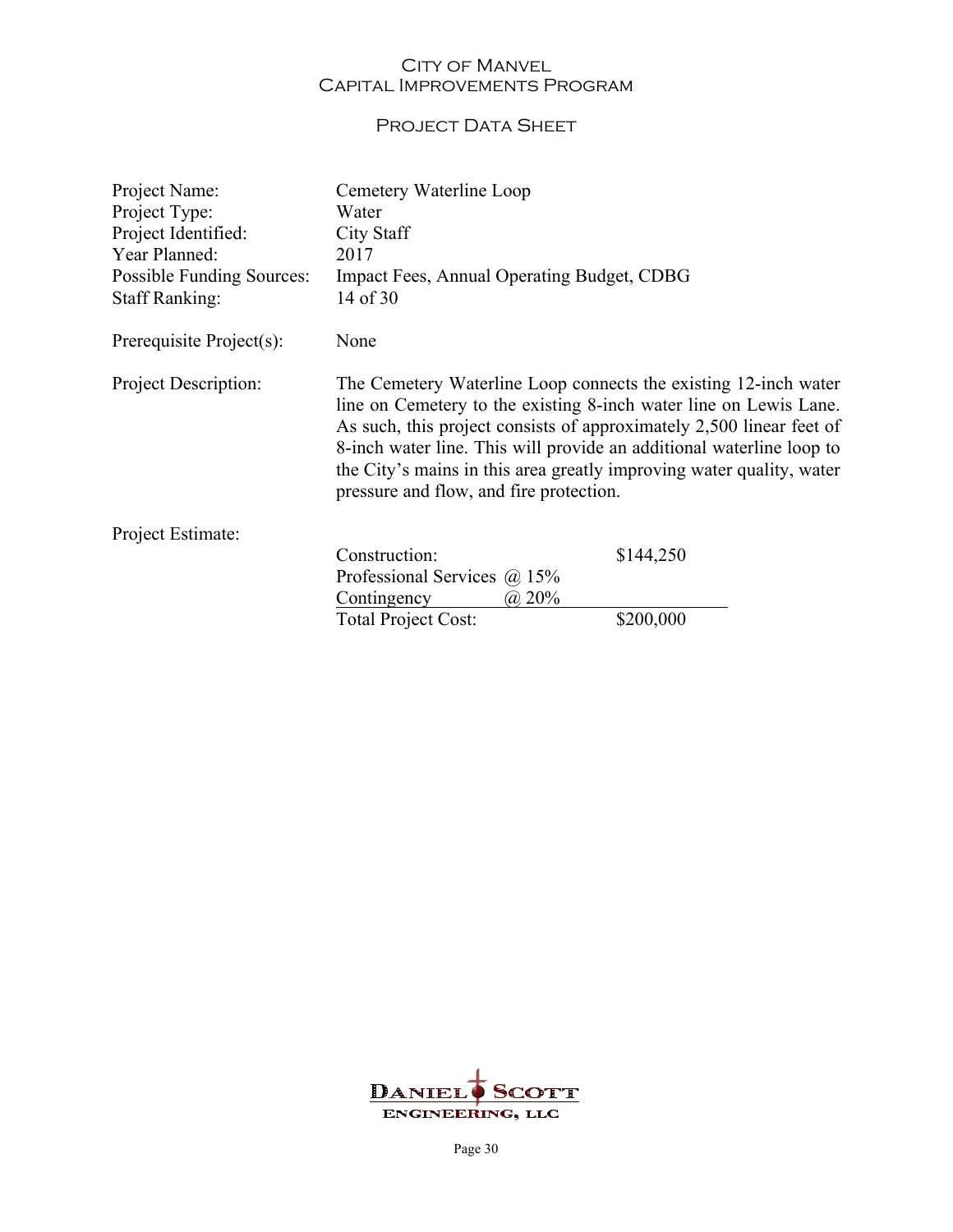## PROJECT DATA SHEET

| Project Name:<br>Project Type:<br>Project Identified:<br>Year Planned:<br>Possible Funding Sources:<br><b>Staff Ranking:</b> | FM1128 Waterline Extension Phase 2<br>Water<br>City Staff<br>2020<br>Impact Fees, Annual Operating Budget, Reserves, Bonds, MEDC<br>15 of 30                                                                                                                                                                                                                  |           |
|------------------------------------------------------------------------------------------------------------------------------|---------------------------------------------------------------------------------------------------------------------------------------------------------------------------------------------------------------------------------------------------------------------------------------------------------------------------------------------------------------|-----------|
| Prerequisite Project(s):                                                                                                     | Master Water Plan<br>Tankersley Waterline Loop                                                                                                                                                                                                                                                                                                                |           |
| Project Description:                                                                                                         | Implementing assistance from MEDC in 2011, the City extended a<br>12" water line on FM1128 to the intersection of Charlotte. The<br>Tankersley Waterline Loop Project will extend the 12" waterline<br>along FM1128 from Charlotte to Tankersley, and down Tankersley<br>to McCoy.                                                                            |           |
|                                                                                                                              | This FM1128 Waterline Extension Phase 2 project consists of<br>approximately 9,000 linear feet of 12" water line along FM1128<br>from Tankersley to Chocolate Bayou. This project will provide a<br>significant extension to the northern reaches of FM 1128 providing<br>drinking water and fire protection, and possibly improving<br>economic development. |           |
| Project Estimate:                                                                                                            |                                                                                                                                                                                                                                                                                                                                                               |           |
|                                                                                                                              | Construction:<br>Professional Services $@15\%$<br>(a) 20%<br>Contingency                                                                                                                                                                                                                                                                                      | \$693,000 |
|                                                                                                                              | <b>Total Project Cost:</b>                                                                                                                                                                                                                                                                                                                                    | \$950,000 |

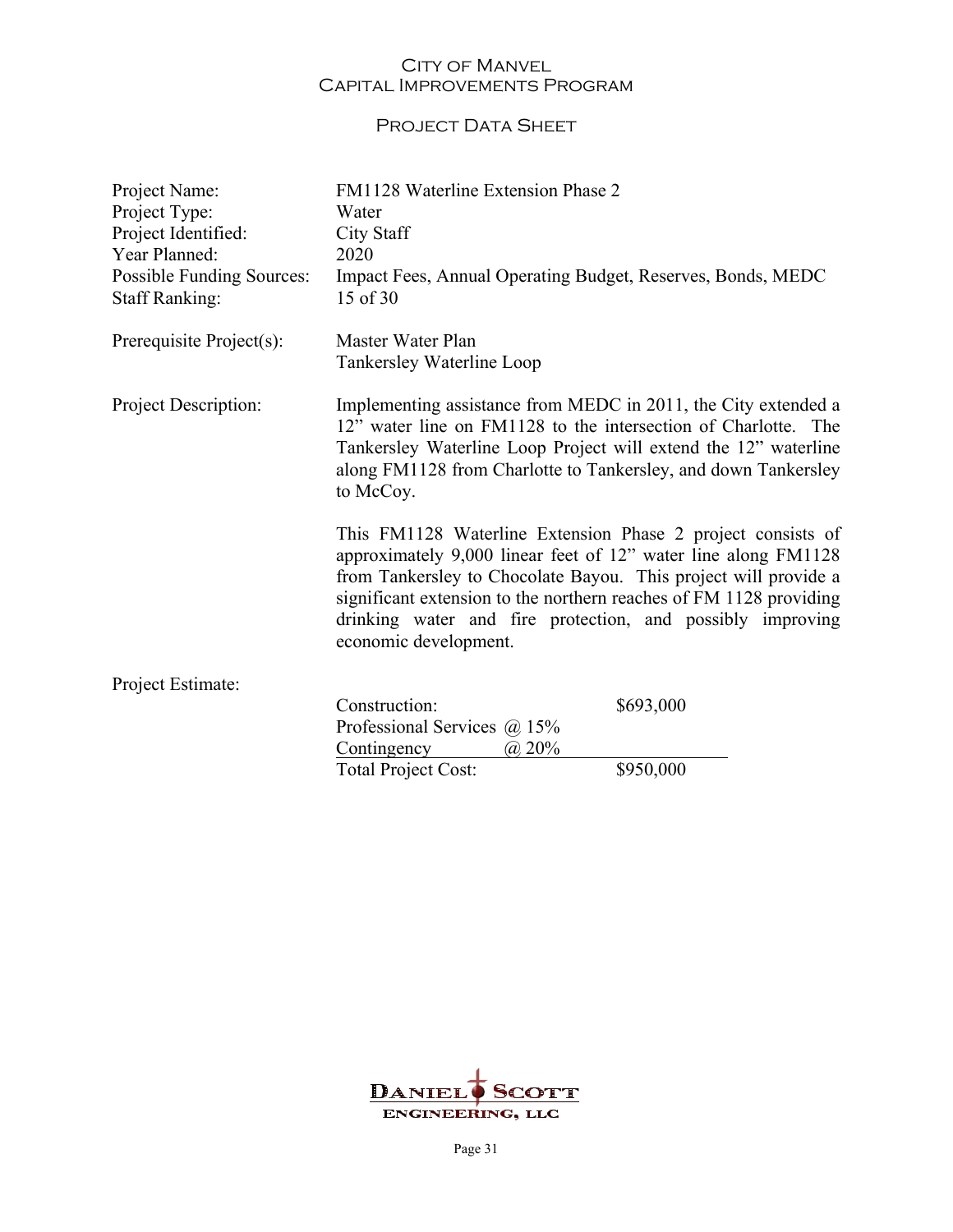## PROJECT DATA SHEET

| Project Name:<br>Project Type:<br>Project Identified:<br>Year Planned:<br>Possible Funding Source:<br><b>Staff Ranking:</b> | <b>Regional Detention Pond</b><br>Facility<br>City Staff<br>2016<br>Reserves, Bonds, TWDB<br>16 of 30                                                                                                                                                                                                                                                                                                                                                |             |
|-----------------------------------------------------------------------------------------------------------------------------|------------------------------------------------------------------------------------------------------------------------------------------------------------------------------------------------------------------------------------------------------------------------------------------------------------------------------------------------------------------------------------------------------------------------------------------------------|-------------|
| Prerequisite Project(s):                                                                                                    | None                                                                                                                                                                                                                                                                                                                                                                                                                                                 |             |
| Project Description:                                                                                                        | In order to help with detention and floodplain mitigation, a site has<br>been identified for a Regional Detention Pond in the northern part<br>of the City. As both Chocolate Bayou and Mustang Bayou flow<br>from north to south across the City, this site is strategically located<br>to capture runoff upstream of the City.<br>The land has been purchased, but engineered drawings need to be<br>prepared prior to this project going on-line. |             |
| Project Estimate:                                                                                                           | Construction:                                                                                                                                                                                                                                                                                                                                                                                                                                        | \$1,000,000 |
|                                                                                                                             | Professional Services $\omega$ 15%<br>$(a)$ 20%<br>Contingency<br><b>Total Project Cost:</b>                                                                                                                                                                                                                                                                                                                                                         | \$1,400,000 |
|                                                                                                                             |                                                                                                                                                                                                                                                                                                                                                                                                                                                      |             |

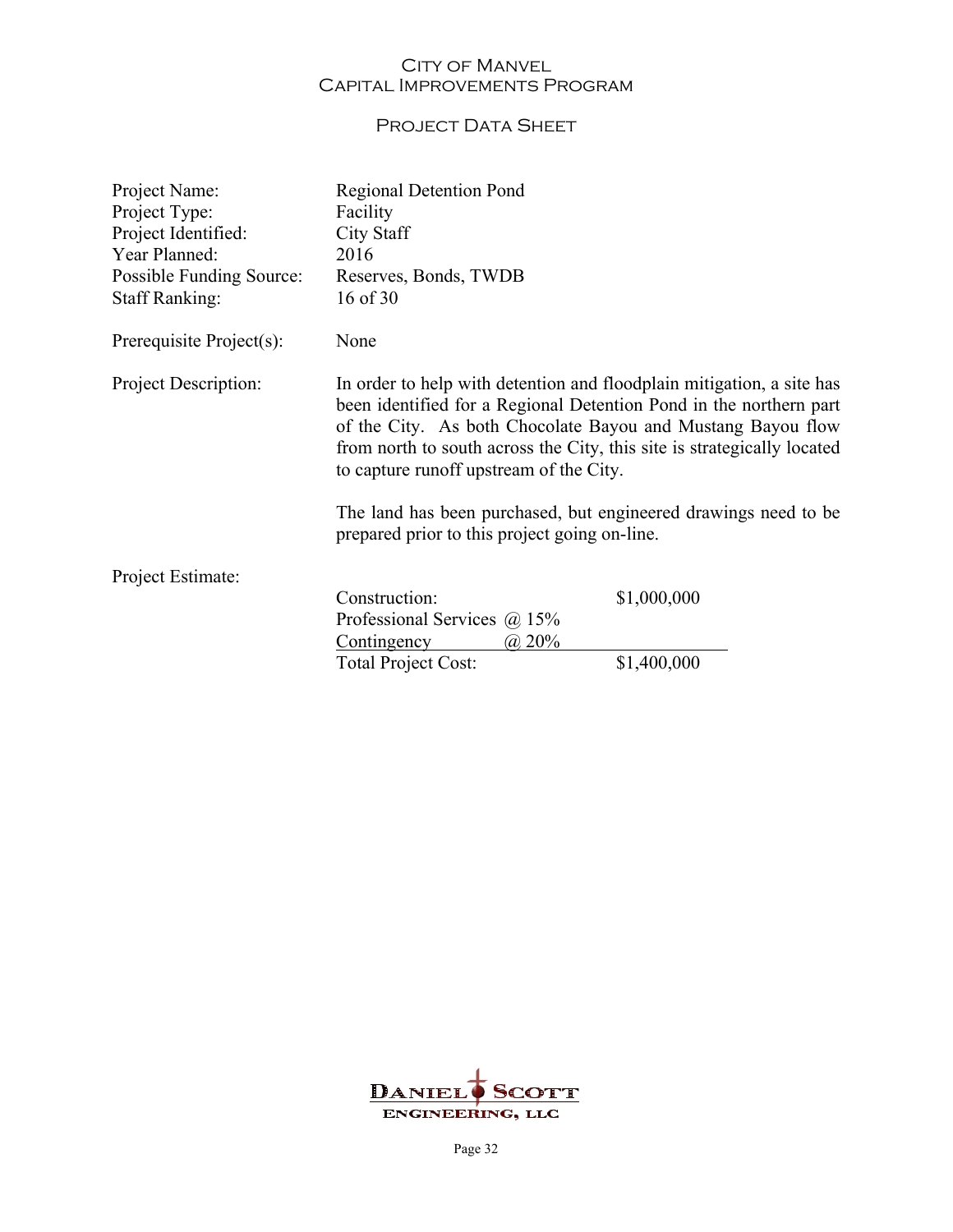## PROJECT DATA SHEET

| Project Name:               | Technology Plan                                                                                                                                                                                                                                                                                                                                   |
|-----------------------------|---------------------------------------------------------------------------------------------------------------------------------------------------------------------------------------------------------------------------------------------------------------------------------------------------------------------------------------------------|
| Project Type:               | Planning                                                                                                                                                                                                                                                                                                                                          |
| Project Identified:         | City Staff                                                                                                                                                                                                                                                                                                                                        |
| Year Planned:               | 2016                                                                                                                                                                                                                                                                                                                                              |
| Possible Funding Source:    | <b>Annual Operating Budget</b>                                                                                                                                                                                                                                                                                                                    |
| <b>Staff Ranking:</b>       | 17 of 30                                                                                                                                                                                                                                                                                                                                          |
| Prerequisite Project(s):    | None                                                                                                                                                                                                                                                                                                                                              |
| <b>Project Description:</b> | The purpose of this Technology Plan would be to develop both<br>short-term and long-term needs for technology-based items used<br>by staff, PD&Z, and Council. Computers, hand-held radios,<br>satellite phones, billing software, meter reading equipment, and<br>credit card readers are just a few examples of what this plan will<br>address. |
| Project Estimate:           |                                                                                                                                                                                                                                                                                                                                                   |

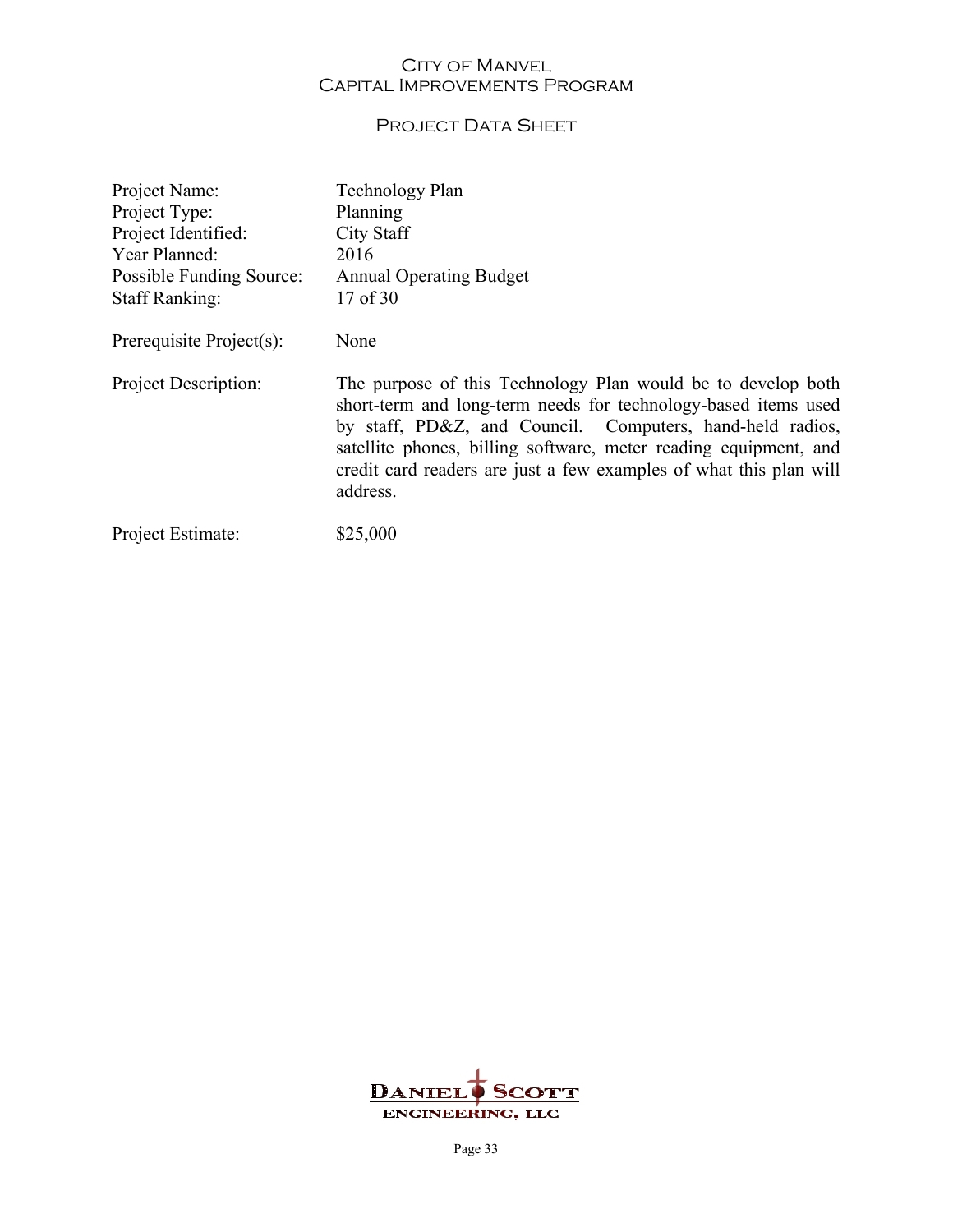## PROJECT DATA SHEET

| Project Name:<br>Project Type:<br>Project Identified:<br>Year Planned:<br><b>Possible Funding Sources:</b><br><b>Staff Ranking:</b> | <b>SH6 East Waterline Extension</b><br>Water<br>City Staff<br>2019<br>Impact Fees, MEDC, Developer<br>18 of 30                                                                                                                                                                                                                                                                                                                                                                                                                          |           |
|-------------------------------------------------------------------------------------------------------------------------------------|-----------------------------------------------------------------------------------------------------------------------------------------------------------------------------------------------------------------------------------------------------------------------------------------------------------------------------------------------------------------------------------------------------------------------------------------------------------------------------------------------------------------------------------------|-----------|
| Prerequisite Project(s):                                                                                                            | None                                                                                                                                                                                                                                                                                                                                                                                                                                                                                                                                    |           |
| Project Description:                                                                                                                | In order improve fire protection and promote economic<br>development along SH6 to the eastern City Limits, this project<br>identifies a new water main to extend from the current termination<br>point (near ProBuild Lumber) to the eastern City Limits. It is<br>anticipated that a 12-inch waterline extended approximately 6,000<br>linear feet will be the ultimate design for this project. There is<br>currently no City water in this general vicinity, so fire protection is<br>inadequate and future development is strained. |           |
| Project Estimate:                                                                                                                   | Construction:                                                                                                                                                                                                                                                                                                                                                                                                                                                                                                                           |           |
|                                                                                                                                     | Professional Services $(a)$ 15%<br>Contingency<br>$(a)$ 20%                                                                                                                                                                                                                                                                                                                                                                                                                                                                             | \$485,000 |
|                                                                                                                                     | Total Project Cost:                                                                                                                                                                                                                                                                                                                                                                                                                                                                                                                     | \$670,000 |

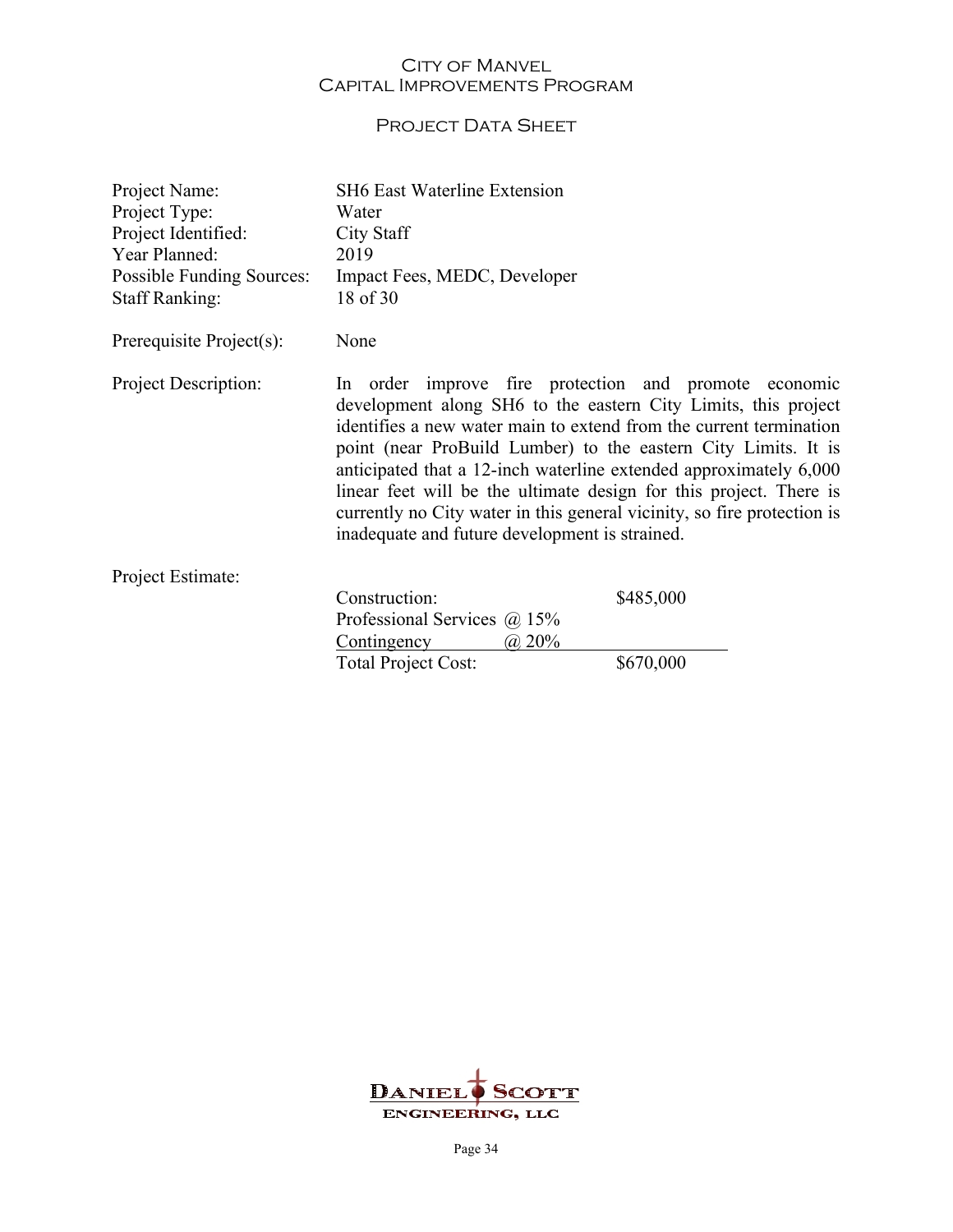## PROJECT DATA SHEET

| Project Name:<br>Project Type:<br>Project Identified:<br>Year Planned:<br>Possible Funding Sources: | <b>SH6 East Wastewater Extension</b><br>Wastewater<br>City Staff<br>2020<br>Impact Fees, Bonds, MEDC, Developer                                                                                                                                                                                                                                                   |             |
|-----------------------------------------------------------------------------------------------------|-------------------------------------------------------------------------------------------------------------------------------------------------------------------------------------------------------------------------------------------------------------------------------------------------------------------------------------------------------------------|-------------|
| <b>Staff Ranking:</b>                                                                               | $19$ of $30$                                                                                                                                                                                                                                                                                                                                                      |             |
| Prerequisite Project(s):                                                                            | Master Wastewater Plan                                                                                                                                                                                                                                                                                                                                            |             |
| Project Description:                                                                                | In order to provide wastewater and promote economic<br>development along SH6 to the eastern City Limits, this project<br>identifies a new sanitary sewer to extend from FM 1128 to CR 99.                                                                                                                                                                         |             |
|                                                                                                     | It is anticipated that a 24-inch sanitary sewer extended<br>approximately 12,000 linear feet will be the ultimate design for<br>this project. Due to the overall length of this line, a lift station will<br>likely be required and is included in this estimate.<br>currently no City wastewater in this general vicinity, so future<br>development is strained. | There is    |
| Project Estimate:                                                                                   |                                                                                                                                                                                                                                                                                                                                                                   |             |
|                                                                                                     | Construction:<br>Professional Services $\omega$ 15%<br>Contingency<br>(a) 20%                                                                                                                                                                                                                                                                                     | \$1,895,000 |
|                                                                                                     | <b>Total Project Cost:</b>                                                                                                                                                                                                                                                                                                                                        | \$2,600,000 |

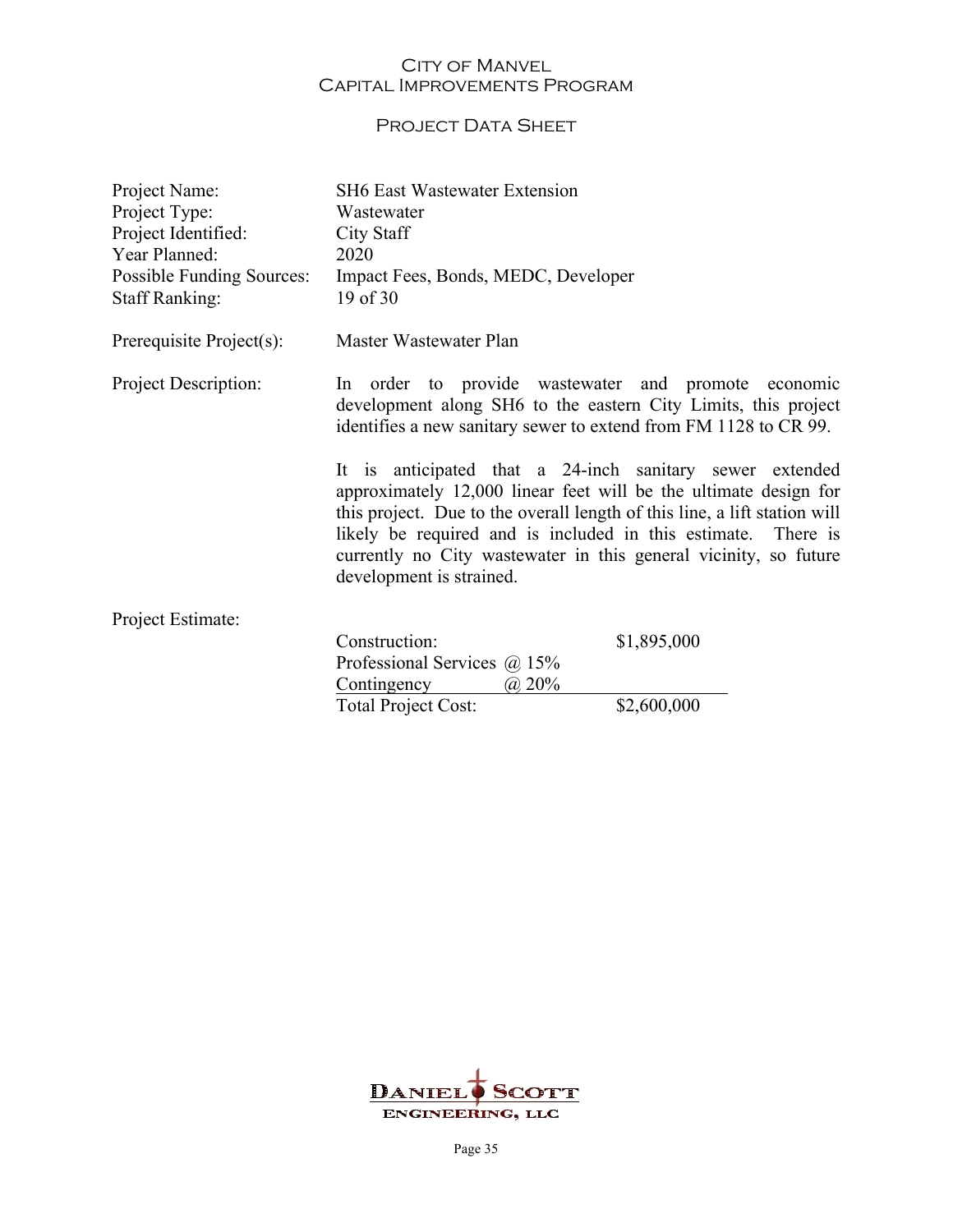## PROJECT DATA SHEET

| Project Name:<br>Project Type:<br>Project Identified:<br>Year Planned:<br>Possible Funding Sources: | Charlotte Waterline Loop<br>Water<br>City Staff<br>2017<br><b>Impact Fees, Annual Operating Budget, Reserves</b>                                                                                                                                                                                                                                                            |           |
|-----------------------------------------------------------------------------------------------------|-----------------------------------------------------------------------------------------------------------------------------------------------------------------------------------------------------------------------------------------------------------------------------------------------------------------------------------------------------------------------------|-----------|
| <b>Staff Ranking:</b>                                                                               | 20 of 30                                                                                                                                                                                                                                                                                                                                                                    |           |
| Prerequisite Project(s):                                                                            | None                                                                                                                                                                                                                                                                                                                                                                        |           |
| Project Description:                                                                                | Implementing assistance from MEDC in 2011, the City extended a<br>12" water line on FM1128 to the intersection of Charlotte. In<br>2015, the Lakeland subdivision extended a 12" water line down<br>McCoy to the intersection at Charlotte. The Charlotte Waterline<br>Loop Project would connect those two lines with approximately<br>2,500 linear feet of 8" water line. |           |
| Project Estimate:                                                                                   |                                                                                                                                                                                                                                                                                                                                                                             |           |
|                                                                                                     | Construction:<br>Professional Services $\omega$ 15%<br>Contingency<br>$\omega$ 20%                                                                                                                                                                                                                                                                                          | \$153,000 |
|                                                                                                     | <b>Total Project Cost:</b>                                                                                                                                                                                                                                                                                                                                                  | \$210,000 |

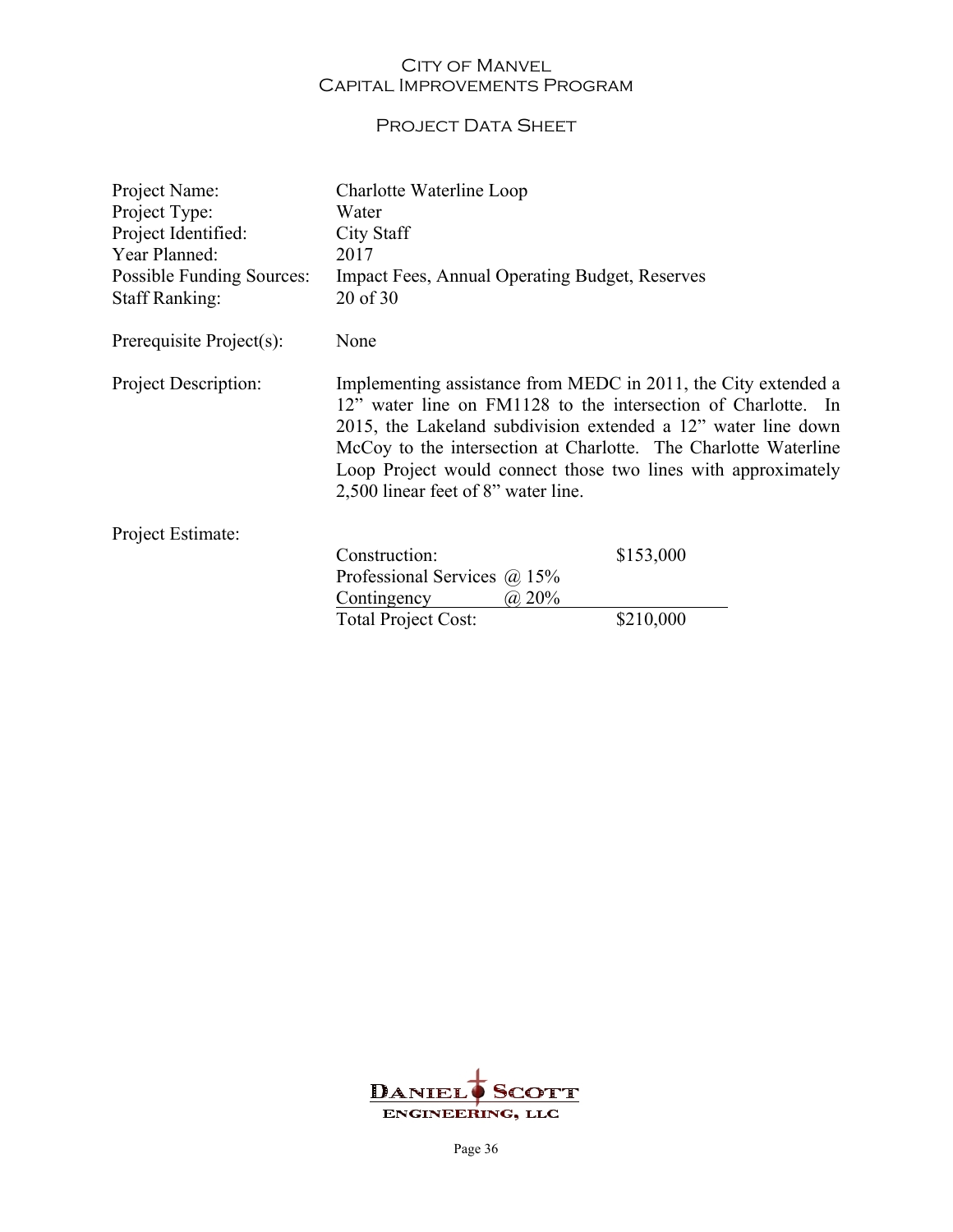## PROJECT DATA SHEET

| Project Name:            | Large Road West                                                                                                                                                                                                                                                                          |           |
|--------------------------|------------------------------------------------------------------------------------------------------------------------------------------------------------------------------------------------------------------------------------------------------------------------------------------|-----------|
| Project Type:            | <b>Street</b>                                                                                                                                                                                                                                                                            |           |
| Project Identified:      | City Staff                                                                                                                                                                                                                                                                               |           |
| Year Planned:            | 2019                                                                                                                                                                                                                                                                                     |           |
| Possible Funding Source: | <b>Annual Operating Budget, Reserves</b>                                                                                                                                                                                                                                                 |           |
| <b>Staff Ranking:</b>    | 21 of 30                                                                                                                                                                                                                                                                                 |           |
| Prerequisite Project(s): | None                                                                                                                                                                                                                                                                                     |           |
| Project Description:     | This project consists of constructing a new asphalt roadway with<br>open ditch drainage along Large Road from Palmetto to McCoy. It<br>is anticipated that this connection will improve mobility for<br>emergency vehicles, school traffic, and also allow for a backage<br>road to SH6. |           |
| Project Estimate:        |                                                                                                                                                                                                                                                                                          |           |
|                          | Construction:                                                                                                                                                                                                                                                                            | \$140,000 |
|                          | Professional Services $\omega$ 15%                                                                                                                                                                                                                                                       |           |
|                          | Contingency<br>$(a)$ 20%                                                                                                                                                                                                                                                                 |           |
|                          | <b>Total Project Cost:</b>                                                                                                                                                                                                                                                               | \$200,000 |

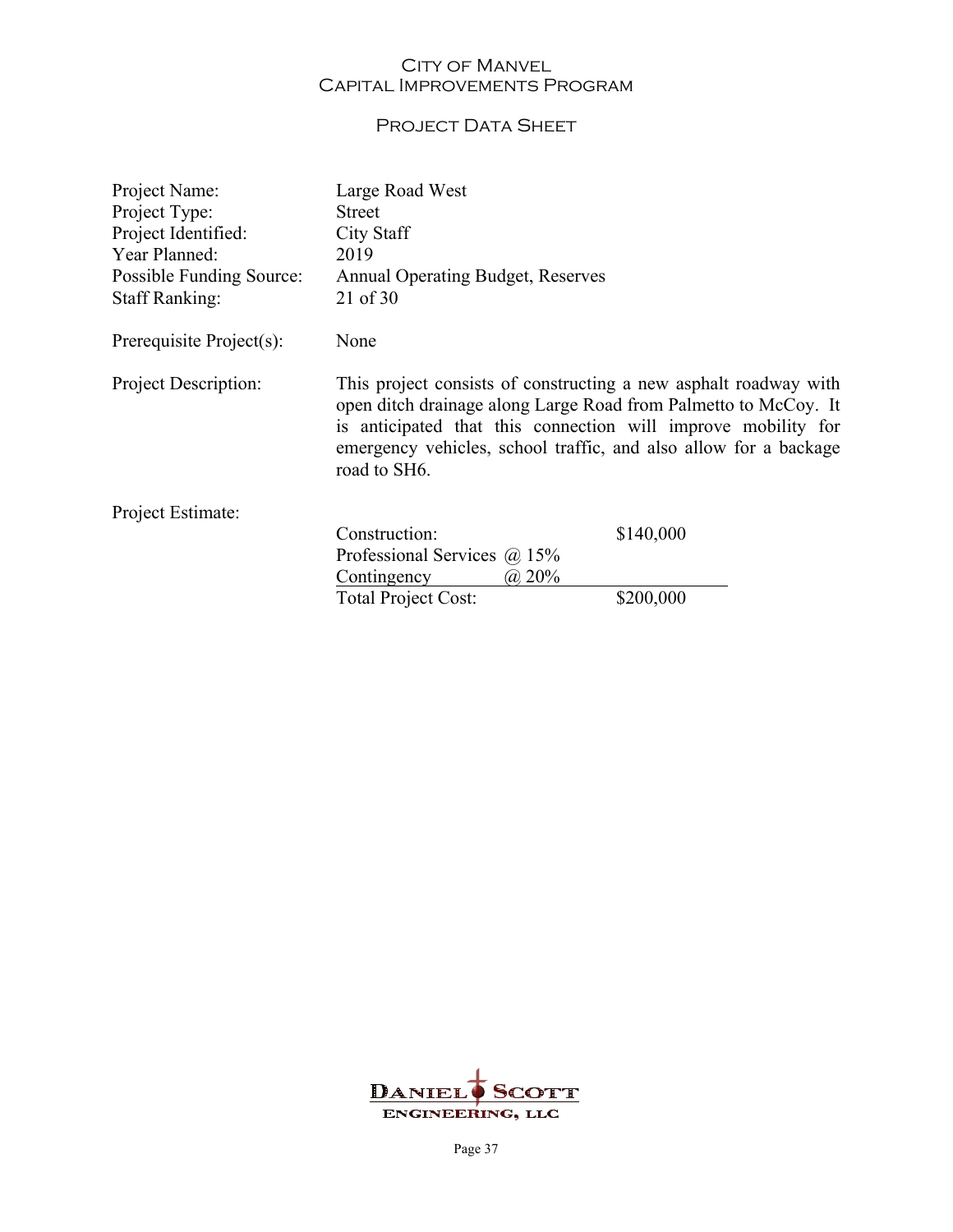## PROJECT DATA SHEET

| Project Name:            | <b>Street Maintenance Plan</b>                                                                                                                                                                                                                                                                                                                                                                                   |
|--------------------------|------------------------------------------------------------------------------------------------------------------------------------------------------------------------------------------------------------------------------------------------------------------------------------------------------------------------------------------------------------------------------------------------------------------|
| Project Type:            | Planning                                                                                                                                                                                                                                                                                                                                                                                                         |
| Project Identified:      | City Staff                                                                                                                                                                                                                                                                                                                                                                                                       |
| Year Planned:            | 2017                                                                                                                                                                                                                                                                                                                                                                                                             |
| Possible Funding Source: | <b>Annual Operating Budget</b>                                                                                                                                                                                                                                                                                                                                                                                   |
| <b>Staff Ranking:</b>    | 22 of 30                                                                                                                                                                                                                                                                                                                                                                                                         |
| Prerequisite Project(s): | None                                                                                                                                                                                                                                                                                                                                                                                                             |
| Project Description:     | The purpose of this Street Maintenance Plan would be to develop a<br>comprehensive inventory of all streets maintained by the City of<br>Manvel in order to determine the appropriate maintenance<br>schedule for each segment. This inventory would include traffic<br>counts, thickness of base material, presence of lime, recurrence of<br>potholes, number of repairs, drainage issues, and ride condition. |
| Project Estimate:        | \$25,000                                                                                                                                                                                                                                                                                                                                                                                                         |

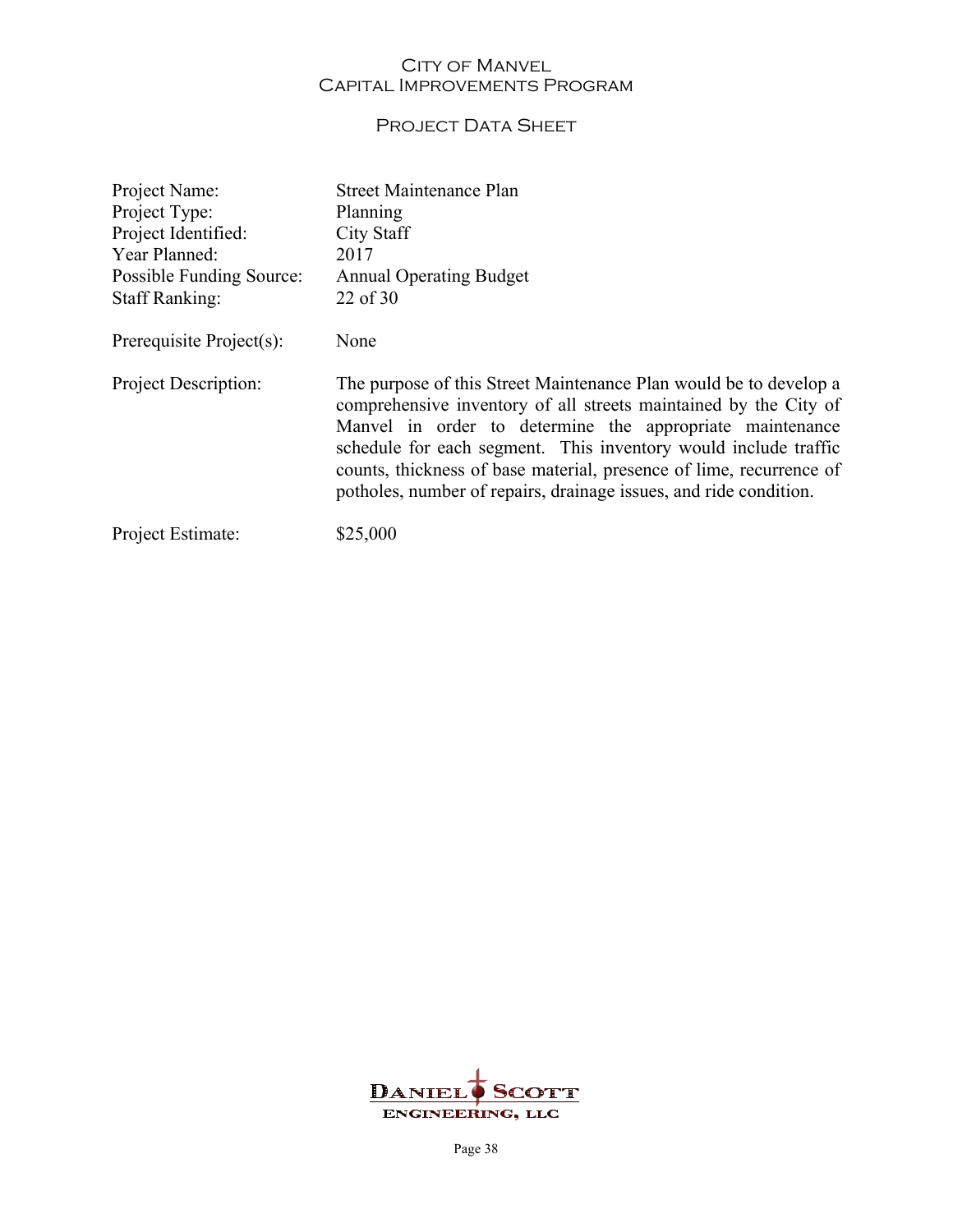## PROJECT DATA SHEET

| Project Name:<br>Project Type:<br>Project Identified:<br>Year Planned:<br><b>Possible Funding Sources:</b><br><b>Staff Ranking:</b> | Del Bello Waterline Extension<br>Water<br>City Staff<br>2020<br><b>Impact Fees, Bonds</b><br>23 of 30 |                                                                                                                                                                                                                                                                                                                                                                                                                                                                                 |
|-------------------------------------------------------------------------------------------------------------------------------------|-------------------------------------------------------------------------------------------------------|---------------------------------------------------------------------------------------------------------------------------------------------------------------------------------------------------------------------------------------------------------------------------------------------------------------------------------------------------------------------------------------------------------------------------------------------------------------------------------|
| Prerequisite Project(s):                                                                                                            | Master Water Plan<br>Tankersley Waterline Loop                                                        |                                                                                                                                                                                                                                                                                                                                                                                                                                                                                 |
|                                                                                                                                     | FM 1128 Waterline Extension Phase 2                                                                   |                                                                                                                                                                                                                                                                                                                                                                                                                                                                                 |
| Project Description:                                                                                                                | between the City's northern and central areas.                                                        | The Del Bello Waterline Extension will connect the City's future<br>Surface Water Plant on Croix Road to the 12" water line on FM<br>1128. This project consists of approximately 12,000 linear feet of<br>12" water line. Several other projects (Tankersley Waterline Loop,<br>FM 1128 Waterline Extension Phase 2, and the completion of the<br>Master Water Plan) need to be completed prior to this project.<br>However, once completed, this will provide an interconnect |
| Project Estimate:                                                                                                                   |                                                                                                       |                                                                                                                                                                                                                                                                                                                                                                                                                                                                                 |
|                                                                                                                                     | Construction:                                                                                         | \$950,000                                                                                                                                                                                                                                                                                                                                                                                                                                                                       |
|                                                                                                                                     | Professional Services $\omega$ 15%                                                                    |                                                                                                                                                                                                                                                                                                                                                                                                                                                                                 |
|                                                                                                                                     | Contingency<br>$(a)$ 20%                                                                              |                                                                                                                                                                                                                                                                                                                                                                                                                                                                                 |
|                                                                                                                                     | Total Project Cost:                                                                                   | \$1,300,000                                                                                                                                                                                                                                                                                                                                                                                                                                                                     |

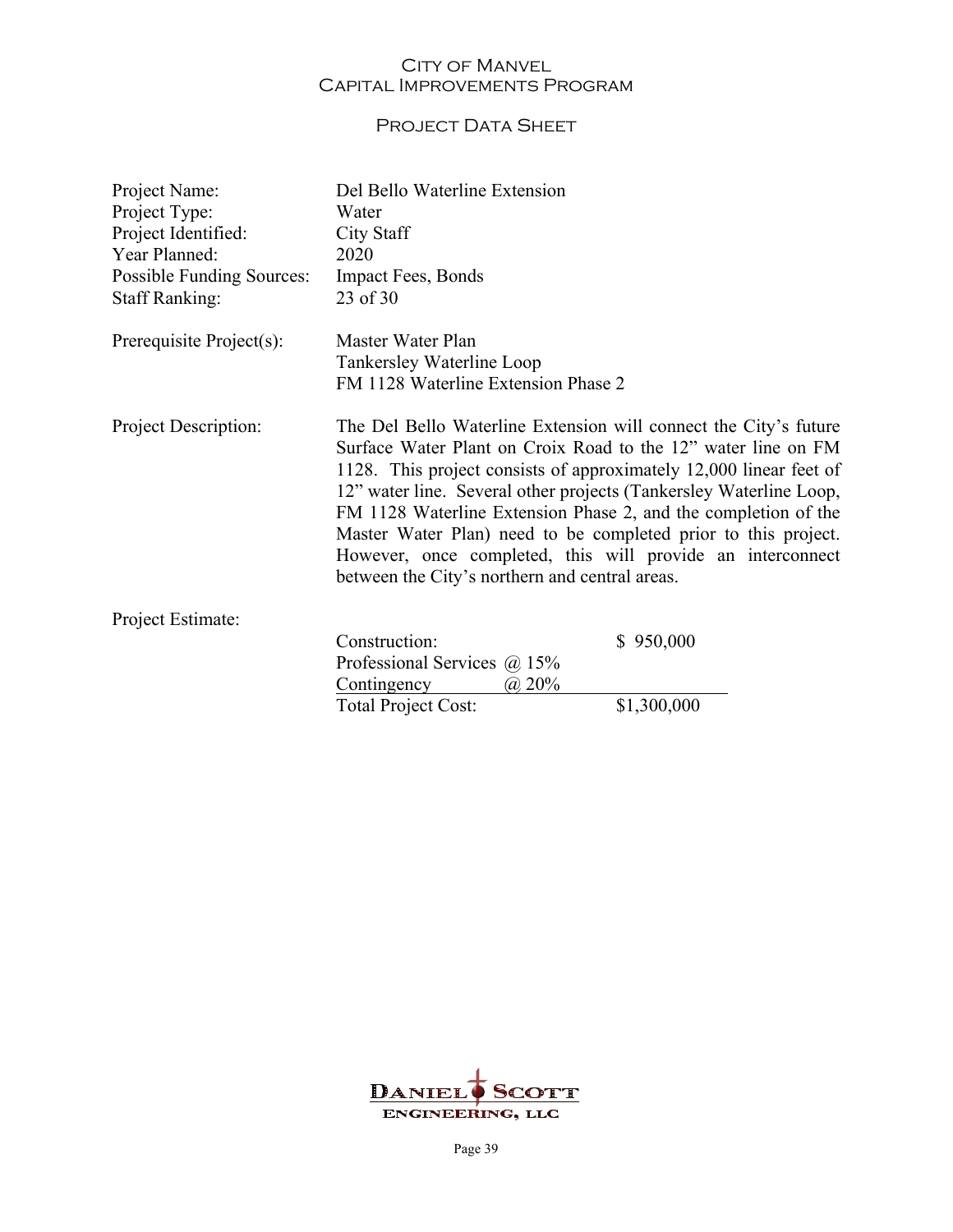## PROJECT DATA SHEET

| Project Name:               | Croix Park Improvements                                                                                                                                                                                                                                                      |
|-----------------------------|------------------------------------------------------------------------------------------------------------------------------------------------------------------------------------------------------------------------------------------------------------------------------|
| Project Type:               | Facility                                                                                                                                                                                                                                                                     |
| Project Identified:         | Parks Board                                                                                                                                                                                                                                                                  |
| Year Planned:               | 2018                                                                                                                                                                                                                                                                         |
| Possible Funding Source:    | <b>Annual Operating Budget, Reserves</b>                                                                                                                                                                                                                                     |
| <b>Staff Ranking:</b>       | 24 of 30                                                                                                                                                                                                                                                                     |
| Prerequisite Project(s):    | Master Parks Plan                                                                                                                                                                                                                                                            |
| <b>Project Description:</b> | The City owns Croix Park on Croix Road near the new Pomona<br>The Parks Board is working to identify<br>Subdivision.<br>improvements to this park including amenities and security. The<br>Master Parks Plan will better determine the scope and budget for<br>this project. |
| Project Estimate:           | \$100,000                                                                                                                                                                                                                                                                    |

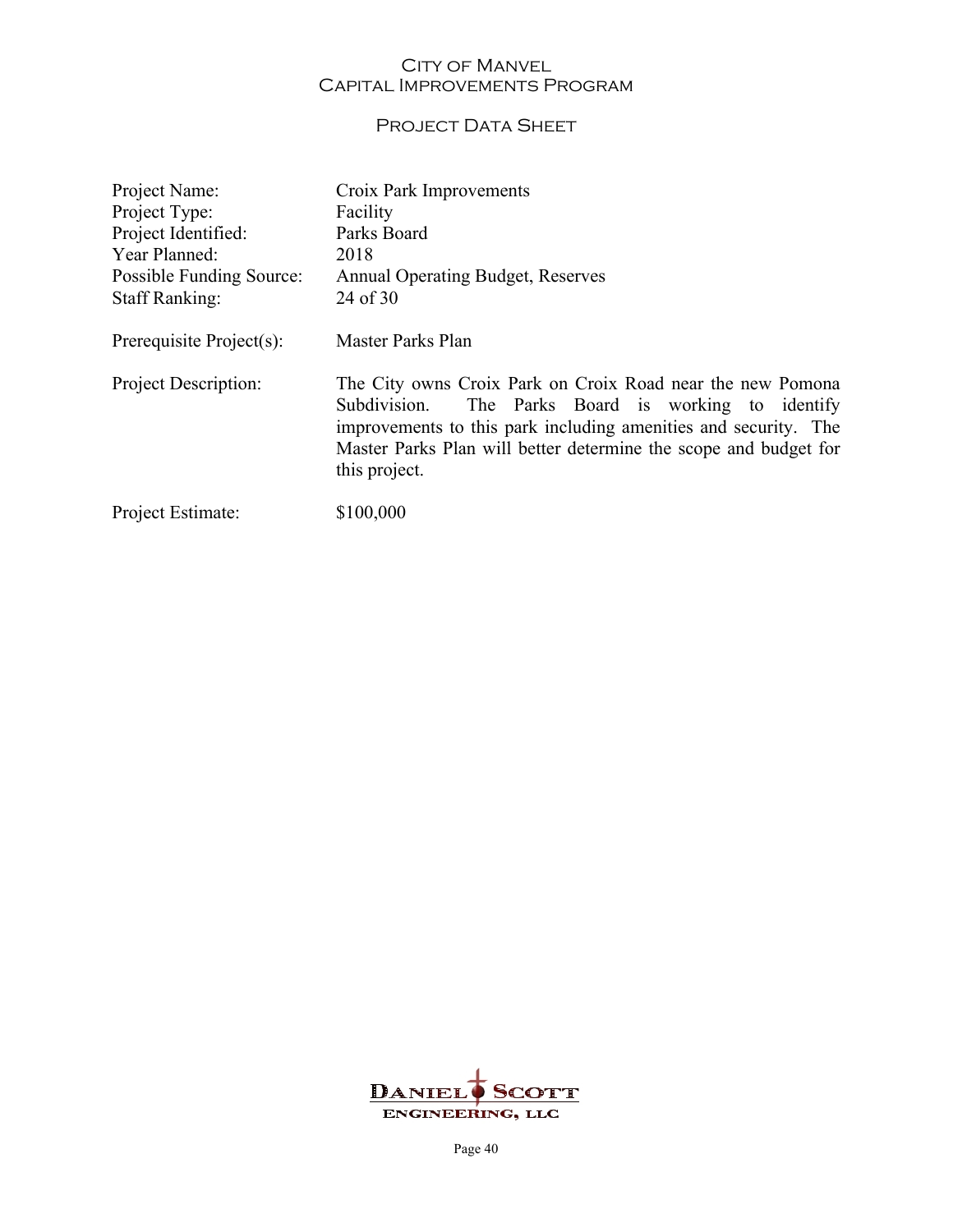## PROJECT DATA SHEET

| Project Name:<br>Project Type: | Master Parks Plan<br>Planning                                                                                                                                                                                                                                                           |
|--------------------------------|-----------------------------------------------------------------------------------------------------------------------------------------------------------------------------------------------------------------------------------------------------------------------------------------|
| Project Identified:            | Comprehensive Plan                                                                                                                                                                                                                                                                      |
| Year Planned:                  | 2015                                                                                                                                                                                                                                                                                    |
| Possible Funding Source:       | <b>Annual Operating Budget</b>                                                                                                                                                                                                                                                          |
| <b>Staff Ranking:</b>          | 25 of 30                                                                                                                                                                                                                                                                                |
| Prerequisite Project(s):       | None                                                                                                                                                                                                                                                                                    |
| Project Description:           | The purpose of the Master Parks Plan is to evaluate the existing<br>park facilities, make recommendations for improvements, and<br>serve as a guiding document for future capital projects and<br>developer-driven initiatives.                                                         |
|                                | Since its inception, the City of Manvel has primarily existed as a<br>rural community. Large acre homesteads, agricultural, and oilfield<br>uses have been the norm. The City owns and operates 2 small<br>parks and is actively looking at (at least) 2 other potential park<br>sites. |
|                                | Due to continued urban sprawl from Houston, residential<br>subdivisions and commercial developments are steadily increasing<br>in and around the City of Manvel. The vast majority of these<br>developments implement no park space or only pocket and<br>neighborhood parks.           |
|                                | As the City continues to grow, it is City Council's desire to prepare<br>for that growth as it pertains to parks.                                                                                                                                                                       |
| Project Estimate:              | \$25,000                                                                                                                                                                                                                                                                                |

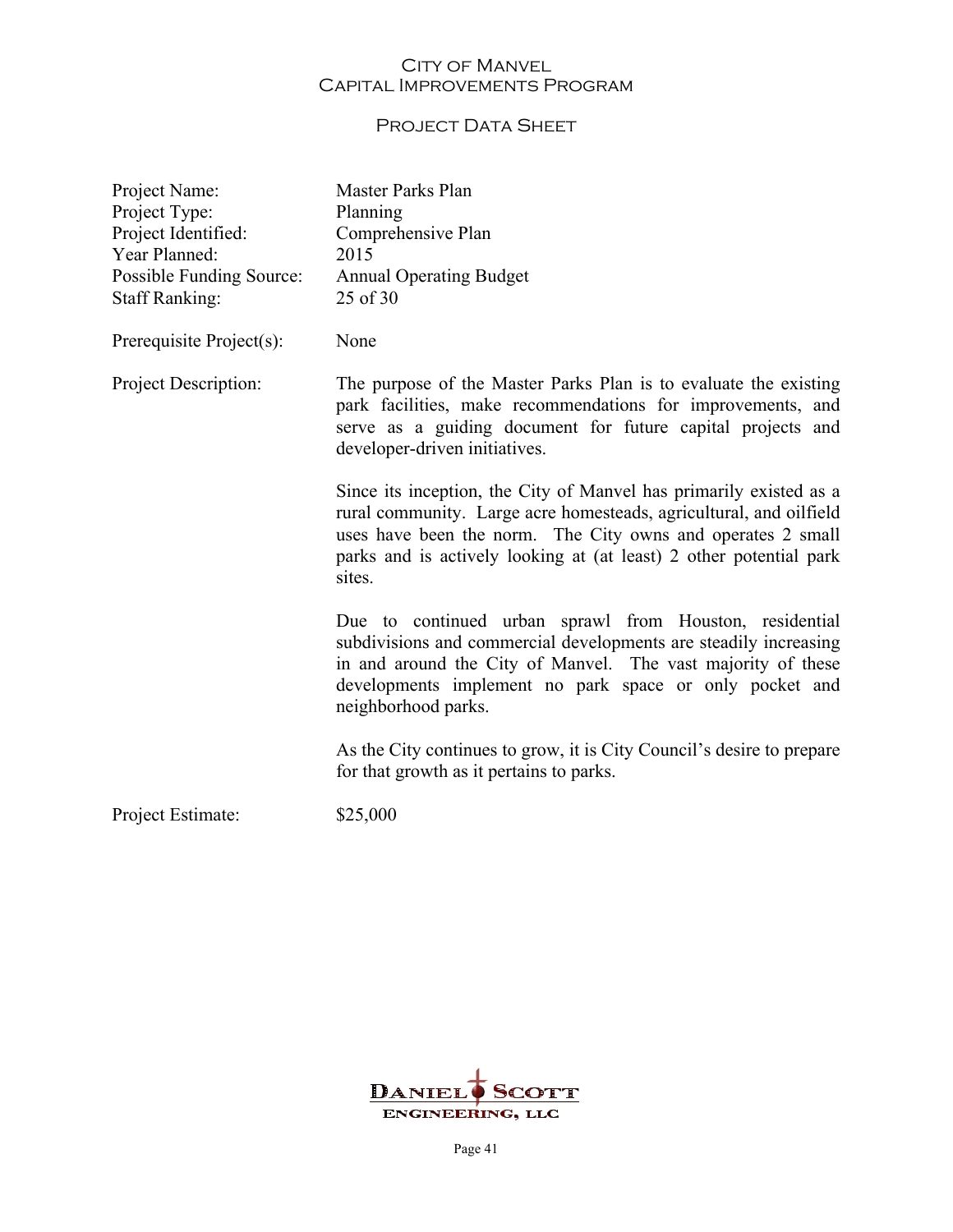## PROJECT DATA SHEET

| Project Name:<br>Project Type:<br>Project Identified:<br>Year Planned:<br>Possible Funding Sources: | FM 1128 Wastewater Extension<br>Wastewater<br>City Staff<br>2020<br><b>Impact Fees, Bonds</b>                                                                                                                                                                                                                                                                                |             |
|-----------------------------------------------------------------------------------------------------|------------------------------------------------------------------------------------------------------------------------------------------------------------------------------------------------------------------------------------------------------------------------------------------------------------------------------------------------------------------------------|-------------|
| <b>Staff Ranking:</b>                                                                               | 26 of 30                                                                                                                                                                                                                                                                                                                                                                     |             |
| Prerequisite Project(s):                                                                            | Master Wastewater Plan                                                                                                                                                                                                                                                                                                                                                       |             |
| Project Description:                                                                                | In order to provide wastewater and promote economic<br>development along FM1128, this project identifies a new sanitary<br>sewer from Lewis Lane to Chocolate Bayou.                                                                                                                                                                                                         |             |
|                                                                                                     | It is anticipated that a 24-inch sanitary sewer extended<br>approximately 12,000 linear feet will be the ultimate design for<br>this project. Due to the overall length of the project, a lift station<br>will likely be required and is included in this estimate. There is<br>currently no City wastewater in this general vicinity, so future<br>development is strained. |             |
| Project Estimate:                                                                                   |                                                                                                                                                                                                                                                                                                                                                                              |             |
|                                                                                                     | Construction:                                                                                                                                                                                                                                                                                                                                                                | \$1,895,000 |
|                                                                                                     | Professional Services $\omega$ 15%<br>Contingency<br>(a) 20%                                                                                                                                                                                                                                                                                                                 |             |
|                                                                                                     | Total Project Cost:                                                                                                                                                                                                                                                                                                                                                          | \$2,600,000 |

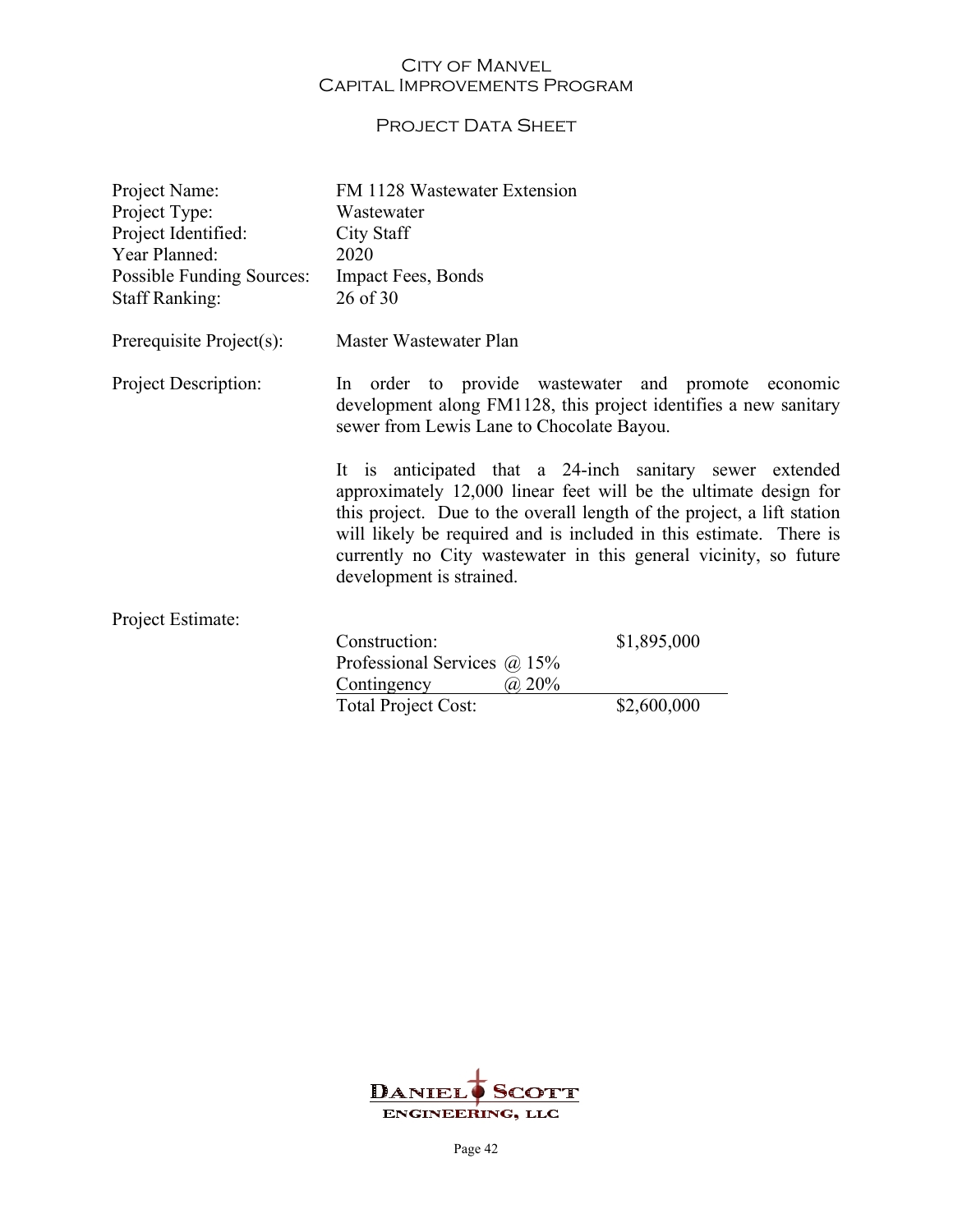## PROJECT DATA SHEET

| This project consists of constructing a new asphalt roadway with<br>open ditch drainage along Rogers Road from Palmetto to McCoy<br>and from McCoy to SH6. It is anticipated that this connection will<br>improve mobility for emergency vehicles and school traffic, and<br>also allow for a backage road to SH6. It is also likely to assist<br>economic development in this area. |  |
|--------------------------------------------------------------------------------------------------------------------------------------------------------------------------------------------------------------------------------------------------------------------------------------------------------------------------------------------------------------------------------------|--|
|                                                                                                                                                                                                                                                                                                                                                                                      |  |
|                                                                                                                                                                                                                                                                                                                                                                                      |  |
|                                                                                                                                                                                                                                                                                                                                                                                      |  |
|                                                                                                                                                                                                                                                                                                                                                                                      |  |
|                                                                                                                                                                                                                                                                                                                                                                                      |  |
|                                                                                                                                                                                                                                                                                                                                                                                      |  |

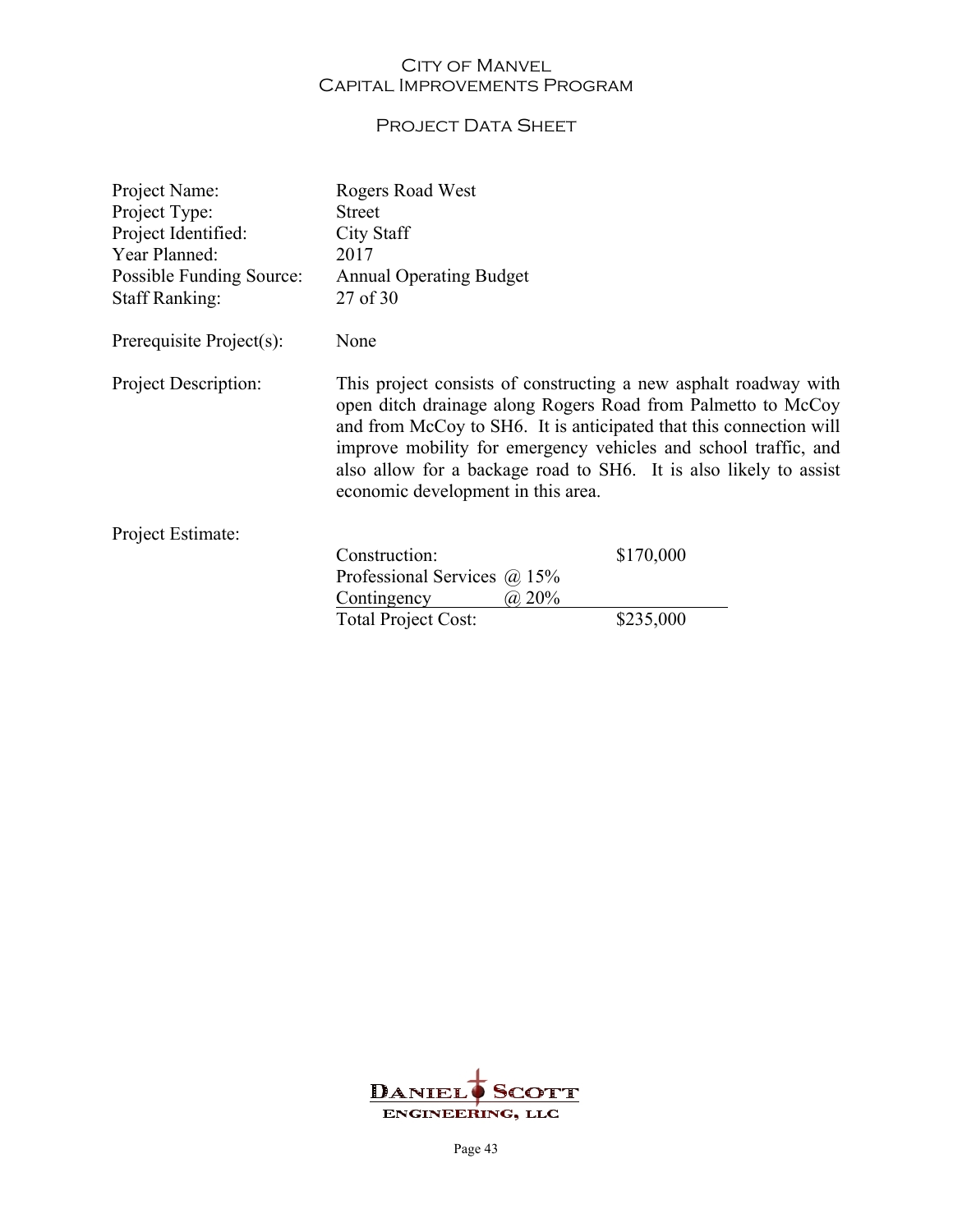## PROJECT DATA SHEET

| Project Name:               | Masters Road Rehab Phase 2                                                                                                                                                                                                                                                                                                        |           |
|-----------------------------|-----------------------------------------------------------------------------------------------------------------------------------------------------------------------------------------------------------------------------------------------------------------------------------------------------------------------------------|-----------|
| Project Type:               | <b>Street</b>                                                                                                                                                                                                                                                                                                                     |           |
| Project Identified:         | City Staff                                                                                                                                                                                                                                                                                                                        |           |
| Year Planned:               | 2018                                                                                                                                                                                                                                                                                                                              |           |
| Possible Funding Source:    | <b>Annual Operating Budget</b>                                                                                                                                                                                                                                                                                                    |           |
| <b>Staff Ranking:</b>       | 28 of 30                                                                                                                                                                                                                                                                                                                          |           |
| Prerequisite Project(s):    | None                                                                                                                                                                                                                                                                                                                              |           |
| <b>Project Description:</b> | Masters Road south of SH6 is maintained by the City of Manvel<br>and was overlaid in 2015. This Phase 2 project consists of<br>reclaiming the asphalt roadway from SH6 to Jordan. There are<br>considerable obstacles under the pavement and the overall width of<br>the road needs to be widened to allow for a safety shoulder. |           |
| Project Estimate:           |                                                                                                                                                                                                                                                                                                                                   |           |
|                             | Construction:                                                                                                                                                                                                                                                                                                                     | \$410,000 |
|                             | Professional Services $(a)$ 15%                                                                                                                                                                                                                                                                                                   |           |
|                             | (a) 20%<br>Contingency                                                                                                                                                                                                                                                                                                            |           |
|                             | <b>Total Project Cost:</b>                                                                                                                                                                                                                                                                                                        | \$570,000 |

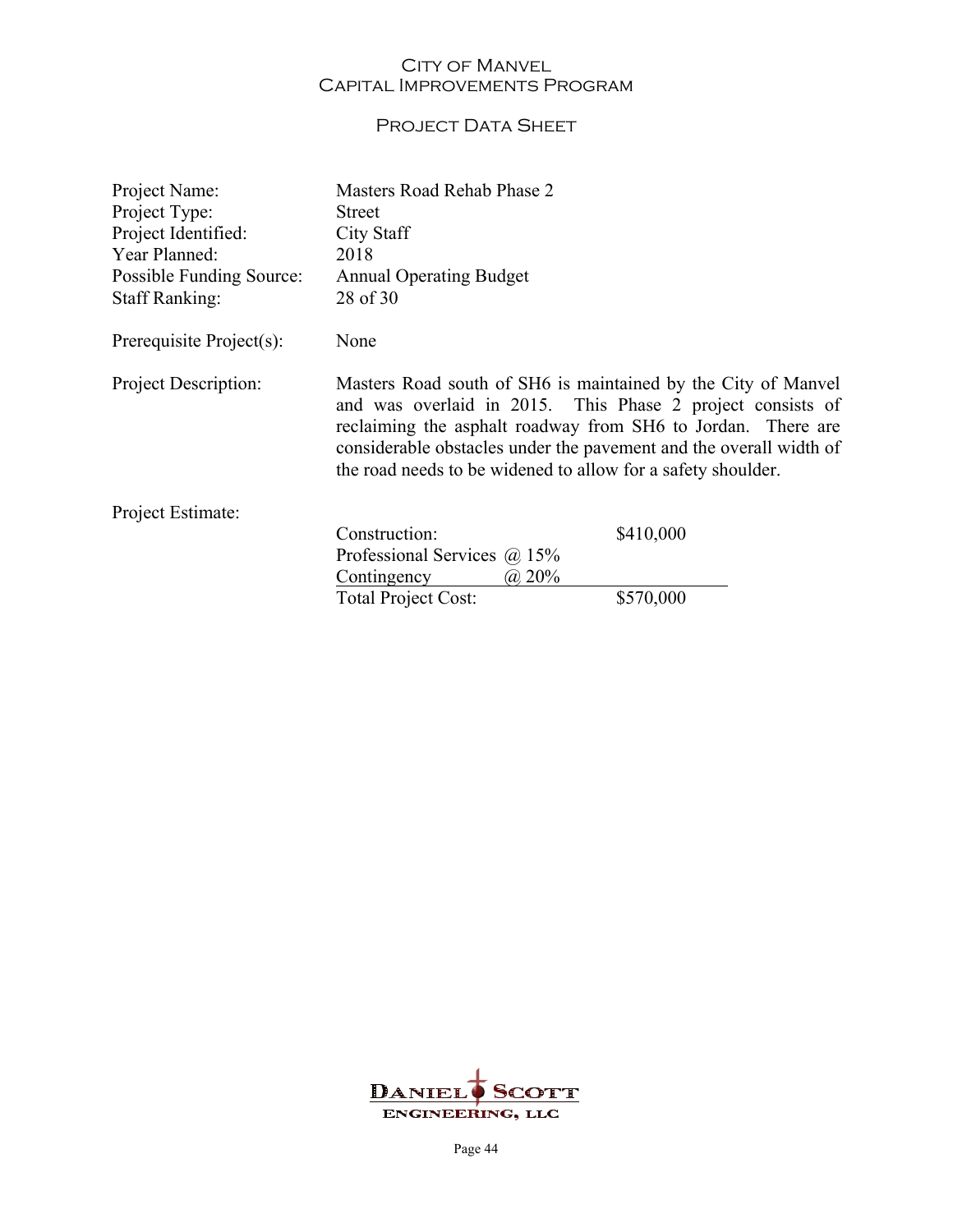## PROJECT DATA SHEET

| Project Name:<br>Project Type:<br>Project Identified:<br>Year Planned:<br><b>Possible Funding Sources:</b> | Del Bello Wastewater Extension<br>Wastewater<br>City Staff<br>2020<br><b>Impact Fees, Bonds</b>                                                                                                                                                                                                                                                                              |             |
|------------------------------------------------------------------------------------------------------------|------------------------------------------------------------------------------------------------------------------------------------------------------------------------------------------------------------------------------------------------------------------------------------------------------------------------------------------------------------------------------|-------------|
| <b>Staff Ranking:</b>                                                                                      | 29 of 30                                                                                                                                                                                                                                                                                                                                                                     |             |
| Prerequisite Project(s):                                                                                   | Master Wastewater Plan                                                                                                                                                                                                                                                                                                                                                       |             |
| Project Description:                                                                                       | In order to provide wastewater and promote economic<br>development along Del Bello, this project identifies a new sanitary<br>sewer from FM 1128 to Croix Road.                                                                                                                                                                                                              |             |
|                                                                                                            | It is anticipated that a 24-inch sanitary sewer extended<br>approximately 12,000 linear feet will be the ultimate design for<br>this project. Due to the overall length of the project, a lift station<br>will likely be required and is included in this estimate. There is<br>currently no City wastewater in this general vicinity, so future<br>development is strained. |             |
| Project Estimate:                                                                                          |                                                                                                                                                                                                                                                                                                                                                                              |             |
|                                                                                                            | Construction:                                                                                                                                                                                                                                                                                                                                                                | \$1,895,000 |
|                                                                                                            | Professional Services $\omega$ 15%<br>Contingency<br>(a) 20%                                                                                                                                                                                                                                                                                                                 |             |
|                                                                                                            | Total Project Cost:                                                                                                                                                                                                                                                                                                                                                          | \$2,600,000 |